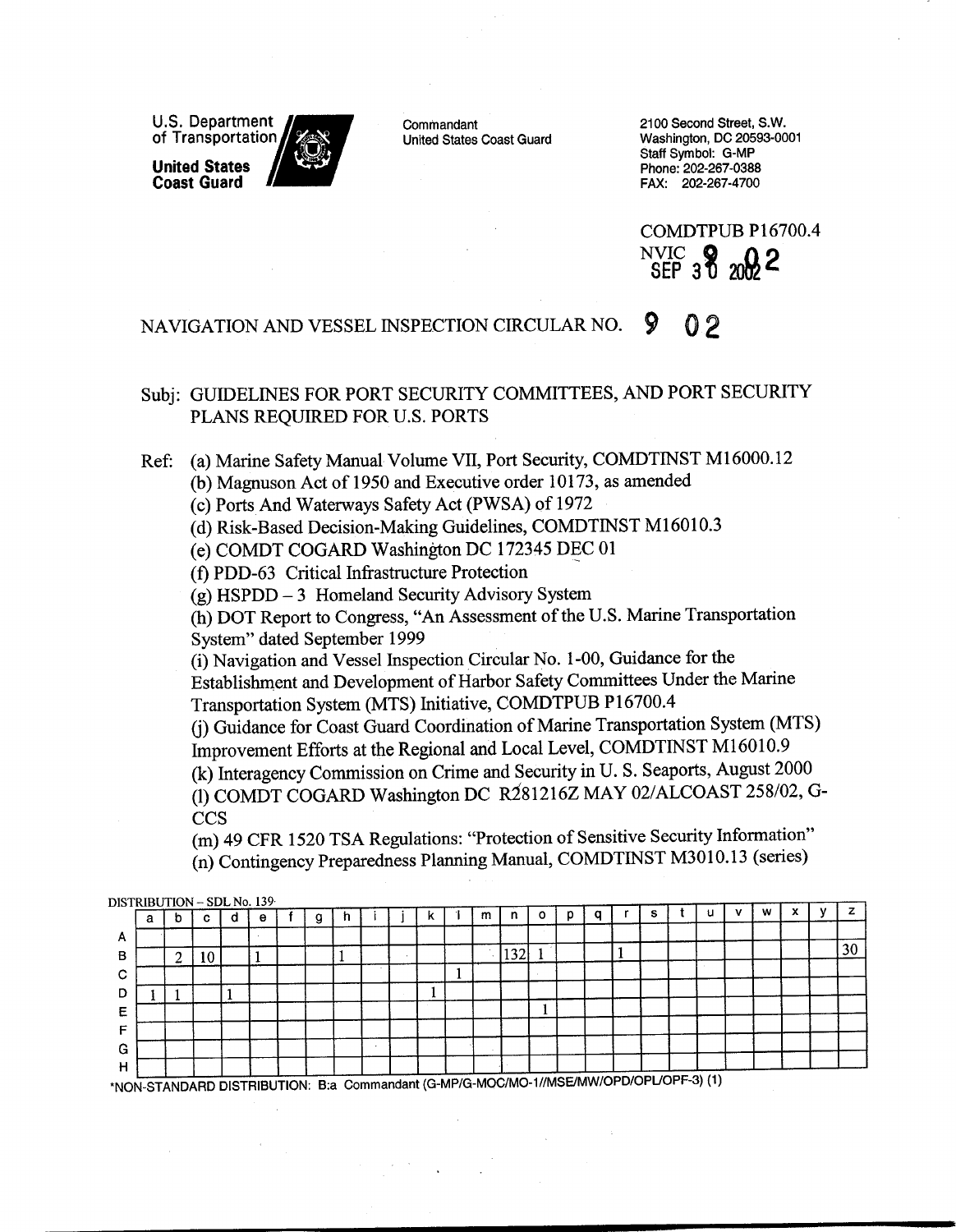- 1. PURPOSE. The purpose of this Circular is to provide guidance to field commanders on how to develop Port Security Committees (PSC) and Port Security Plans (PSP). The specific goal of this guidance is the formal creation of Port Security Committees and Port Security Plans for U.S. ports. A secondary purpose of this circular is to provide Commanding Officers of Coast Guard Activities, Marine Safety Offices and Captains of the Port (COTP) with a document that addresses port security issues to be shared with the port and maritime community.
- 2. ACTION. Commanding Officers of Activities, Marine Safety Offices, and Captains of the Port (COTP) shall give the guidance in this circular the widest dissemination to the maritime community and PSC members. Formation of the Port Security Committees (PSC) and development of port security plans should follow the guidance provided in enclosures (1) through (3). This circular will be distributed by electronic means only. It is available on the World Wide Web at http://www.uscg.mil/hq/gm/nvic/index.htm. Distribution by COTPs may be made by any practical method.

#### 3. DIRECTIVES AFFECTED. None.

#### 4. BACKGROUND.

a. Port Security has long been a responsibility of the U.S. Coast Guard. This responsibility has been addressed in a number of U.S. laws. The Magnuson Act of 1950 amended by Executive Order 10173 clearly established the Coast Guard's role on port security (reference (b)). The Ports and Waterways Safety Act of 1972 reaffirmed the Coast Guard's authority and responsibility (reference (c)). These authorities have become even more important in addressing the nation's security in today's environment. The terrorist attacks of September 11, 2001 have re-awakened the nation to the reality that we are not isolated from world events and that our country is vulnerable to terrorist attacks. Reports and studies including "The Interagency Commission on Crime and Security in U.S. Seaports," have identified our ports, waterways and coastal areas as being particularly vulnerable. This is not a new concept to the U.S. Coast Guard or to the users of the U.S. Marine Transportation System (MTS). The Coast Guard, along with other federal, state and local agencies and environmental groups, emergency response organizations, and port stakeholders have worked together in the past through a variety of official and voluntary partnerships and committees to address issues of safety and security. The terrorist attacks of September 11, 2001 have compelled the Coast Guard to re-evaluate and strengthen our abilities to protect the nation's ports, waterways, and coastal areas from possible attack. Port Security Committees or Security Subcommittees of Harbor Safety Committees will bring together Marine Transportation System representatives in port areas with the specific objective of Maritime Homeland Security (MHLS).

9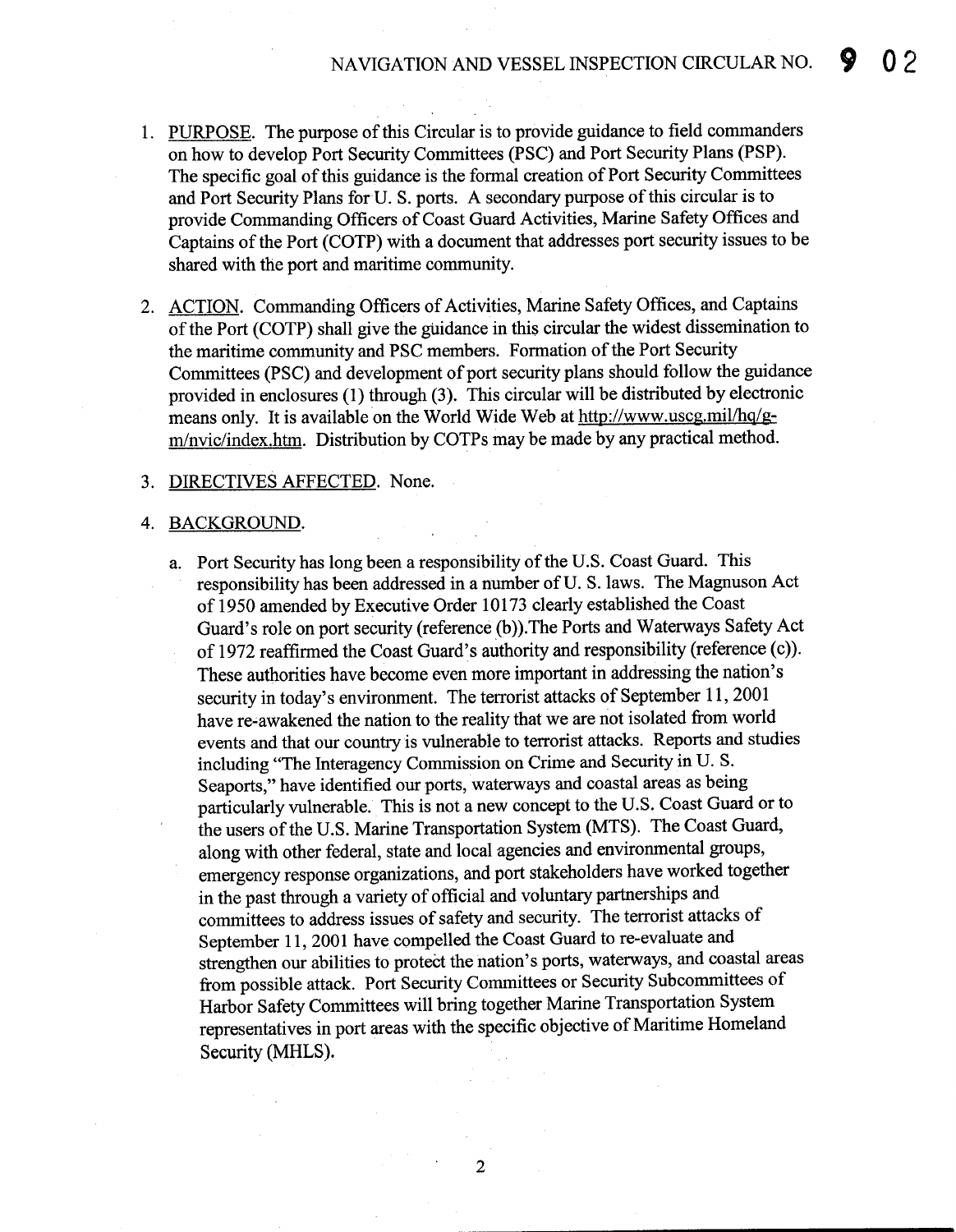#### $0<sup>2</sup>$ NAVIGATION AND VESSEL INSPECTION CIRCULAR NO. 9

- b. In December 2001, the Commandant reaffirmed the Coast Guard's Maritime Homeland Security mission. The mission is to work in coordination with the Department of Defense (DOD), federal, state, and local agencies, owners and operators of vessels and maritime facilities, and others with interests in our nation's MTS to detect, deter, prevent, and respond to attacks against U.S. territory, population, and critical maritime infrastructure by terrorist organizations. The mission has been expanded to include five goals: build Maritime Domain Awareness (MDA); ensure positive/controlled movement of High Interest Vessels; enhance presence and response capabilities; protect critical infrastructure and enhance Coast Guard Force Protection; and increase domestic and international outreach. Coast Guard Headquarters is in the final stages of completing a Maritime Homeland Security strategy, which may modify or replace these current goals. This strategy will be distributed under separate cover when approved. To accomplish this mission and goals, among other actions, he directed that port security committees (PSC) or security subcommittees of existing harbor safety committees be formed in each major port. He further directed that Port Security Plans (PSP) be developed and exercised. This NVIC provides direction to COTPs and identifies some tools to assist in establishing PSCs and developing and exercising PSPs.
- c. In January 2002, the Coast Guard held a public meeting in Washington, D.C that included a Port Security Workgroup. Among the attendees were national and international marine industry representatives. They collectively expressed the urgent need for port security planning. Their comments indicated the need for specific threat identification, analysis of port threats, and methods for developing performance standards to plan for response to maritime and port threats. Additionally, the public comments stressed the importance of uniformity in the application and enforcement of requirements and the need to establish threat levels with a means to communicate threats to the maritime industry. The meeting docket can be accessed by searching for docket number 11137 on the Docket Management System (DMS) website (http://dms.dot.gov/search).
- d. In February 2002, maritime security initiatives were proposed at the International Maritime Organization's Maritime Safety Committee (MSC) Intersessional Working Group meeting, including the development of a maritime security code, which could be incorporated in the International Convention for the Safety of Life at Sea (SOLAS). Recommendations and proposals from the Intersessional Working Group were considered at the MSC's May 2002 session. The U.S. has provided written proposals to IMO to continue its work toward adoption of uniform security requirements. As stated, key to these proposals is the emphasis on port security. The draft security code and regulations will be presented to the assembly at IMO in December 2002, for formal adoption.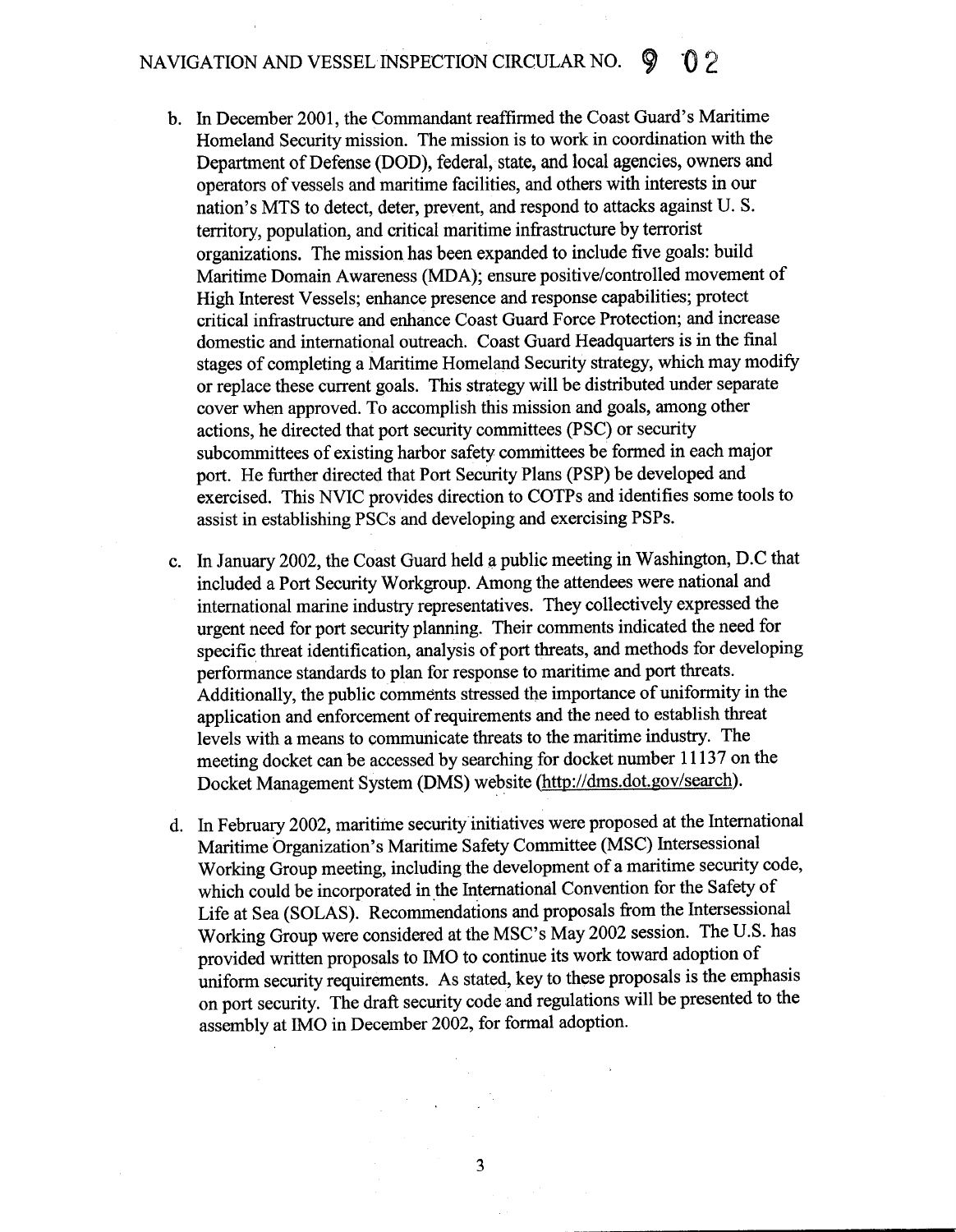#### 5. DISCUSSION.

- a. The COTP is responsible for establishing Port Security Committees (PSC). If practical these should be Security Subcommittees of Harbor Safety Committees. The PSC's activities should be coordinated with any Port Readiness Committees serving the same ports. The PSC under the leadership of the COTP will develop and exercise Port Security Plans (PSP). This circular is designed to provide guidance that will maximize consistency while retaining the COTP's flexibility for implementation.
- b. The responsibility for MHLS is added to the existing responsibilities for chairing or participating in many other planning and response committees. Each of these existing committees has its own responsibilities. While some COTPs have separate committees for each mandated or recommended committee structure, others have decided to combine committees to address particular issues or have combined committees to work on many issues focusing instead on regional or local geographic areas. A Port Security Committee can be developed by the COTP as best fits the needs of the port community.
- c. The purpose of the PSC is to provide a framework to communicate, identify risks, and coordinate resources to mitigate threats and consequences. The COTP will work with Coast Guard units (including Groups, Stations, and Air Stations), DOD, federal, state and local agencies, and owners and operators of vessels and facilities, and other MTS stakeholders, including port authorities, service providers, labor, and recreational boating communities. It is essential that the port community cooperate to detect, deter, prevent, and respond to attacks against U.S. territory, its population, and MTS components. This group should consider attacks that would cause disruptions affecting political, economic, public safety, environmental or defense operations. The PSC should consider the MTS infrastructure defined in "An Assessment of the U.S. Marine Transportation System" and in Presidential Decision Directive 63 "Critical Infrastructure Protection." For the purpose of this NVIC the COTP and PSC have flexibility in defining the port boundaries. A very broad definition of port as "...a developed area of maritime commerce in the U.S." was given at the January 2002 public workshop. Port Security Committees should coordinate their activities with Port Readiness Committees in ports where both committees have responsibility. Enclosure (1) to this NVIC provides a general description of a PSC. One of the responsibilities of the PSC is to formalize stakeholders' roles and responsibilities under various threat conditions by preparing Port Security Plans.
- d. The Port Security Plan fits into a "family of plans" concept that will also include the development of security plans for certain marine facilities and vessels using U.S. ports. Together, the execution of these plans will ensure the security of the nation's MTS. The PSP may be developed by the PSC to complement other security plans. It will provide a means to address issues not covered by other

 $\frac{4}{\pi}$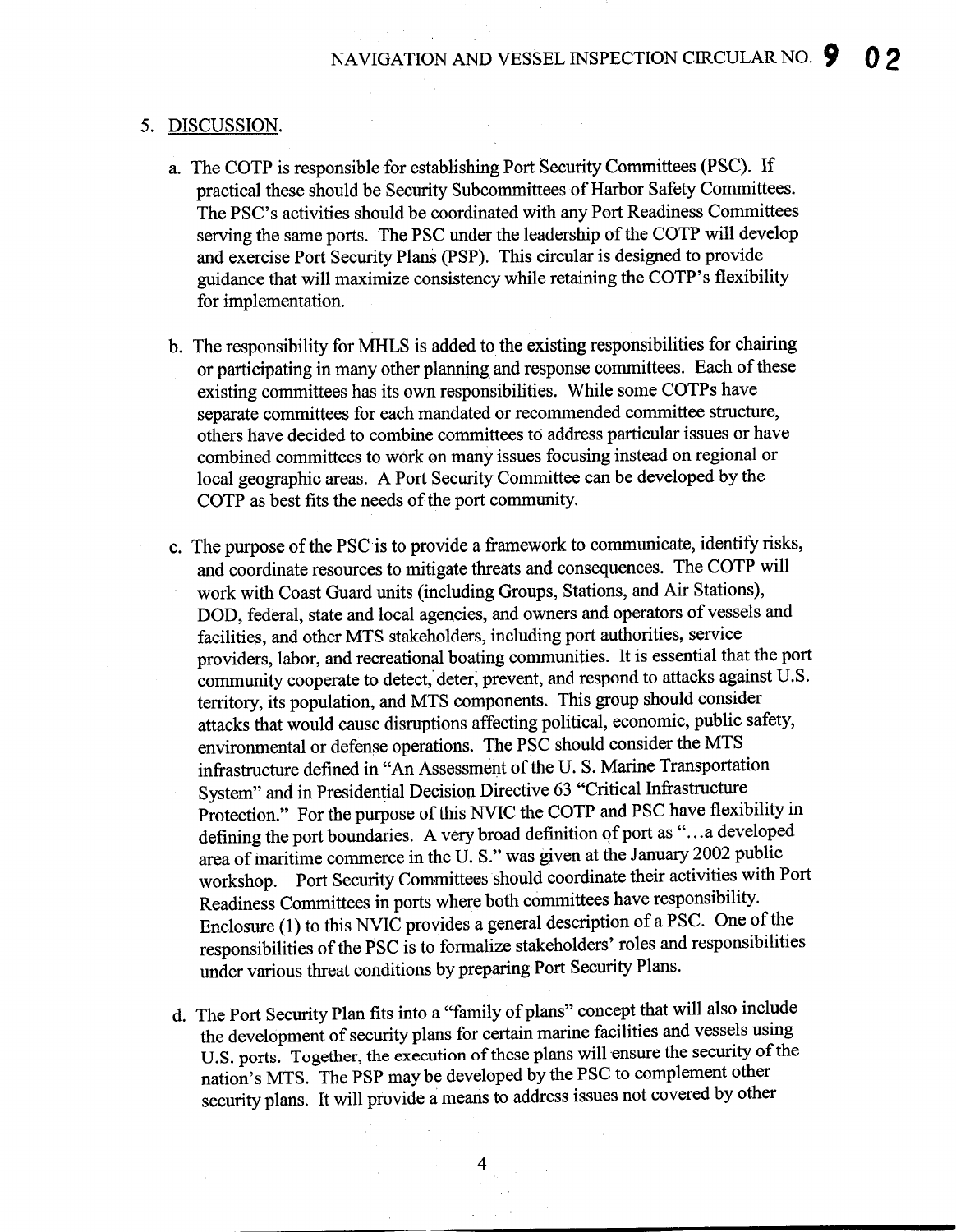plans. The PSP or PSPs developed by the COTP and port community must address the entire AOR. Enclosure (2) provides non-binding guidelines in the form of a template for developing PSPs. PSPs will also be used to satisfy the evolving domestic and international port security requirements. The international requirements are anticipated to be finalized in December 2002. Therefore, specific plan content guidance will be updated after the December IMO meeting to meet the July 2004 requirement for port facility plans. The guidance in this document has been closely coordinated with international efforts. The proposed international requirements can be read at http://www.uscg.mil/hq/gm/nmc/imosec/imosecrep.pdf. In order to meet the anticipated international requirement, Port Security Plans will be submitted to Area Staffs by December 2003, and approved by July 2004.

- e. The COTP has discretion on how to document the plan produced through the PSC. The PSP should contain the elements addressed in enclosure (2) to ensure security procedures are understood throughout the AOR. This can be accomplished through one regional port security plan, a PSP with sub-plans, individual local security plans, or it can be incorporated as an annex to an Integrated Contingency Plan such as a "one-plan." The use of the Coast Guard 9700/9800 series Operation Plan (OPLAN) is another option. However, the PSP is a coordination tool for the port community and must be available to all of the appropriate law enforcement and port agencies with port security responsibilities. An annex to the OPLAN may be needed to address Coast Guard responsibilities and resource deployment.
- f. The first stage of the PSP process will normally begin with the PSC conducting a security assessment of the port area. Enclosure (3) includes a tool that should be used for this assessment. Further information on risk-based decision-making is available in reference (d). The plan should provide for coordinated scalable actions to detect, deter, prevent and respond to threats at varying threat levels. The Coast Guard has established Maritime Security (MARSEC) levels 1, 2, and 3 to describe increasing threat levels and corresponding activities to meet the threats. MARSEC levels are aligned with the Office of Homeland Security's Advisory System (HSAS). Once the assessment process is complete and highest risk areas or issues are identified, the PSC should concentrate on strategies to lessen the risks. The plans must include strategies for each MARSEC level. Scalable actions may include pre-determined actions to be taken by both Coast Guard and other members of the Port Security Committee. This can include deployment of Boarding Teams to provide a Sea Marshaling function, Maritime Safety and Security Teams, and development of regulated navigation areas, security zones, Naval Vessel Protection Zones, and Army Corps of Engineers (ACOE) restricted areas, which are pre-approved and are triggered by changes in the MARSEC level. Recognizing that no single entity has adequate resources to protect port areas and their associated MTS, it is essential that DOD, other federal agencies, local and state agencies and private industry voluntarily contribute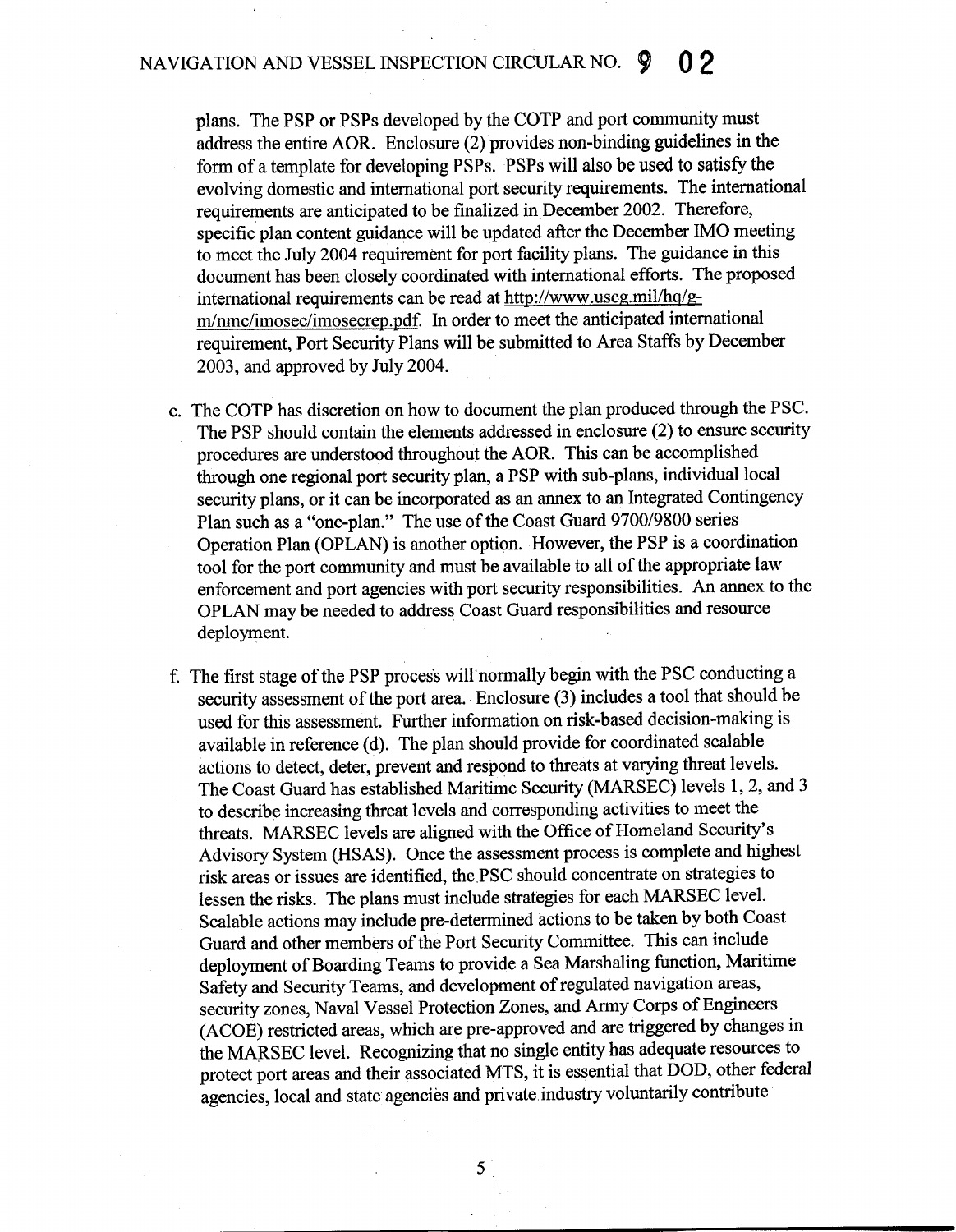resources to plan and implement strategies. MHLS is an "all hands evolution." One of the main goals of the PSCs is to coordinate, through the plan, the activities of multiple resource providers.

- g. Each COTP has completed a Port Security Risk Assessment Tool (PSRAT) evaluation. This evaluation is an internal assessment based on national security priorities. The assessment completed as part of the PSC is a local assessment based on priorities set by the community. The COTP will have to consider the PSRAT results when developing strategies for deploying resources. Currently, G-MP is developing "Port Security Assessments" and "Port Security Self-Assessment" methodologies, which the COTP can use to augment the security assessment done by the PSC and to refine the PSP. This will allow the COTP to ensure resources are targeted against greatest consequences and vulnerabilities and ensure the necessary risk areas are reduced by the actions documented in the PSP. The PSPs shall be reviewed and updated as necessary from the results of any security assessment, including those designated militarily and economically strategic ports for which a comprehensive port security assessment will be conducted by a contractor with Coast Guard Headquarters' oversight within the next three years.
- h. The final stage in the planning cycle is the training, exercising and evaluation phase. In order for a plan to be useful, it must be practical; each entity with responsibility under the plan must understand its role and how to communicate effectively with other members of the team. To accomplish this, individuals identified as having a role under the PSP must be trained and the plan must be exercised. Active evaluation of the plan as written and as executed during exercises or actual incidents is essential to ensuring success. The PSC must coordinate and undertake an evaluation of the plan and its execution. The evaluation and exercise phase is key to an iterative process aimed at continuously improving the PSP.
- PSCs will discuss sensitive security issues and will document these. Therefore, i. PSPs will contain sensitive security information (SSI). Reference (l) provides guidance on implementing the Coast Guard's sensitive security program. This program is authorized by Transportation Security Administration (TSA) regulation (reference (m)). The provisions for working with this information closely follow the method in place for safeguarding "For Official Use Only (FOUO)" information.
- While the guidance contained in this document may assist the industry, public, j. Coast Guard and other federal and state regulators in applying statutory and regulatory requirements, the guidance is not a substitute for applicable legal requirements; nor is it a regulation itself. Thus it is not intended to nor does it impose legally-binding requirements on any party.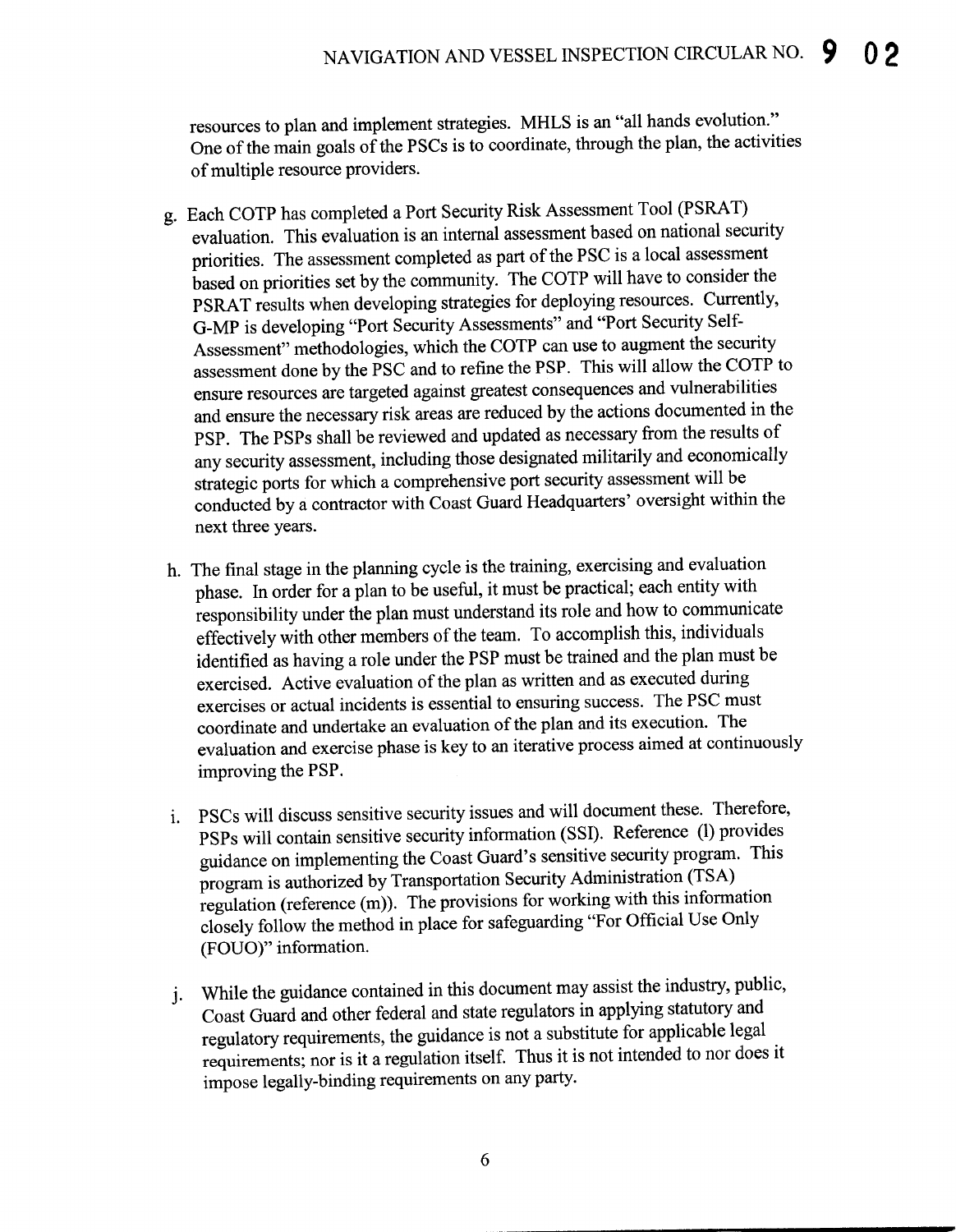#### 6. IMPLEMENTATION.

- a. In a December 17, 2001 message to Coast Guard units, the Commandant of the Coast Guard directed COTPs to "form port security committees or security subcommittees of existing harbor safety committees in each major port." In accordance with the Commandant's order, PSCs should already be in place in major ports. This NVIC expands the Commandant's direction to all COTPs to establish and charter Port Security Committee(s) in all port areas necessary to provide security coverage to the entire AOR.
- b. Coast Guard Area and District Commanders shall work with COTPs to establish scalable port security regulations based upon the input received from the PSC(s) and the COTP. These regulations may include Regulated Navigation Areas with a port security component, security zones activated only during heightened threat conditions, or other combinations of field regulations issued under 33 CFR Part 165. Ultimately, these port security regulations will allow for quick implementation of security requirements and procedures to be taken within the port. By publishing these actions ahead of time, the maritime public can incorporate any navigational changes into their business schedule. At no time would these regulations prevent a COTP from taking more extensive measures within their port in times of national emergency or imminent attack, pursuant to existing authority.
- c. A template for Port Security Plans is included in enclosure (2). While not mandatory, using the template will help to keep plans uniform and enhance overall efficiency.
- d. In accordance with this circular, the COTP working through PSC(s) shall, by February 28, 2003:
	- 1) Conduct a preliminary port level security assessment (enclosure (3));
	- 2) Identify, develop, and "game" scenarios focused on port-specific aspects of the MTS;
	- 3) Develop strategies to increase awareness, decrease vulnerability, increase response readiness, and mitigate consequences in each security level;
	- 4) Identify shore-based and maritime security resources and their functional capability;
	- 5) Begin development of initial port security plan(s) or annexes of existing plans focused on each Maritime Security level, using the port level security assessment developed by the PSC;
	- 6) Identify gaps in Coast Guard resources for each MARSEC level and include them in Regional Strategic Assessments (RSAs).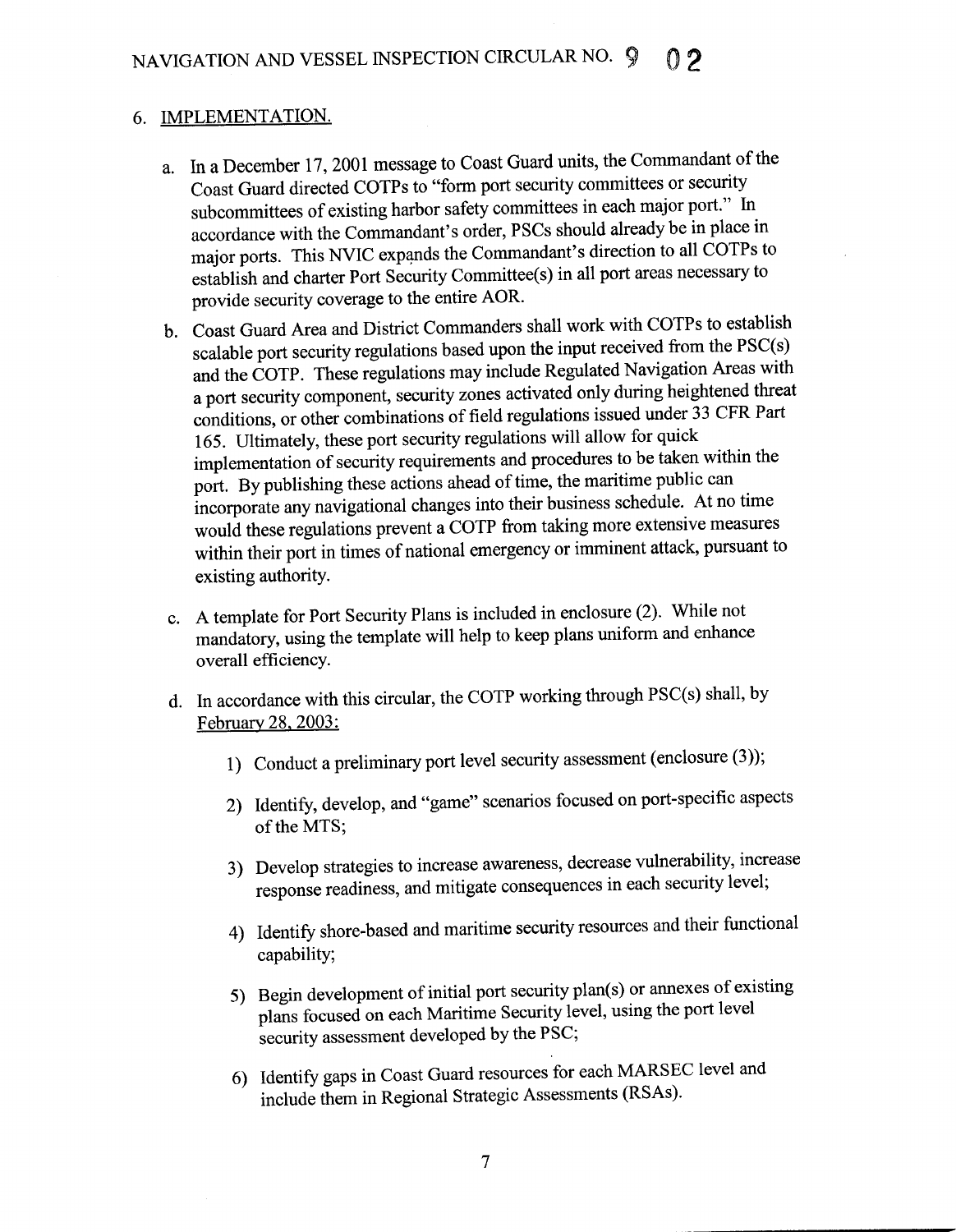- 7) Submit an interim report, via the chain of command, to the Area Commander with a copy to G-MP and G-MOR to be used to analyze resource needs, possible legislation change proposal requirements, and allow for reprogramming of funds or supplemental funding. The interim report shall include:
	- Relationship of PSC, if any, to other committees, including, but not limited to, Harbor Safety Committee(s), Port Readiness Committee(s), and Area Committees;
	- Description of how plan addresses entire AOR.
	- PSC membership, by agency;
	- Legal or regulatory challenges encountered and needing national review:
	- Success stories/best practices that may be beneficial to other PSCs;
	- Any significant lessons learned;
	- Resource and capability shortfalls and measures to address gaps.  $\bullet$
- e. Each COTP shall use the enclosed guidelines to develop a port security plan or plans. These plans may be part of another plan as long as the entire COTP zone is considered and requirements for port level assessment, description of security procedures for each MARSEC level, and other elements of the template in enclosure (3) are met.
- f. Finally, I anticipate that PSCs will need to access or produce information that is security sensitive. The ultimate goal is to have the majority of the plan unclassified. However, there may be classified annexes, and the entire plan will likely be considered security sensitive. Therefore, the COTP shall ensure classified material is not inadvertently disclosed and proper procedures for handling security sensitive information are explained and followed. G-MP will be preparing a classification guide for PSPs to assist the COTPs in determining which parts of the Plan should be Sensitive Security Information, or Classified, and specific classifying authority requirements for this material.

Assistant Commandant for Marine Safety, Security and Environmental Protection

S. BEI AVID

**Assistant Commandant for Operations**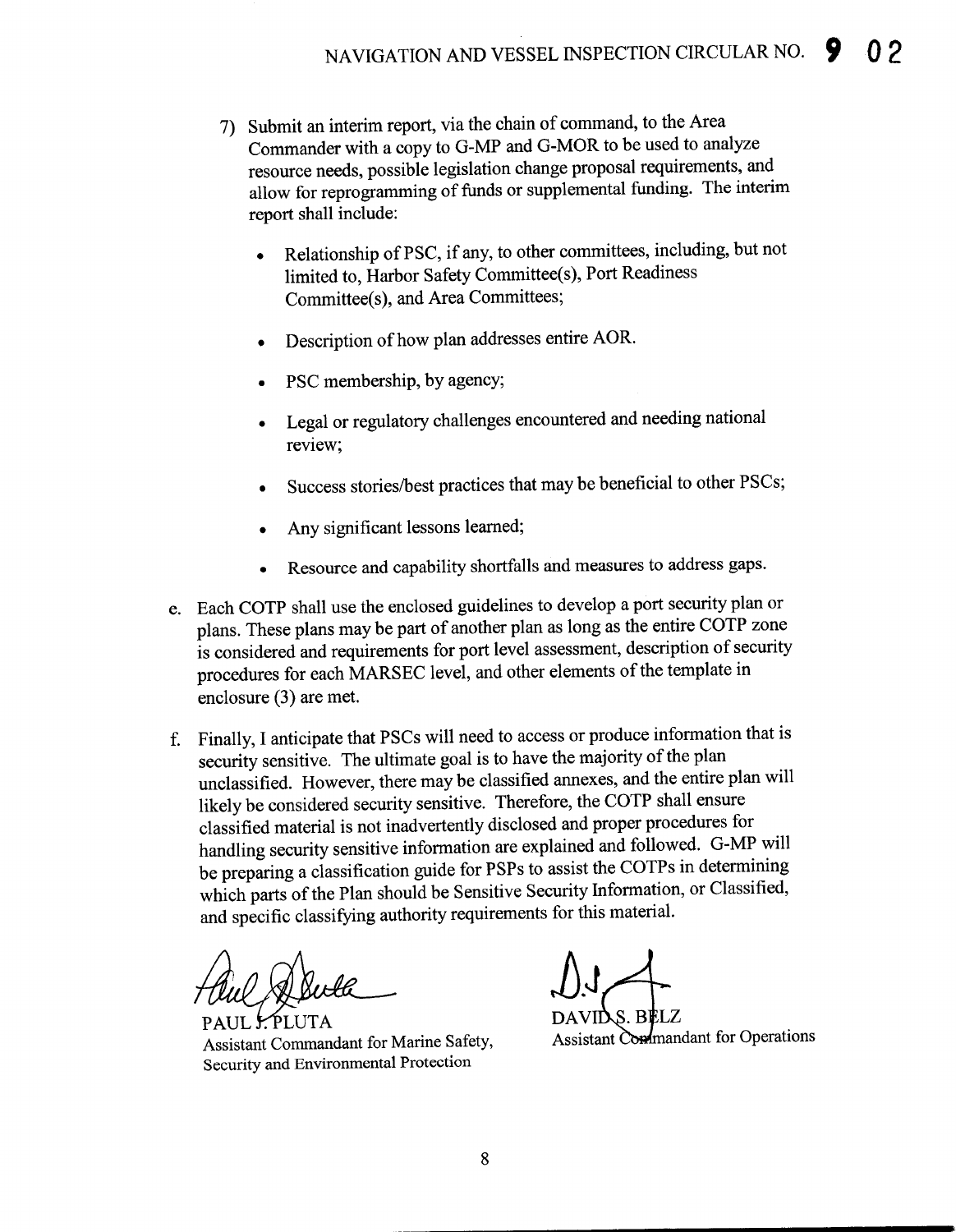#### NAVIGATION AND VESSEL INSPECTION CIRCULAR NO.  $\bigcirc$  $0<sub>2</sub>$

- Encl: (1) Guidance for Development and Management of Port Security Committees  $(PSC)$ 
	- (2) Port Security Plan Development Guidance
	- (3) Port Level Assessments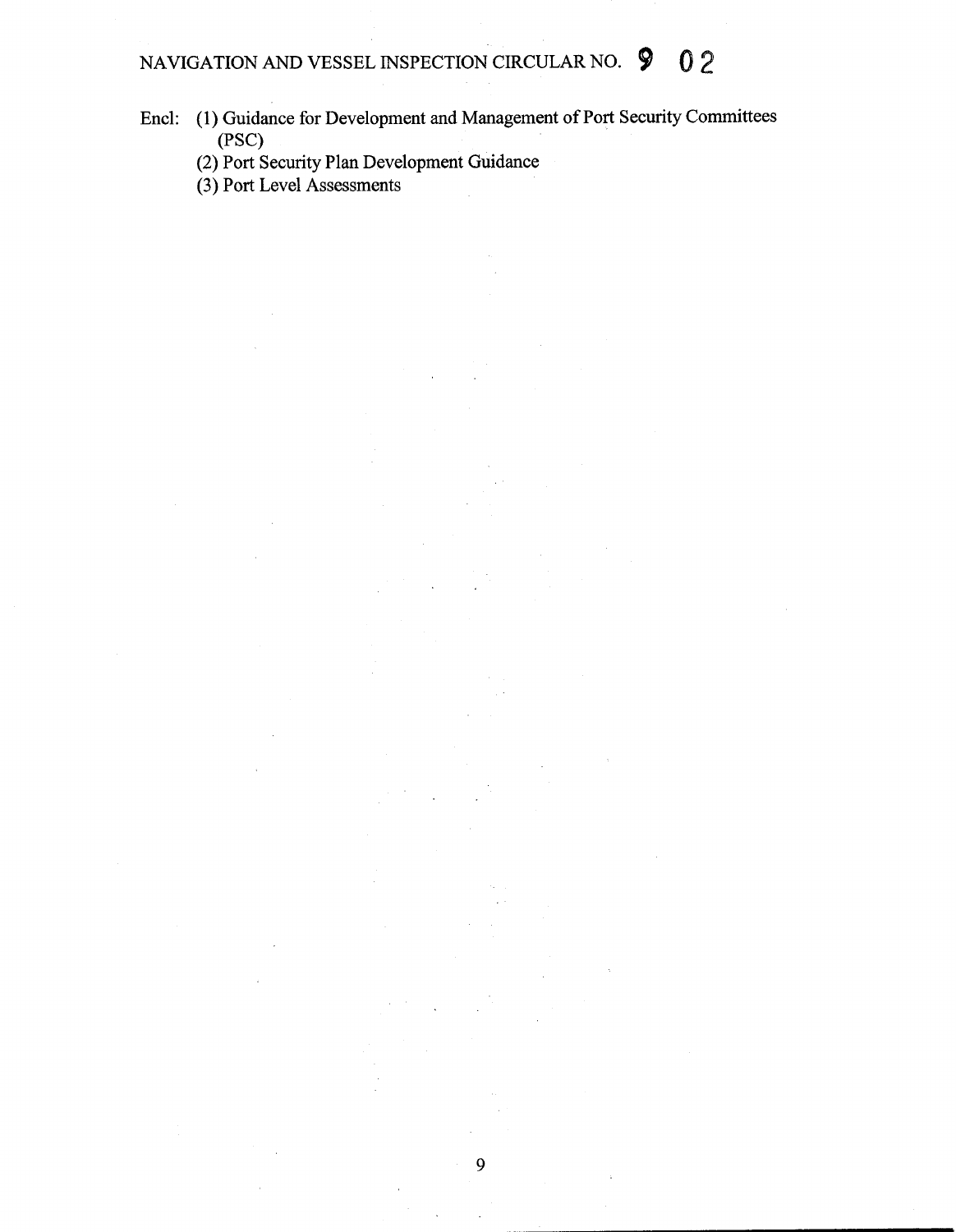$\label{eq:2.1} \frac{1}{\sqrt{2}}\int_{\mathbb{R}^3}\frac{1}{\sqrt{2}}\left(\frac{1}{\sqrt{2}}\right)^2\frac{1}{\sqrt{2}}\left(\frac{1}{\sqrt{2}}\right)^2\frac{1}{\sqrt{2}}\left(\frac{1}{\sqrt{2}}\right)^2.$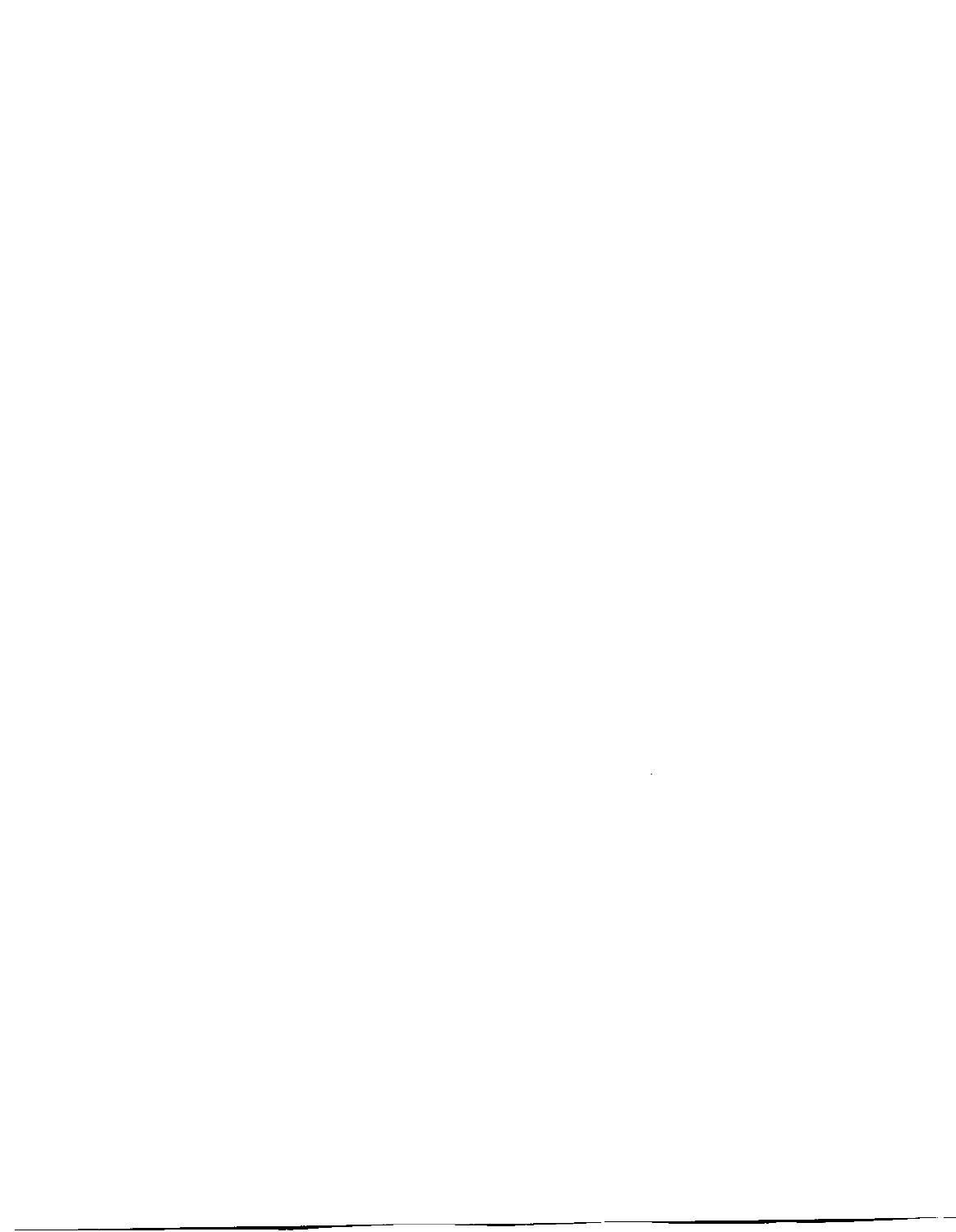# Subject: GUIDANCE FOR DEVELOPMENT AND MANAGEMENT OF PORT SECURITY COMMITTEES (PSCs)

# Ref: (a) COMDT COGARD Washington DC 172345Z Dec 01

- (b) An Assessment of the U. S. Marine Transportation System A Report to Congress, September 1999
- (c) Report of the Interagency Commission on Crime and Security in U. S. Seaports, August 2000
- (d) National Oil and Hazardous Substances Pollution Contingency Plan, 40 CFR 300
- (e) CG FBI MOU Concerning A Policy of Mutual Assistance in Support of CG/FBI Operations to Counteract Terrorist Activities in a Maritime Environment
- (f) Navigation and Vessel Inspection Circular 1-00, Guidance for the Establishment and Development of Harbor Safety Committees Under the Marine Transportation System (MTS) Initiative, COMDTPUB P16700.4
- (g) Guidance for Coast Guard Coordination of Marine Transportation System (MTS) Improvement Efforts at the Regional and Local Level, COMDTINST 16010.9
- (h) COMDT COGARD Washington DC 281216Z MAY 02/ALCOAST 258/02, G-CFI

# BACKGROUND.

The concept of local area coordination for awareness, planning, prevention and response (e.g. Area Committees and Harbor Safety Committees) has been practiced with great success by Coast Guard Captains of the Port (COTP). The formation of Port Security Committees (PSCs) expands on this proven concept to cover the national security issues brought to the fore by the attacks against the United States on September 11, 2001. The Commandant required the establishment of Port Security Committees in reference (a). The requirement is extended by this NVIC to include PSCs for all port areas as deemed necessary by the local COTP.

The Report of the Interagency Commission on Crime and Security in U. S. Seaports published in August 2000, reference (c), recommended that the Coast Guard act as the lead agency in "strengthening interagency, intergovernmental, and public/private sector efforts to address the threats of seaport crime (including terrorism)…" The Commandant accepted this role when he testified before the U. S. Senate's Committee on Commerce, Science and Transportation in October 2000. The Department of Transportation's Report to Congress, reference (b), also addresses the threats of seaport crime including terrorism. Both reports lay excellent groundwork in discussing the threats to national security and crime existing in the Marine Transportation System (MTS) in general and in port areas in particular. The September 11 attacks have highlighted the need to focus the nation's attention on terrorism.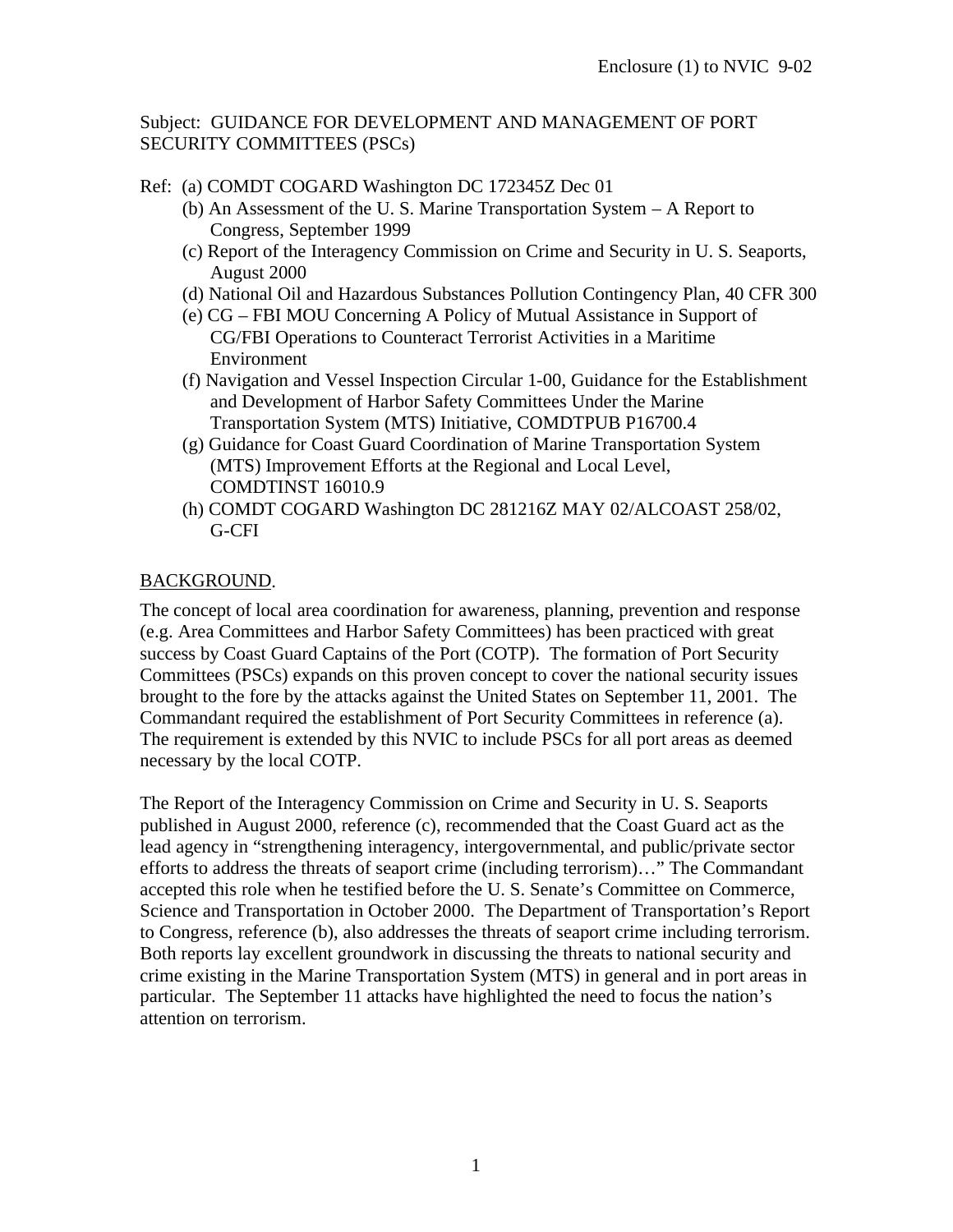# DISCUSSION.

The Coast Guard's Maritime Homeland Security (MHLS) mission to deter, detect, prevent and respond to attacks against U. S. territory, population, and critical maritime infrastructure by terrorist organizations can best be accomplished through interagency, intergovernmental and public/private sector cooperative efforts. The Coast Guard as lead agency will accomplish its mission in part through Port Security Committees (PSCs). PSCs will be established and led by COTPs. They will provide a framework to communicate threats, identify risks, and coordinate resources to mitigate threats and vulnerabilities.

The most urgent actions to be taken by the PSC are the development (including port risk assessments), review, and update of a Port Security Plan. The Port Security Plan is a living document that should be updated as necessary to reflect the changing security posture of the port community. It should be noted that the PSC is responsible for planning and coordination for security procedures and is not to be considered a response entity for the purposes of consequence management. However, the links between the PSC and Area Contingency Committees are crucial to improving overall preparedness.

The PSCs are comprised of federal, state, and local agencies, law enforcement and security agencies, and port industry stakeholders. The PSCs provide a regular and active forum for the enhancement of security and the prevention of criminal activity (including terrorism) within ports, waterways and coastal areas.

When developing the local membership and organization of the PSC, COTPs should take into account all of the aspects of the MTS as applicable for each port area and its adjacent waterways and coastal areas. As defined in reference (b), the MTS consists of:

- waterways, including associated infrastructure (e.g. locks and dams, bridges, aids to navigation);
- ports (e.g. marine transportation facilities where vessels transfer cargo and people, and recreational waterfront facilities and shipyards);
- intermodal connections (e.g. pipelines, road and rail access routes);
- vessels and vehicles;
- MTS users (e.g. commercial, recreational and defense related);
- MTS support systems
	- o information systems (e.g. Intelligent Transportation Systems, communication systems and marine information systems); and
	- o port management systems (e.g. Vessel Traffic and Monitoring Systems, and Cargo manifest systems); and
- power and water distribution systems.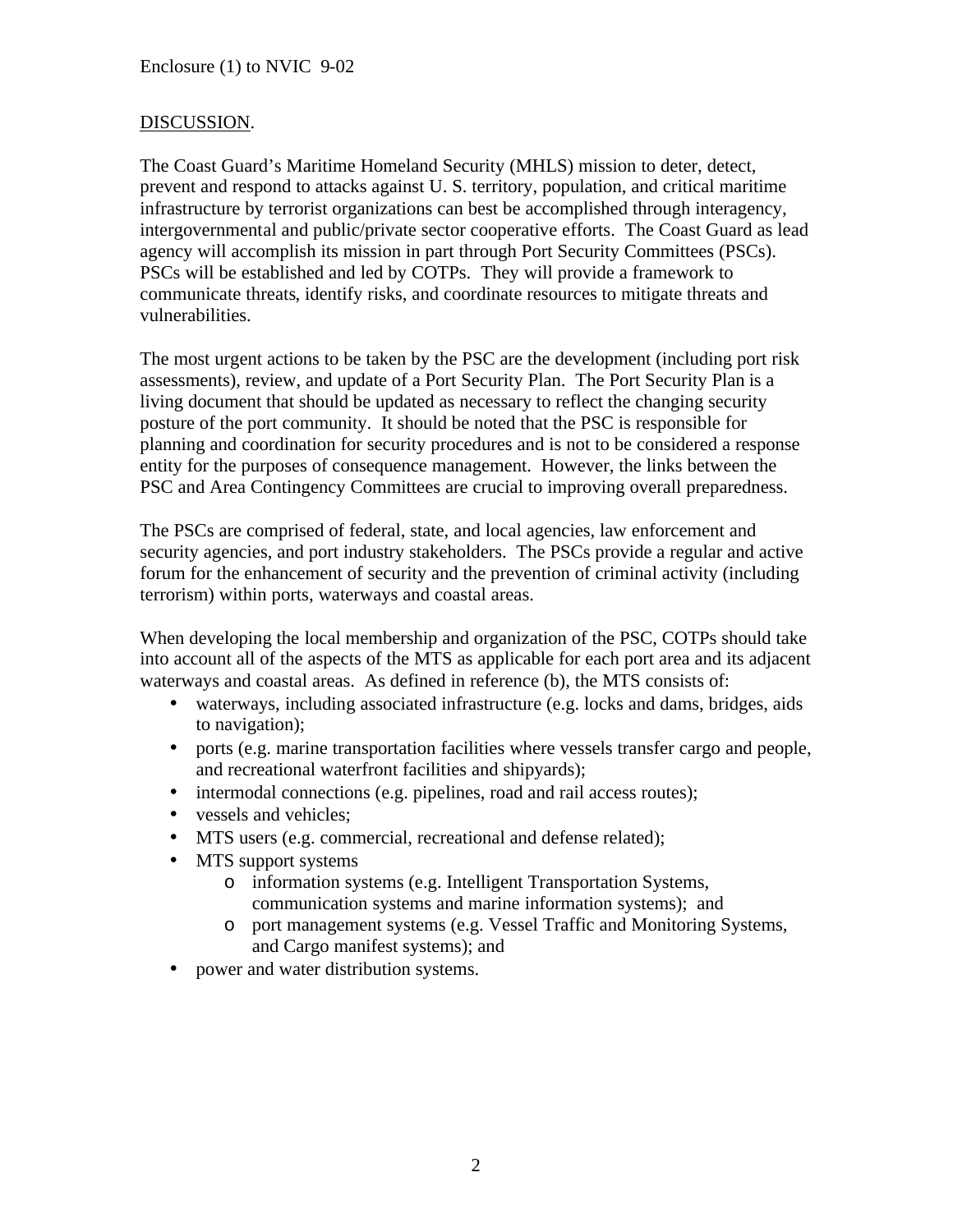Representatives for each aspect of MTS and those who are charged with the regulation or enforcement of these should be encouraged to participate.

For example PSC membership could include (but not be limited by):

- Federal Government representatives
	- o US Coast Guard (COTPs (chair)), Groups, Air Stations and Small Boat Stations, VTS, MSSTs)
	- o Federal Bureau of Investigation (FBI) (Lead Federal Agency (LFA) for federal response to terrorist incidents – crisis management)
	- o Federal Emergency Management Agency (FEMA) (Lead Federal Agency consequence management)
	- o US Customs Service
	- o Immigration and Naturalization Service (INS)
	- o Transportation Security Administration (TSA)
	- o Department of Defense (DOD)
		- ß US Transportation Command (TRANSCOM), Military Sealift Command (MSC), Military Traffic Management Command (MTMC)
	- o Environmental Protection Agency (EPA)
	- o US Department of Agriculture (USDA)
	- o Animal and Plant Health Inspection Service (APHIS)
	- o Occupational Safety and Health Agency (OSHA)
	- o Maritime Administration (MARAD)
	- o Research and Special Programs Administration (RSPA)
	- o Federal Railway Administration (FRA)/Federal Highway Administration (FHWA)/ Federal Transit Administration (FTA)
	- o Army Corps of Engineers (ACOE)
	- o Other government representatives, where appropriate
- Emergency Management and Law Enforcement Agencies
	- o Local, county and state police and government officials
	- o National Guard
	- o Port Authority police and/or security forces
	- o Terminal/facility security force
	- o Marine Police
	- o Fish and Wildlife marine units
	- o Fire Departments
- Other State, Local and City Government representatives
	- o State Department of Natural or Environmental Resources marine units
	- o Other Environmental Agencies
	- o City government officials
	- o Health Agencies
	- o Occupational Safety Agencies
	- o Transportation Agencies
	- o Regional Development Agencies/Metropolitan Planning Organizations
- Port Authorities
- Civil Defense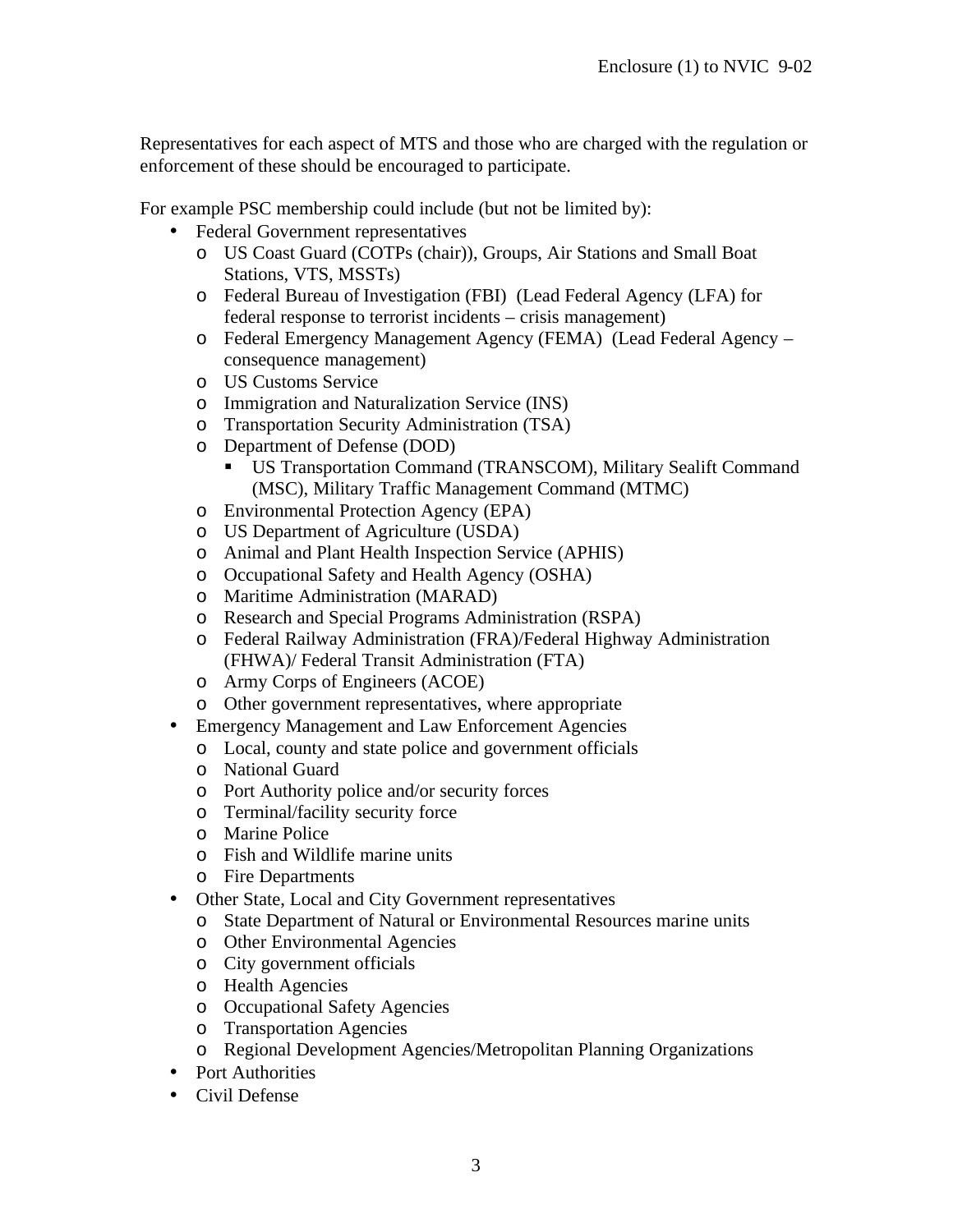- Vessel owners/operator security representatives
- Facility Owner/Operators
- Terminal Owner/Operators
- Trade organizations
- Recreational Boating organizations (Yacht Clubs, rowing clubs)
- Pilot Associations
- Railroad Companies
- Trucking Companies
- Shipyards
- Tow Boat operators
- Marine Exchanges
- Industry Organizations
- Organized Labor
- Commercial Fishing Industry
- Other Facilities within the port having waterside access (e.g. refineries, chemical plants, power plants)

Other existing port planning and response committees have their own strategic goals and focus. PSCs are established to address issues directly involving Maritime Homeland Security (MHLS). Just as jurisdictions in the ports are overlapping, some committee responsibilities may overlap. For example, MHLS encompasses national security objectives pertaining to the MTS, including the need to support military operations conducted through the ports by Department of Defense. These issues have been directly addressed by the Port Readiness Committees (PRCs) and the National Port Readiness Network (NPRN). Coordination will need to exist between the PSCs and PRCs. Some committees such as the Harbor Safety Committees (HSC) have sub-committees or ad hoc committees in place already working on port security issues. COTPs may decide to expand HSCs to form Port Security sub-committees, establish the PSC as a subcommittee of another existing committee or establish existing PRCs under new PSCs. PSCs shall be led by COTPs. Regardless of the organization, the COTP is responsible for coordinating the MHLS activities of their appropriate committee or subcommittee.

The structure of the PSC is not mandated, however, from experience the organization of Area Committees under the National Contingency Plan (reference (d)) offers a successful example. This structure was closely followed by Harbor Safety Committees and is detailed in reference (f).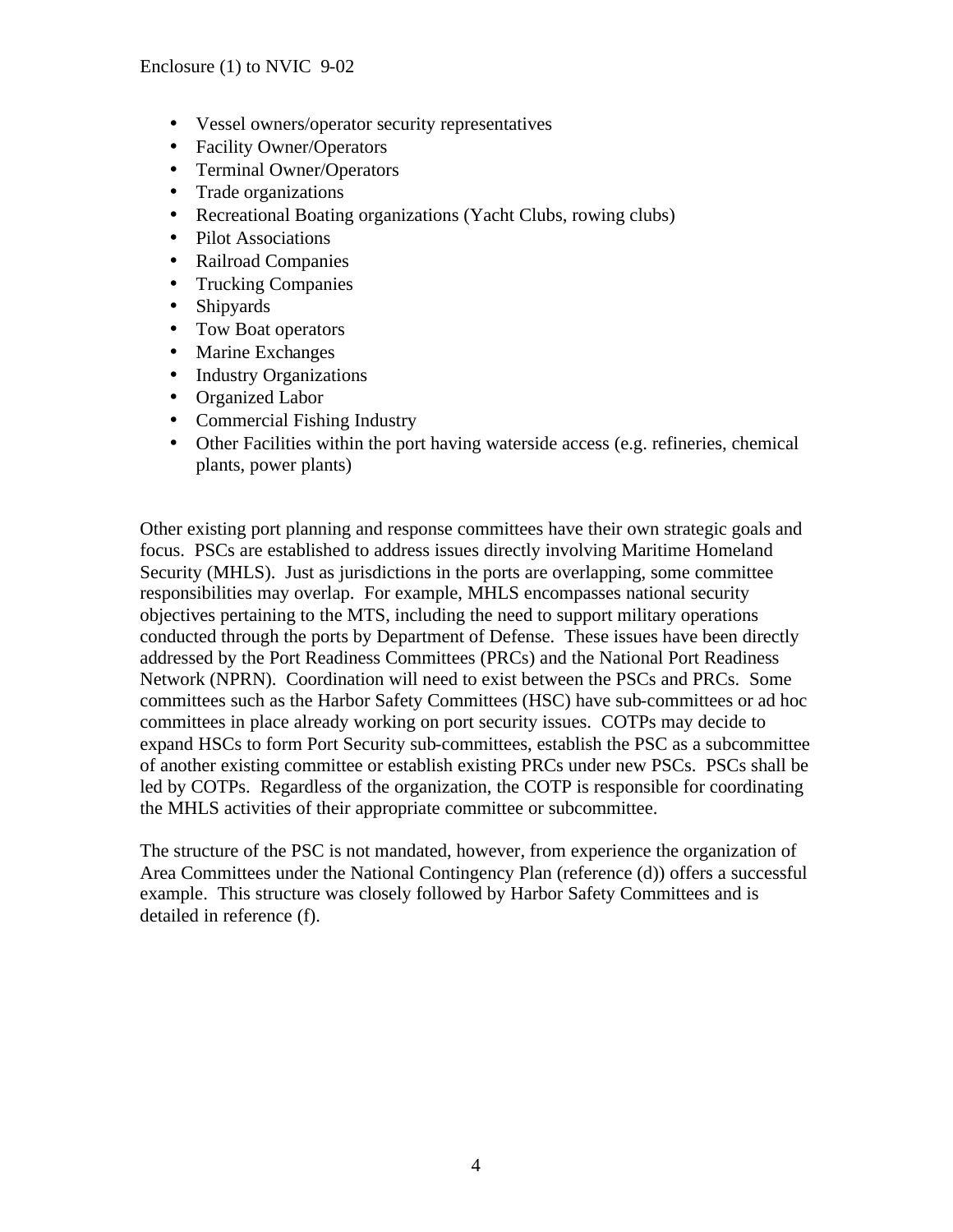A recommended general organizational structure may be applied to most PSCs. While particular elements of PSC structures may differ from port to port, PSCs may be organized into a tiered organization consisting of a managing board or steering committee, general committee and ad hoc or standing committees. A general committee of the PSC should be open to participation by all interested port stakeholders. A managing board should be made up of representatives of agencies that the COTP determines have the authority necessary to enact or enforce the scalable activities and procedures decided to be appropriate at each MARSEC level. Managing board members could also include representatives of agencies that have resources that could be utilized in port security related function or mission. Ad hoc or standing committees may be made up of people from the general committee. They can work on issues raised by the general committee or by the managing board. The managing board oversees the day-to-day scheduling and operations of the PSC, and coordinates the agenda.

Much of the work that the PSC will undertake will involve sensitive security information. The Department of Transportation has established a new category of information entitled Sensitive Security Information (SSI). It is not classified material but it will have some restrictions on its handling and distribution. The Coast Guard's initial procedures for SSI are published in reference (h). The COTP is responsible for developing procedures to protect both SSI and classified information that is developed and used by the PSC. The managing board may consider and evaluate SSI and classified information on behalf of the general committee. When possible, managing board members should be persons with valid security clearances. Only individuals with appropriate security clearances may have access to classified information.

Initially the full committee (managing board, general and sub committees) may meet on a quarterly basis. As chair, the COTP is responsible for notifying all members of meeting logistics. More frequent meetings of the managing board and sub-committees may be held during initial plan development or to respond to special circumstances, significant changes in port operations such as a new dangerous cargo or to changes in threat levels.

The managing board or steering committee may meet quarterly in conjunction with the full committee or at other times as needed.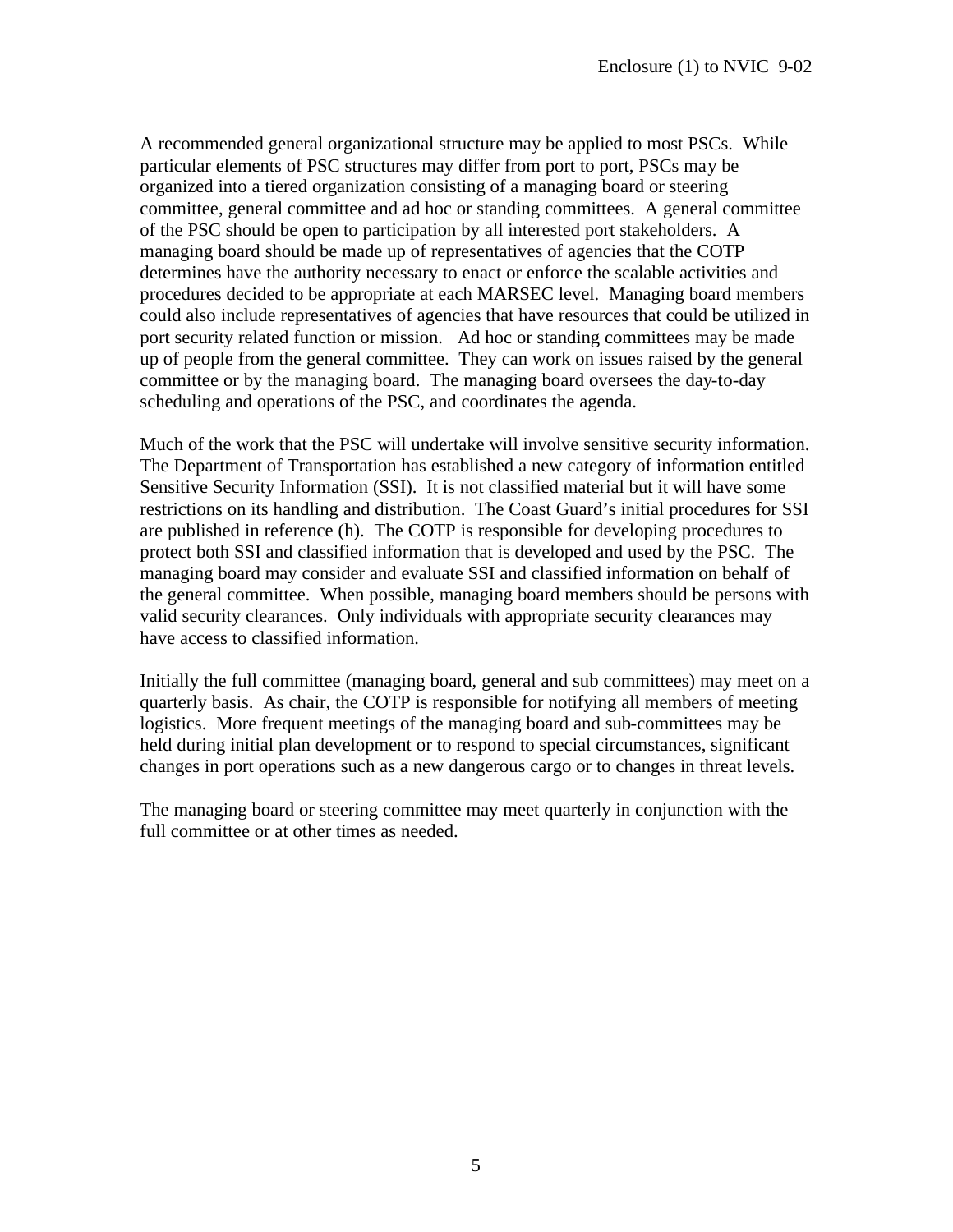$\label{eq:2.1} \frac{1}{\sqrt{2}}\int_{\mathbb{R}^3}\frac{1}{\sqrt{2}}\left(\frac{1}{\sqrt{2}}\int_{\mathbb{R}^3}\frac{1}{\sqrt{2}}\left(\frac{1}{\sqrt{2}}\int_{\mathbb{R}^3}\frac{1}{\sqrt{2}}\right)\frac{1}{\sqrt{2}}\right)\frac{1}{\sqrt{2}}\,d\mu$  $\mathcal{L}^{\text{max}}_{\text{max}}$  and  $\mathcal{L}^{\text{max}}_{\text{max}}$  $\ddot{\phantom{0}}$  $\frac{1}{2}$ J.  $\begin{array}{c}\n1 \\
1 \\
2\n\end{array}$  $\frac{1}{2}$  $\frac{1}{2}$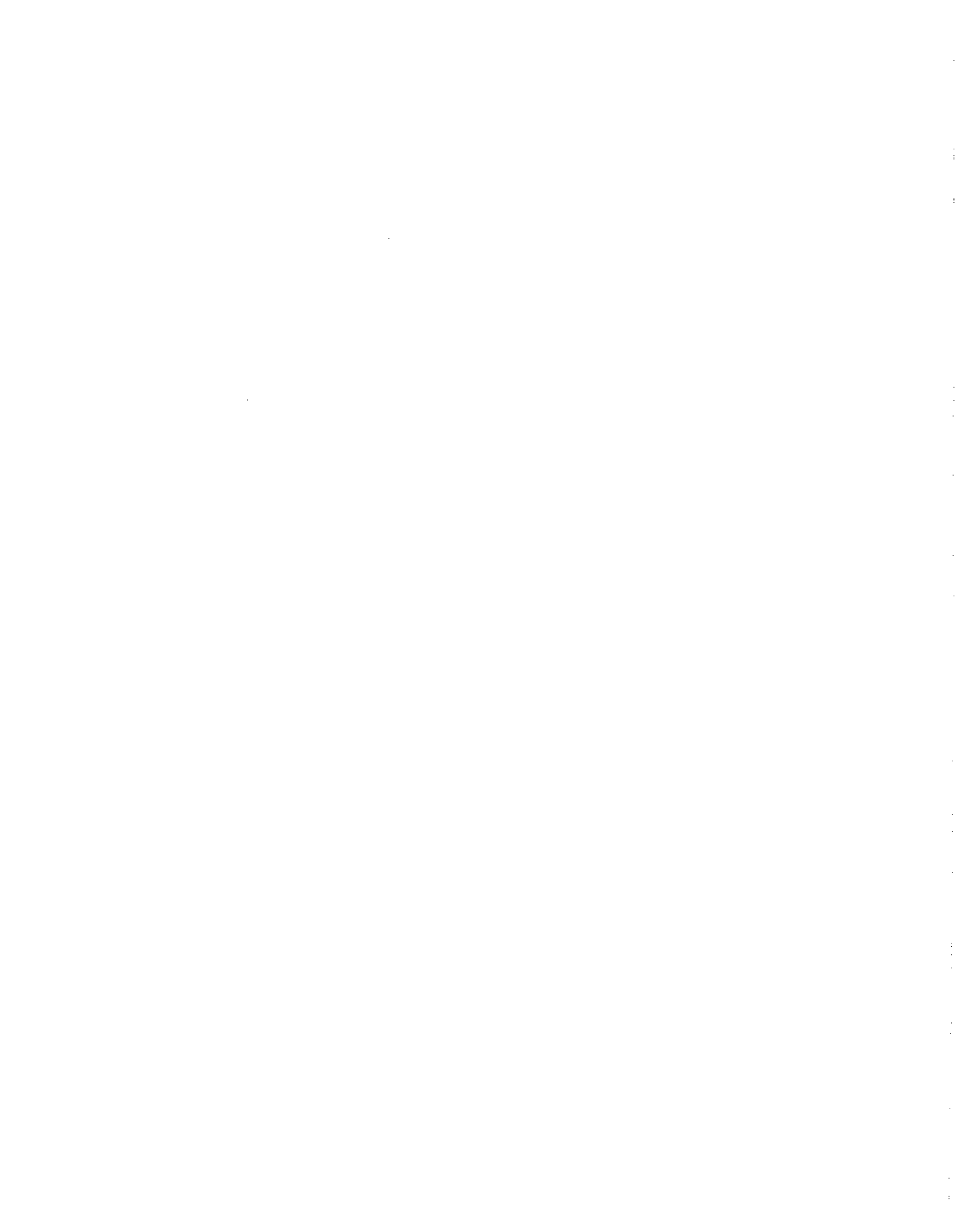#### Subject: PORT SECURITY PLAN DEVELOPMENT GUIDANCE

#### BACKGROUND.

The Coast Guard is employing a "family of plans" concept to ensure security in our nation's port, waterways and coastal areas. This enclosure addresses the Port Security Plan (PSP).

The Coast Guard's "family of plans" regarding security includes the PSP, commercial Vessel Security Plan and commercial Facility Security Plans. The PSP should cover port areas and adjacent waterways, coastal areas and Marine Transportation System (MTS) infrastructure.

The Port Security Committee (PSC) should develop the PSP.

#### DISCUSSION.

The PSP is primarily a communication and coordination document. It will be developed from port security assessments, and will describe the risk and vulnerability reduction security procedures to be implemented at each Maritime Security (MARSEC) level.

How to Use the PSP Template:

This template is designed to be adapted and used by PSCs in preparing Port Security Plans. It should be able to provide enough information for the port community to understand and implement the pre-determined security procedures for each MARSEC level.

The template has placeholders for local names or identifiers. They appear [*italicized in brackets.]*

It also has explanatory language that may be helpful in understanding the contents of a particular section. They may be omitted in the final plan. These appear (*italicized in parentheses)*.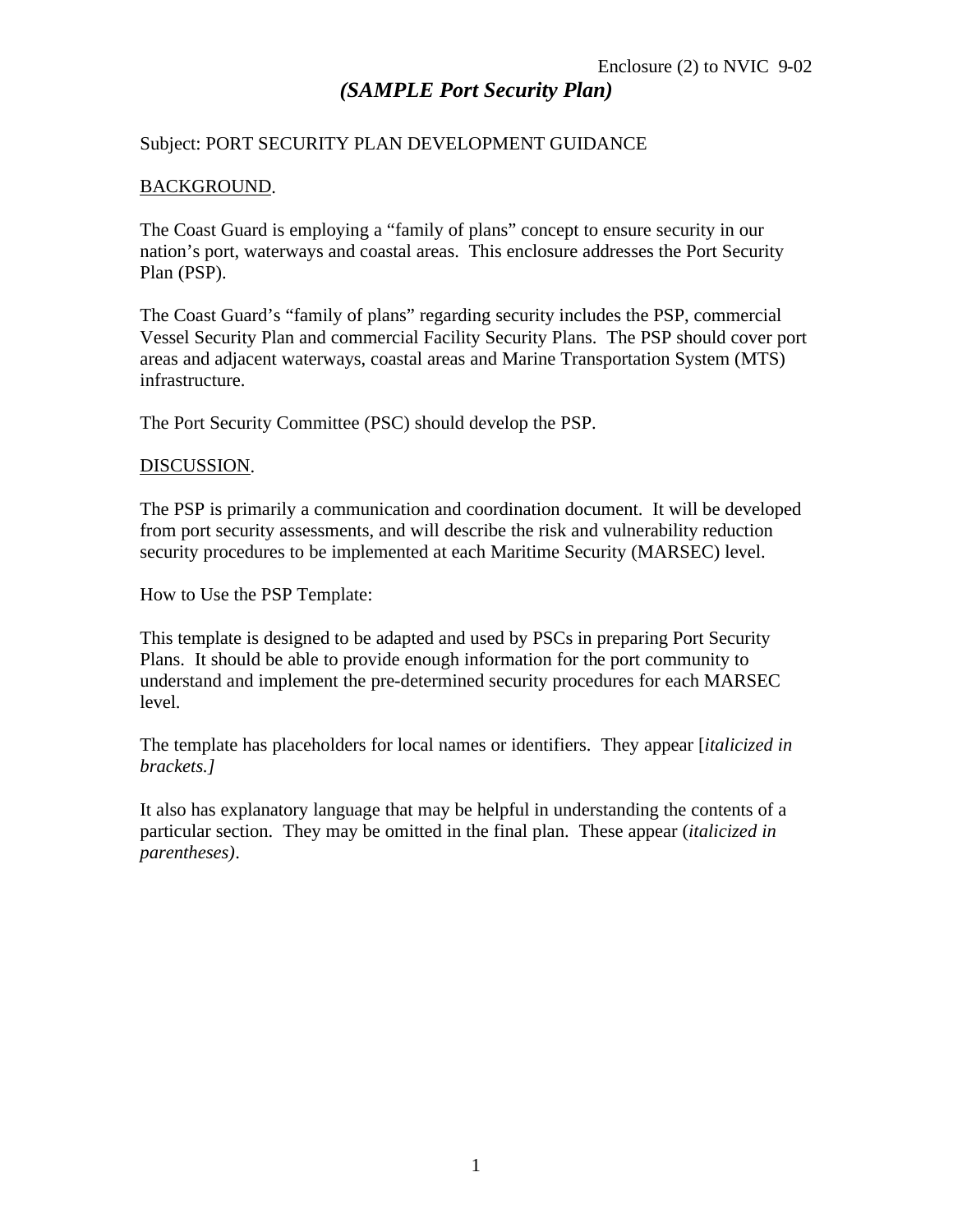Enclosure (2) to NVIC 9-02

# *(SAMPLE Port Security Plan)*

*(This example plan is provided to facilitate plan development at the port level. Use of this format is not mandated, but is encouraged to ensure plan similarity between port areas.)* 

*(Color of cover should correspond to guidance in COMDTINST M3010.11B. i.e. Blue unclassified; Yellow confidential; Red Secret)*

**PORT SECURITY PLAN for [***insert name of port area covered***]**

**[***If sub-plan, then state plan affiliation.]*

**developed by [***insert name of Port Security Committee or Security Subcommittee of Harbor Safety Committee or Port Readiness Committee]*

**Promulgated on [***insert date approved***]**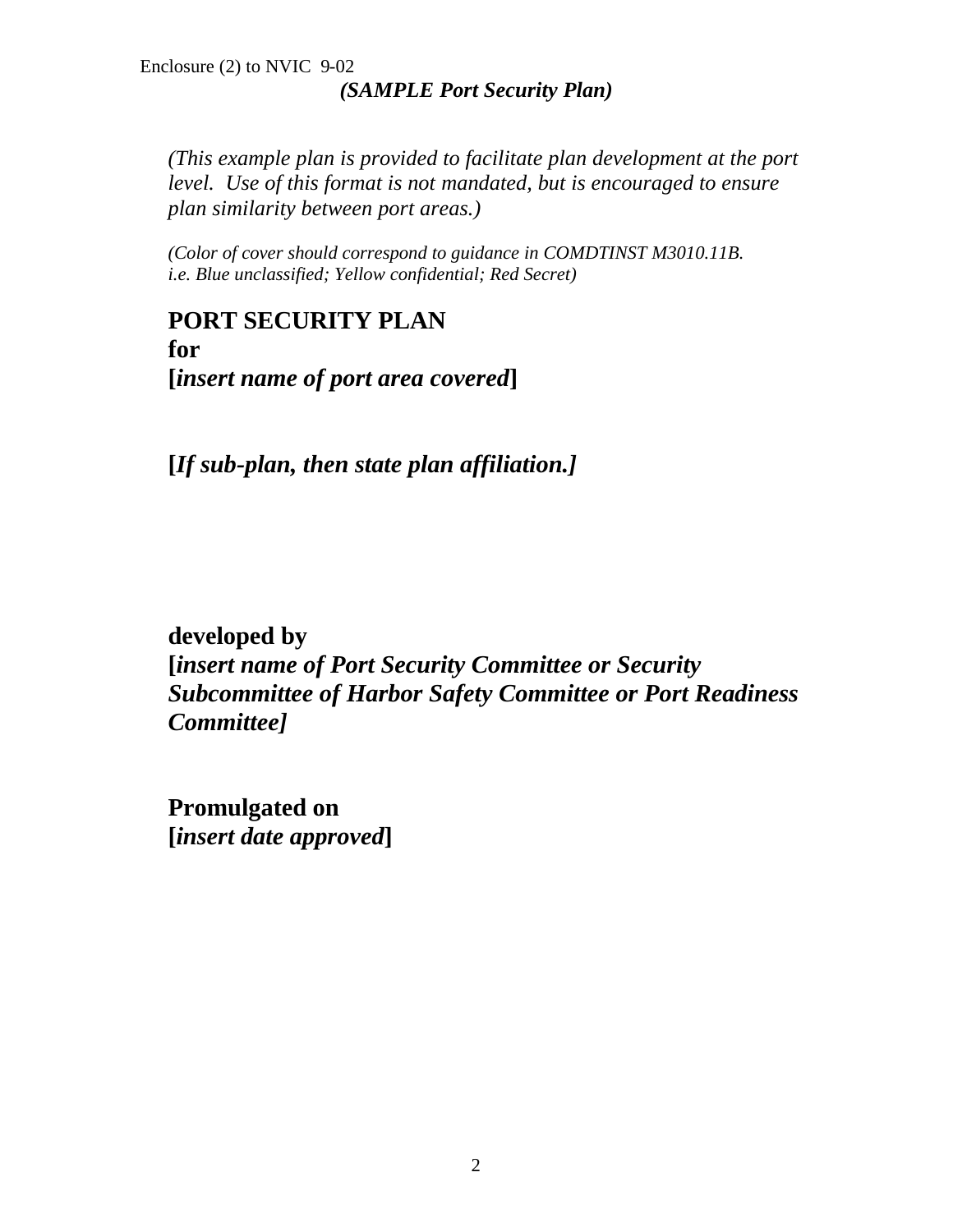# Record of Distribution

| Agency | Date |
|--------|------|
|        |      |
|        |      |
|        |      |
|        |      |
|        |      |
|        |      |
|        |      |
|        |      |
|        |      |
|        |      |
|        |      |
|        |      |
|        |      |
|        |      |
|        |      |
|        |      |
|        |      |
|        |      |
|        |      |
|        |      |
|        |      |
|        |      |
|        |      |
|        |      |
|        |      |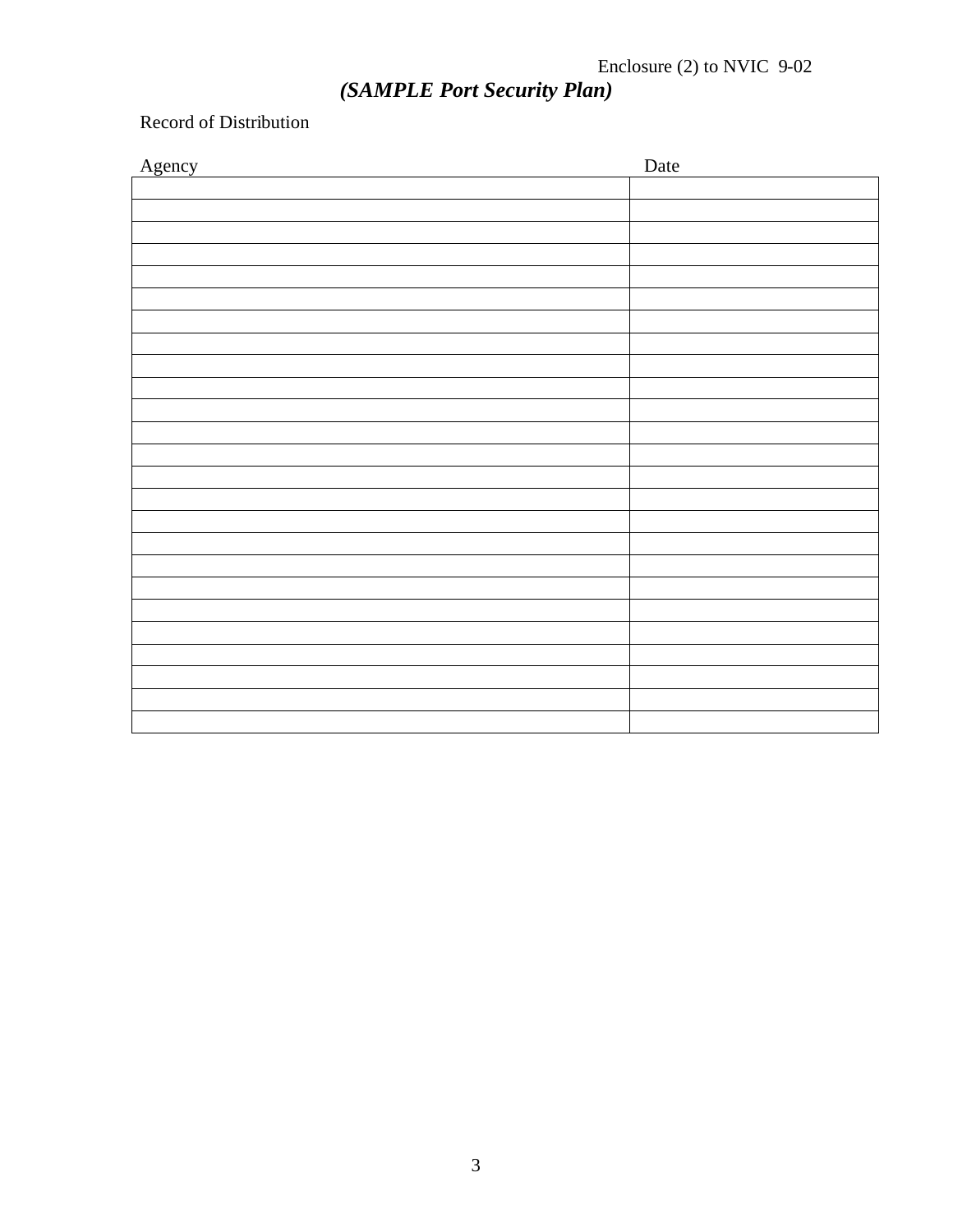# Enclosure (2) to NVIC 9-02

# *(SAMPLE Port Security Plan)*

# Record of Changes

| Change | Section | Initials Date |
|--------|---------|---------------|
|        |         |               |
|        |         |               |
|        |         |               |
|        |         |               |
|        |         |               |
|        |         |               |
|        |         |               |
|        |         |               |
|        |         |               |
|        |         |               |
|        |         |               |
|        |         |               |
|        |         |               |
|        |         |               |
|        |         |               |
|        |         |               |
|        |         |               |
|        |         |               |
|        |         |               |
|        |         |               |
|        |         |               |
|        |         |               |
|        |         |               |
|        |         |               |
|        |         |               |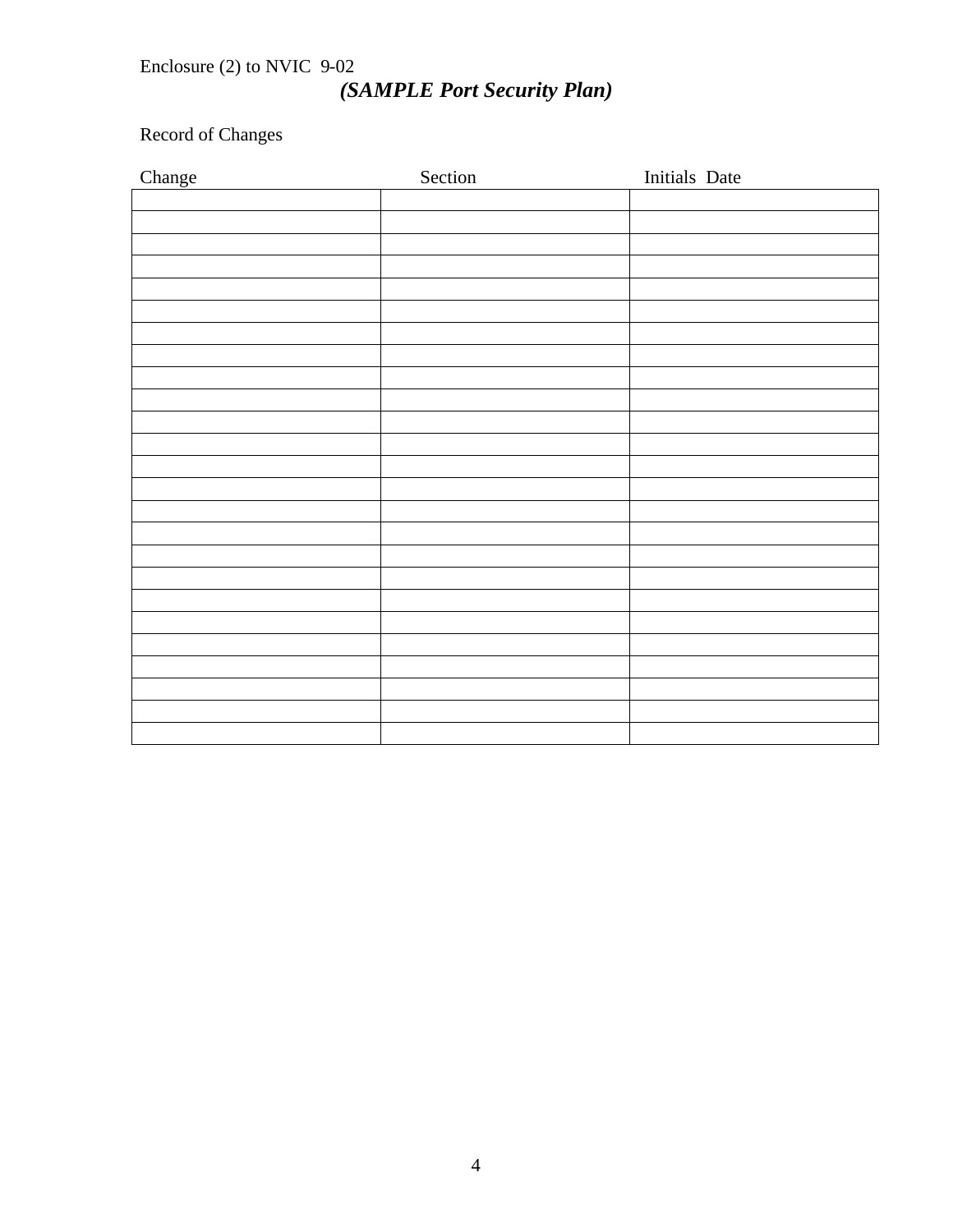#### **Table of Contents**

Record of Distribution Record of Changes Table of Contents

1000. Introduction

1010. COTP Letter of Promulgation (*may include a signature page)*

1020. Purpose

1030. Assumptions

1040. Situation

1100. Port Security Committee

1110. Charter

1120. Organization & Membership

1130. Relationship to Other Planning and Response Committees

#### 1200. Port

1210. Port Physical Characteristics

1220. Port Economic Characteristics

1230. Reference Charts or Maps *(may be appendices)*

2000. Security Operations

2100. Awareness (Detect)

2110. Port Security Assessment *(enclosure 3)*

2111. Identify activities and critical operations

2112. Define Scenarios

2113. Conduct Consequence and Vulnerability Assessment

2114. Prioritize Scenarios

2200. Prevention (Deter) & Mitigation

2210. Maritime Security (MARSEC) Levels

2211. Communicating MARSEC Levels

2212. Coordinating MARSEC Levels

2220. MARSEC Level 1

2221. Security Procedures

2222. Roles, Resources, Authorities and Responsibilities

2223. Gaps & Actions to Mitigate

2230. MARSEC Level 2

2231. Security Procedures

2232. Roles, Resources, Authorities and Responsibilities

2233. Gaps & Actions to Mitigate

2240. MARSEC Level 3

2241. Security Procedures

2242. Roles, Resources, Authorities and Responsibilities

2243. Gaps & Actions to Mitigate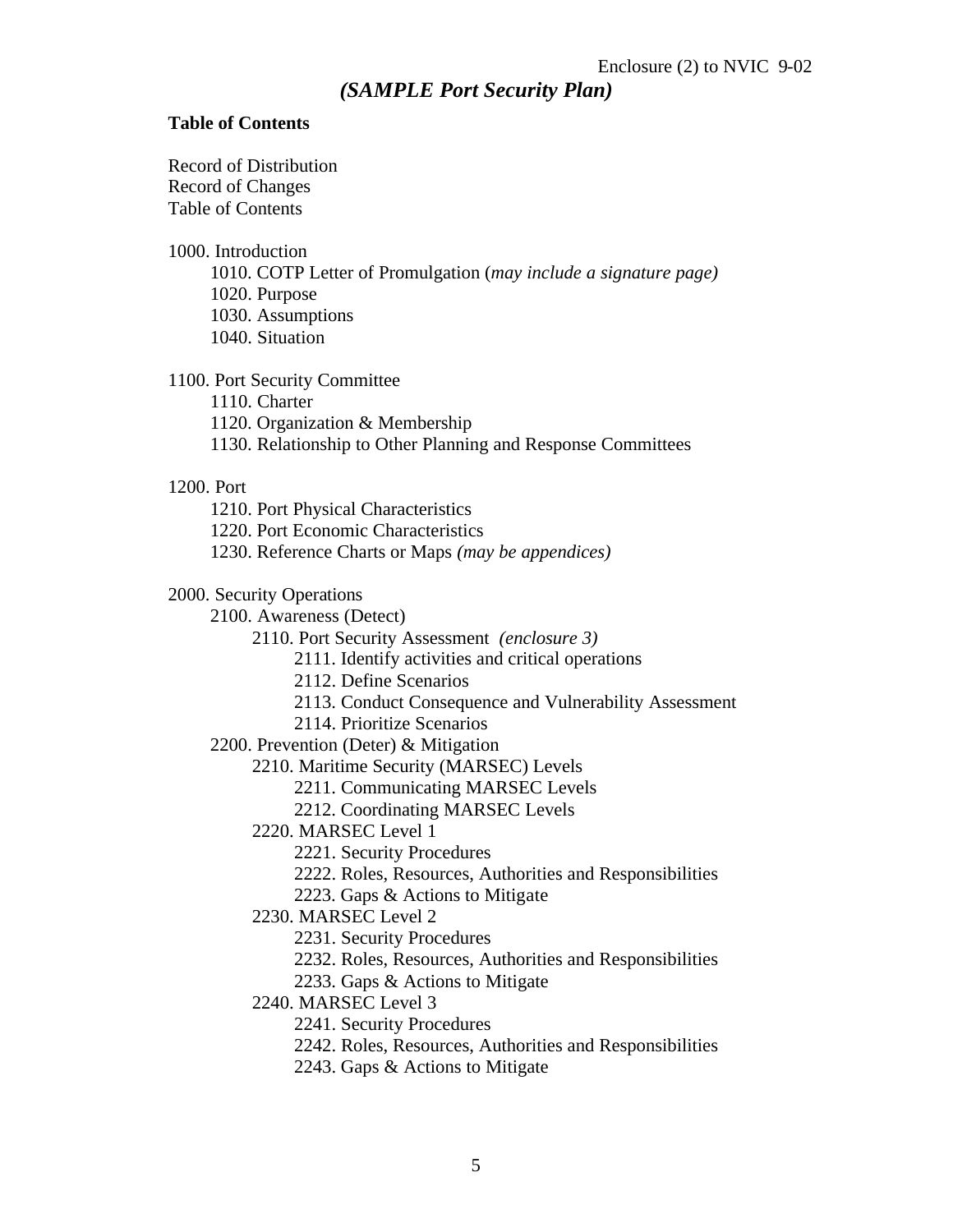- 2300. Relationship of Port Security Plan to Other Security Plans
	- 2310. Facility Security Plan
	- 2320. Vessel Security Plans
	- 2330. Passenger Vessel Terminal Security Plans
	- 2340. Passenger Vessel Security Plans
	- 2350. Adjoining Port Security Plans
	- 2360. *(other security plans)*
- 2400. Response & Crisis Management
	- 2410. Relationship of Port Security Plan to Response Plans
		- 2411. National Oil and Hazardous Material Spill Response Plan
		- 2412. Area Contingency Plan
		- 2413. Maritime Counterterrorism Contingency Plan
		- 2414. United States Government Interagency Domestic Terrorism
		- Concept of Operations Plan (CONOP)
		- 241X. *(other response plans)*
- 2500. Consequence Management
	- 2510. Relationship of Port Security Plan to Consequence Management Plans
		- 2511. Federal Response Plan
		- 2512. Natural Disaster Plans
		- 251X. *(other consequence management plans)*
- 3000. Plan Documentation
	- 3100. Plan Review & Comment 3200. Plan Security and Control
- 4000. Port Security Training
- 5000. Port Security Exercise Program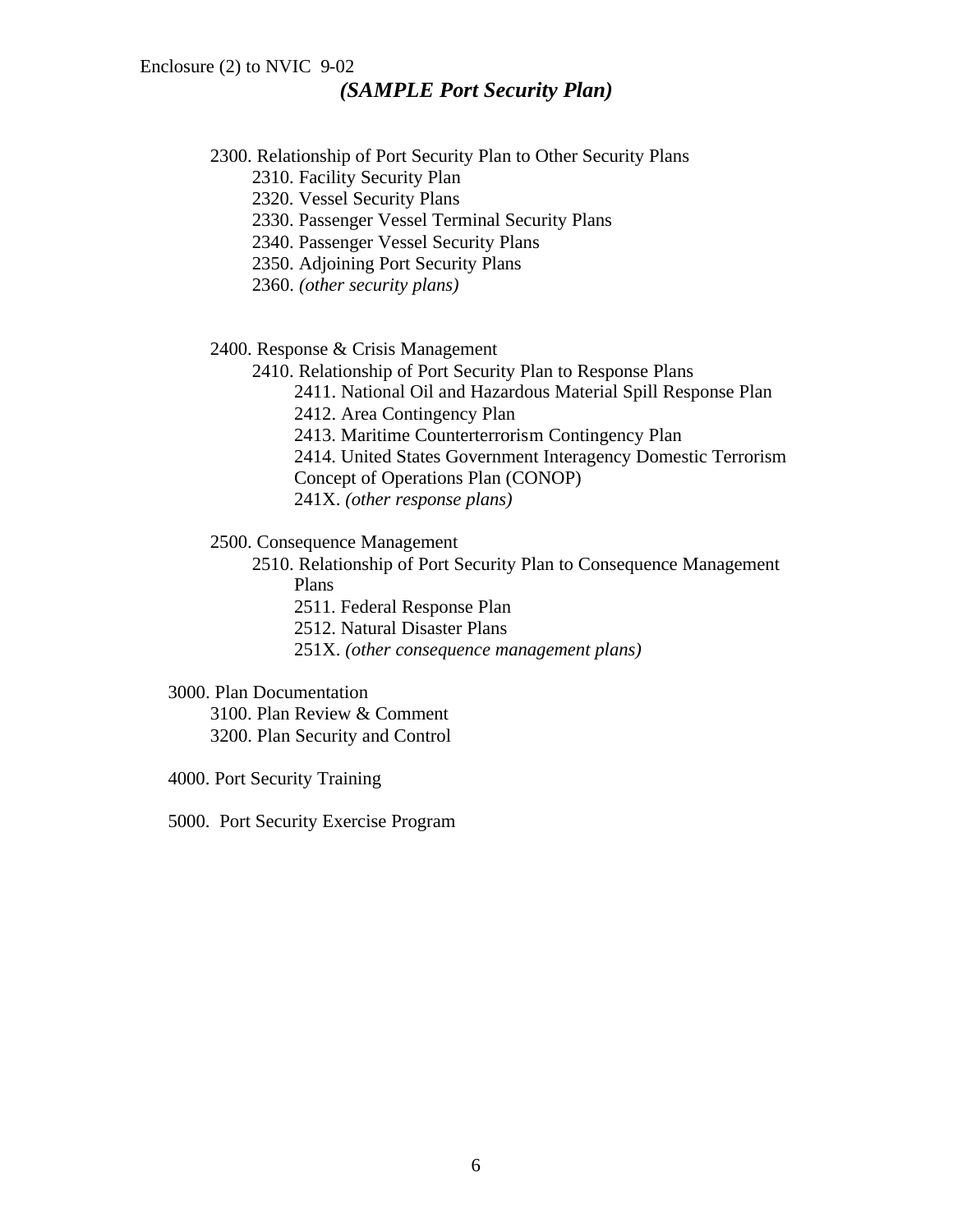6000. Appendices *(Appendices may be used to segregate classified information. They may also be used to document specific geographic, infrastructure (physical or cyber), port or vessel services, or industry security procedures. Information in this section may be incorporated or referenced as a separate document as appropriate).*

 *(Examples of appendices:)*

6100. (Unclas) Port Security Committee Member Entities, Representatives & Contact Info

6200. (Classified or SSI) Charts and Maps With ID of Port Tenants & Infrastructure

6300. (Classified or SSI) Port Operations and Infrastructure

6400. (Classified or SSI) Risk Based Scenarios

6500. (Classified or SSI) Security Procedures

6510. Risk ranked infrastructure for consequence categories

6520. Setting MARSEC conditions

6530. Actions for MARSEC conditions

6540. Utilization of security resources

6550. Communications Plan

6560. Procedures for Breach of Security

6570. Types of Existing Valid Identification

6600. (Classified or SSI) Dangerous Cargoes for Security Planning.

6700. Quick Response Cards For High Risk Scenarios

6800. Agency/Organizational Questionnaire. *(This optional form may be used in the PSC development process. This information can be incorporated into the plan.)*

Glossary/Definitions Index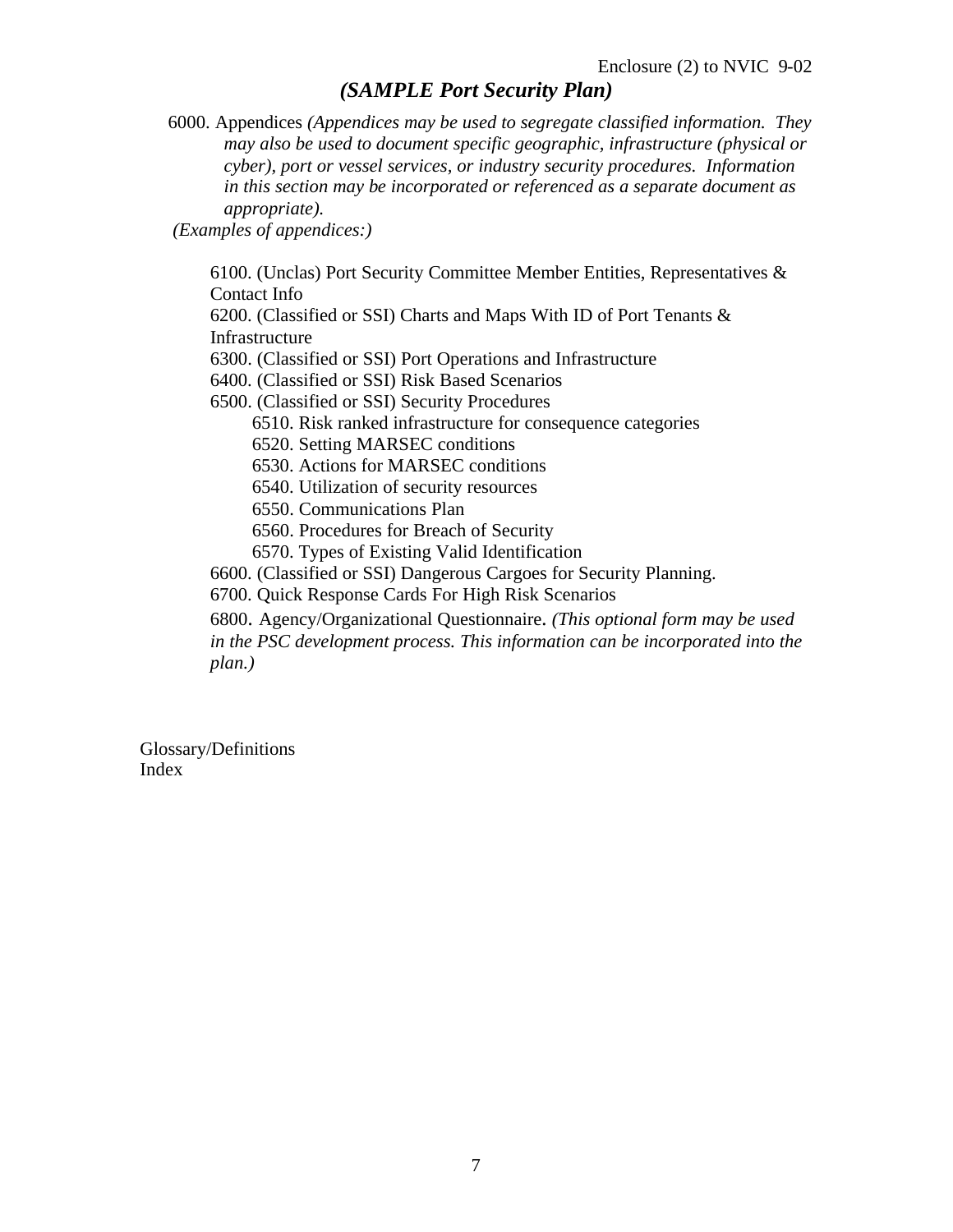#### **1000. Introduction**

The Port Security Committee for the Port of *[insert location]* has created this Port Security Plan. The stated purpose of the Port Security Committee and the Port Security Plan is to provide a framework for communication and coordination to identify threats and reduce vulnerabilities to terrorist actions in and near the Marine Transportation System.

#### **1010. COTP Letter of Promulgation** *(may include a signature page)*

#### **1020. Purpose**

The U.S. Coast Guard is the lead federal agency for the Maritime Homeland Security mission. In this capacity, the Captain of the Port (COTP), as the Coast Guard's lead entity in the port is responsible, through the Port Security Committee (PSC), for developing a Port Security Plan (PSP). The PSP defines the government's (local, state and federal) obligation and the other port stakeholders contributions to the Maritime Homeland Security mission. The PSP is designed to capture the information necessary to coordinate and communicate security procedures at each Maritime Security (MARSEC) level. The plan's goal is to enhance awareness for the detection of terrorist threats, to deter attacks, and reduce vulnerabilities through coordinated security procedures and communication. The PSP will complement facility and vessel security plans. Because the PSP's purpose is prevention, it must also integrate with (and may cause revisions to) existing plans for response (e.g. Area Contingency Plans (ACP), 9700/9800 series Operational Plans (OPLANs)) and consequence management (e.g. Federal Response Plan (FRP)) when incident response and consequence management are necessary.

#### **1030. Assumptions**

- 1. No single private or government entity at the local, State or Federal level possesses the authority, the resources and the expertise to act unilaterally on the difficult issues that may arise in response to threats or acts of terrorism.
- 2. A terrorist incident may occur at any time of day or night with little or no warning.
- 3. Each entity directly or indirectly involved with the Marine Transportation System (MTS) will voluntarily participate with the Port Security Committee to increase awareness and enhance prevention of terrorist acts.
- 4. The National Oil and Hazardous Material Contingency Plan, Federal Response Plan, and other response plans will be activated for the purpose of response and consequence management due to a terrorist incident.
- 5. Protection of human life, health, and security is the most important consideration in plan development and execution.
- 6. Maintaining commerce in the port area is a critical consideration.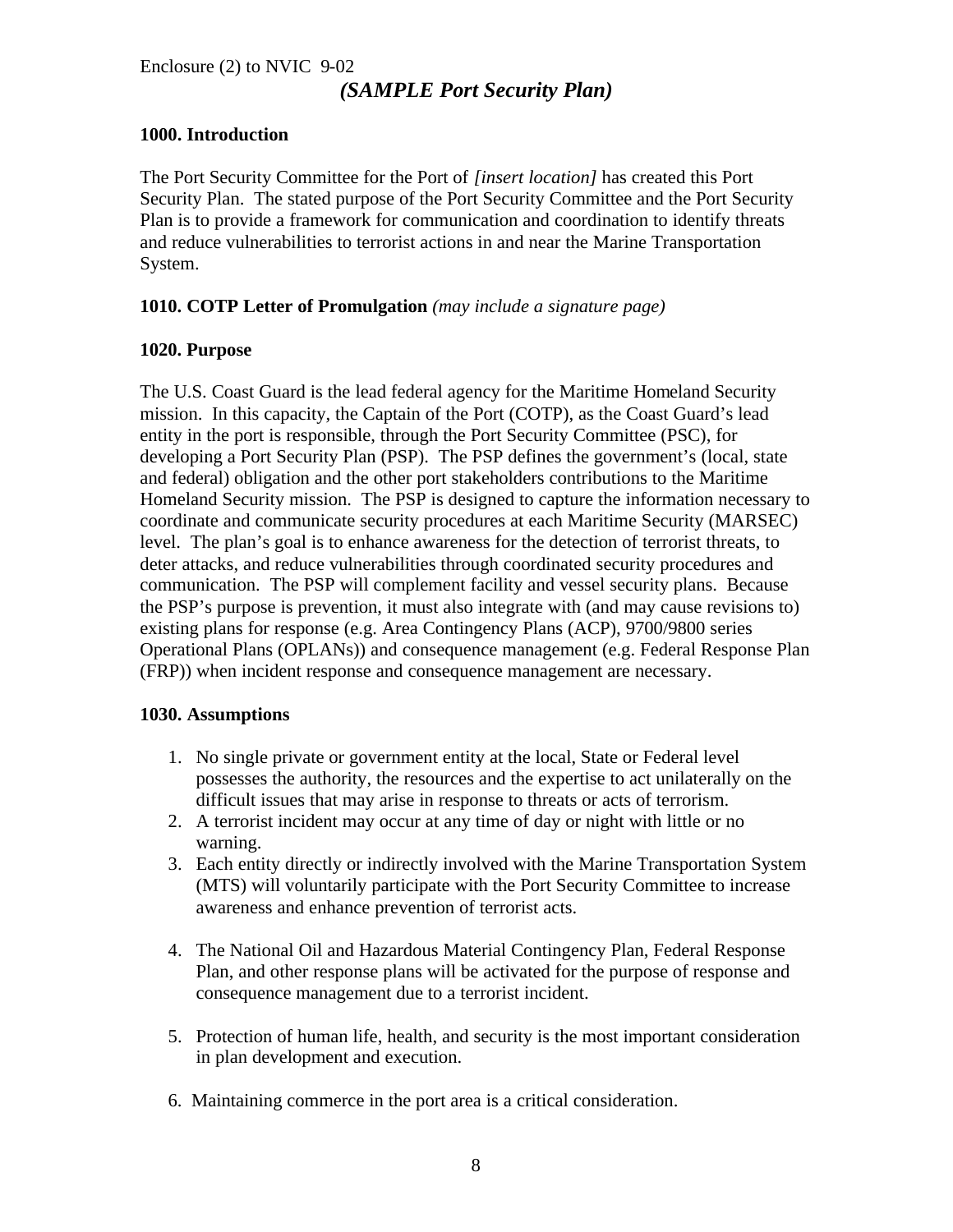7. *(List other assumptions, if any)*

# **1040. Situation**

The complexity, scope and potential consequences of a terrorist threat or incident occurring in or near our Marine Transportation System (MTS) require that there be a coordinated effort between all port users and law enforcement agencies. This effort will require open communication and enhanced awareness of potential threats. It will also require all those involved to fully understand their roles in enhancing security. The Coast Guard and international maritime community have developed a tiered maritime security system (MARSEC) consistent with the Office of Homeland Security's Homeland Security Advisory System (HSAS).MARSEC is specifically designed to alert users of the MTS. Through this plan the stakeholders of the MTS (described in subsequent paragraphs) agree to take certain actions contingent upon the Coast Guard's activation of MARSEC levels.

# **1100. Port Security Committee**

# **1110. Charter**

The Port Security Committee for the Port of *[insert port area name]* is hereby chartered effective *[insert date]*.

The Committee is composed of government agencies, commercial entities and other groups or individuals interested in preserving and improving the security of our shared waterfront areas and Marine Transportation System (MTS). Committee membership and participation will be at the discretion of the COTP.

The Committee has been created to build awareness of potential threats to port areas, and identify those threats; to protect the port through improved security procedures and communication, and to coordinate security procedures to decrease port vulnerabilities.

The objectives of the committee include:

- 1. Develop a Port Security Plan (PSP) aimed at maintaining acceptable risk levels during normal operations and during times of heightened threats. This plan will outline scalable security procedures to be taken by MTS stakeholders to ensure the continued safety and security of our nation's port areas and MTS.
- 2. Integrate, and/or amend, existing security assessments of maritime facilities using agreed criteria. Assessments to be used to determine appropriate facility security measures.
- 3. Develop and adopt preventative security measures for appropriate Maritime Security Level 1 (sustainable baseline) and Levels 2 and 3 to address increased threat conditions (both general and specific). The measures will meet consolidated requirements of all agencies having jurisdiction. The measures will be used to influence interim and future regulations.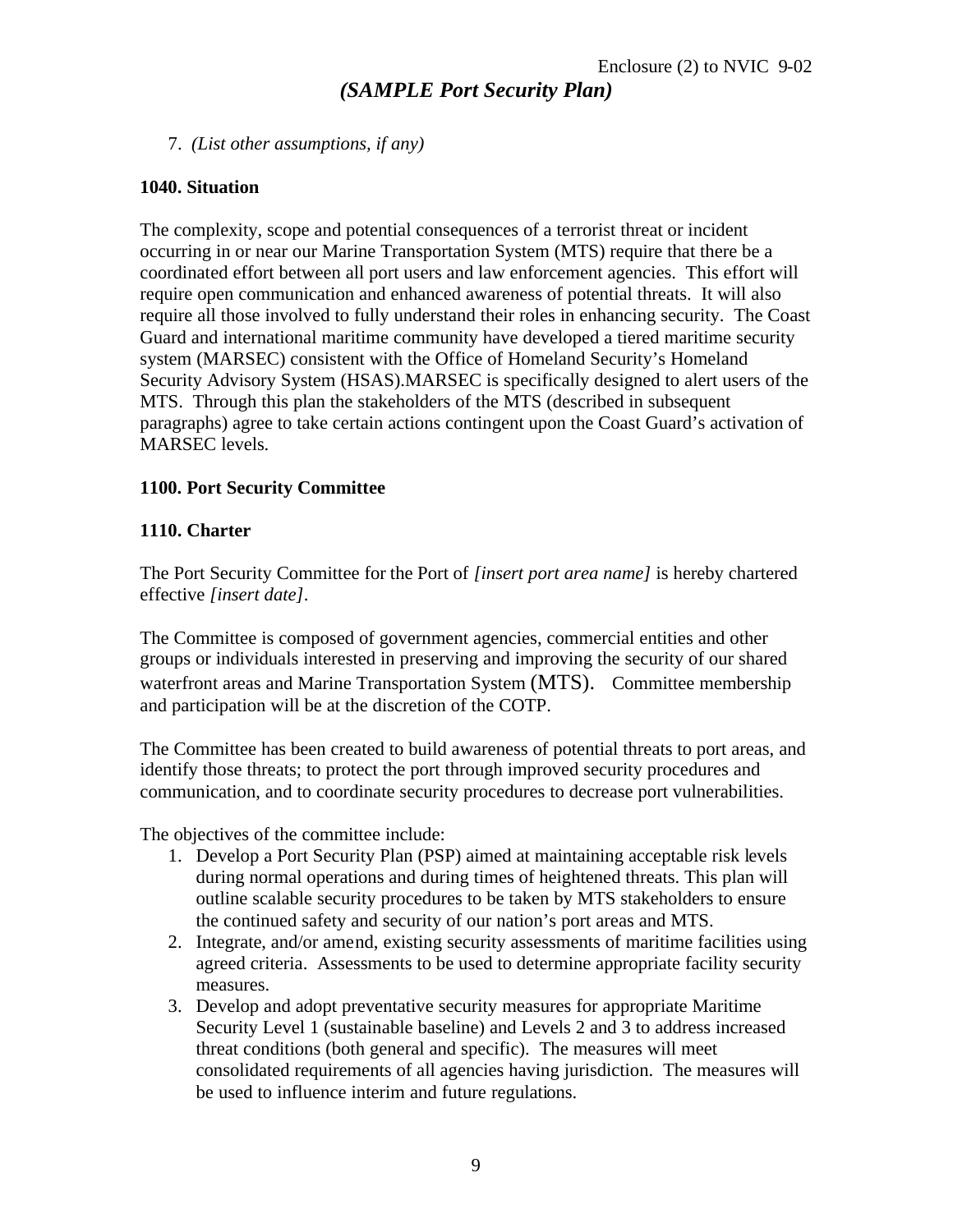- 4. Develop procedures for information sharing for threat warnings, response, intelligence-gathering and threat assessment among public and private entities
- 5. Produce stakeholder recommendations for continuing improvements for port security measures.
- 6. To the extent possible, promote effective security measures that maintain or enhance operational efficiencies and minimize impact to trade.

# **1120. Organization & Membership**

The Port Security Committee (PSC) for *[insert port area name]* is chaired by the U. S. Coast Guard Captain of the Port, *[insert Rank, Name, contact info]*, who is also designated as the Port Facility Security Officer (PFSO)*.*

*(The COTP will serve in the function of PFSO to satisfy the developing international requirements.)*

*[Insert Port Security Committee organization (steering committee; general committee, standing & ad hoc committees.]*

*[Insert committee membership for this port area; processes for reviewing committee organization or other by-laws may be included here or as appendices.]*

*[Insert frequency of PSC meetings (at least 4 times each year)]*

# **1130. Relationship To Other Planning Committees**

Other planning committees exist at the port level. The PSC is related to other committees in the port level including: *(if applicable)*

The Port Readiness Committee. (*Include brief description of PRC activities/charter and relationship to PSC).*

The Area Committee for *[Insert name of AC]*. *(Include a brief description of AC activities/charter and relationship to PSC).*

Harbor Safety Committee *[Insert name of HSC]*. *(Include brief description of HSC activities/charter and relationship to PSC.)*

*(Other committees as appropriate.)*

# **1200. Port**

For the purposes of this plan the term "port" means the port area and its adjacent waterways, including Marine Transportation System (MTS) infrastructure, especially the ship/port interface in each Captain of the Port Zone.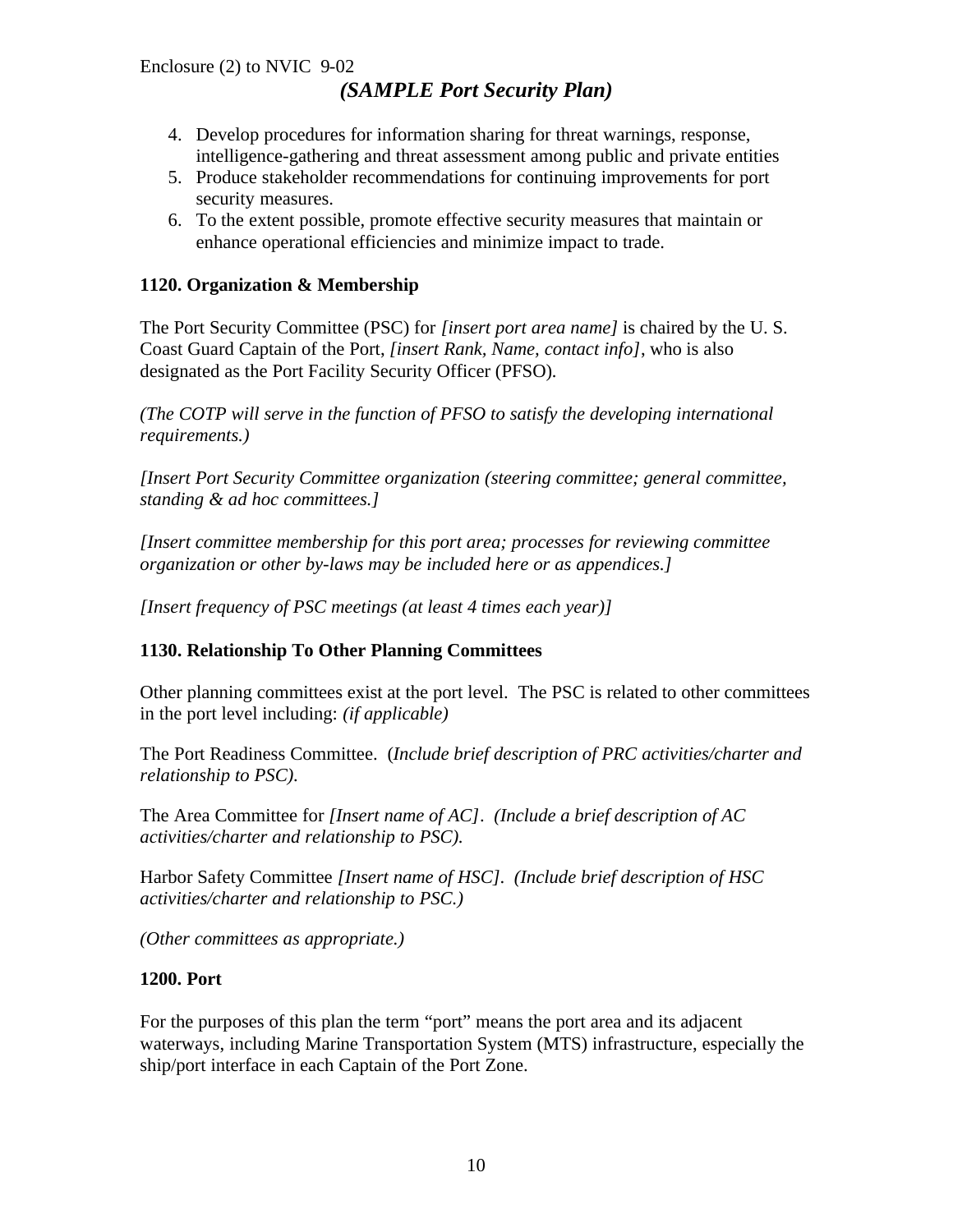#### **1210. Port Physical Characteristics**

*[Insert a description of the boundaries of the port as defined for the purpose of this plan by the PSC. This should be an identifiable body of water and surrounding waterfront area including MTS infrastructure (both physical and information systems). Ports should be readily identified areas that have a vessel/facility interface and associated waterfront areas. ]*

*(Port Physical Characteristics- Examples:*

*The Port of Cleveland, Ohio is located on the Southern shore of Lake Erie in the City of Cleveland, Ohio. The "Port" includes all waters internal to the federal break wall and the Cuyahoga River to the head of navigation at mile marker 5.2. This includes all marinas, and waterfront facilities.*

*The Port of San Francisco Bay is located on the Northern California Coast. The Port includes all tidally influenced waters within the greater San Francisco Bay Area and the offshore areas contained. This includes the waters of San Francisco Bay and the Sacramento/Stockton river delta area and their tributaries. This includes the ports of San Francisco, Oakland, Richmond, Redwood City, Benicia, Stockton and Sacramento and the offshore traffic separation area found in 33 CFR Part…*

*The Port of (river port) includes all waters and adjacent waterfront from mile marker XX to mile marker XX of the Missouri River, and all waters 1 mile upstream and downstream from the following structures (Bridges, locks, etc.).* 

*Sub-port areas.* 

*Secondary ports within the COTP zone may be a subpart of a larger committee and plan or may be entirely separate.* 

*Example of a sub port: The Port of Ashtabula, Ohio is on the Southern Shore of Lake Erie in the town of Ashtabula, Ohio. This port is considered a sub port of the Cleveland Port Security Committee and Cleveland Port Security Plan.*

*The following agencies are members of the Cleveland Port Security Committee for Ashtabula matters only: Ashtabula City Police Ashtabula Port Authority Ashtabula County Sheriff Etc.)*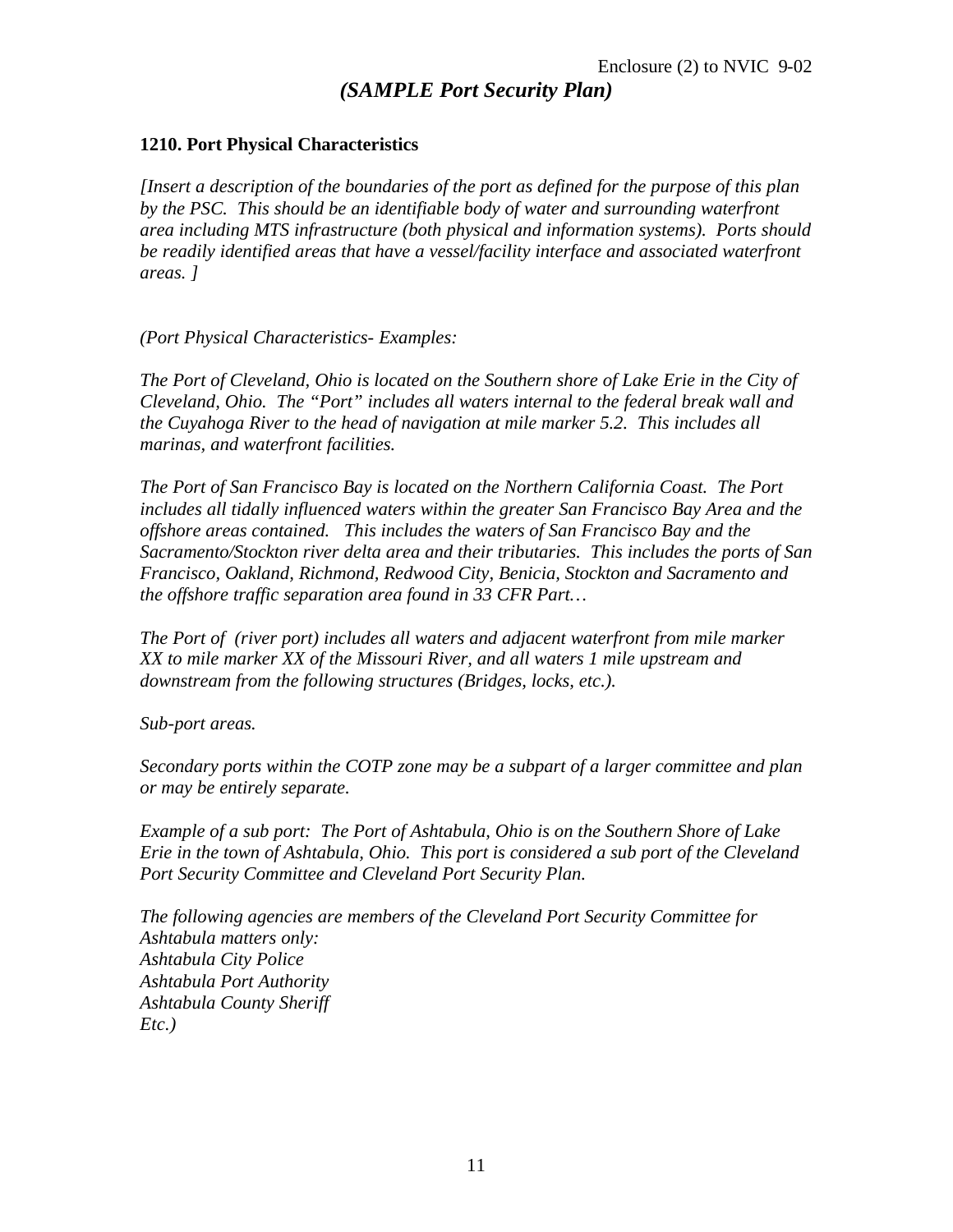#### Enclosure (2) to NVIC 9-02

# *(SAMPLE Port Security Plan)*

#### **1220 Port Economic Characteristics.**

*(Briefly describe major port activities, industries and products for the port and all sub ports. The purpose of this section is to educate committee members on major port activities. Some participants may not be aware of maritime operations, navigation areas, major cargoes or MTS infrastructure concerns.)* 

#### **1230. Reference Charts or Maps**

*(may be appendices)*

#### **2000. Security Operations**

The PSP establishes a range of Maritime Security Levels or MARSEC levels determined by the U. S. Coast Guard that serve to frame the nature and scope of security procedures to be followed in response to a recognized threat. Each MARSEC level provides for an escalating range of actions that may be implemented to reduce the risk or vulnerability to a terrorist incident. The COTP will announce changes to the MARSEC level by the means defined in this plan to other port stakeholders. The U. S. Coast Guard and other port stakeholders may then implement the predetermined security procedures defined in this plan and through future regulation.

The three level MARSEC system is tied to the Office of Homeland Security's HSAS warning system. MARSEC Level 1 corresponds to the lowest three levels of the HSAS. These are HSAS Low: Green, HSAS Guarded: Blue and HSAS Elevated: Yellow. MARSEC Level 2 corresponds to HSAS High: Orange. MARSEC Level 3 corresponds to HSAS Severe: Red.

#### **2100. Awareness (Detect)**

*(The PSP should contain the scenarios evaluated, the results of the evaluation and mitigation measures. Section 2100 documents Steps 1-4 and Section 2200 documents Step 5.)*

*(The PSP should also identify how the PSC is obtaining maritime domain awareness (MDA) of the people, cargo and vessels with their current capabilities. Note: Coast Guard headquarters is developing the MDA initiative and will be providing further capability in the future.)*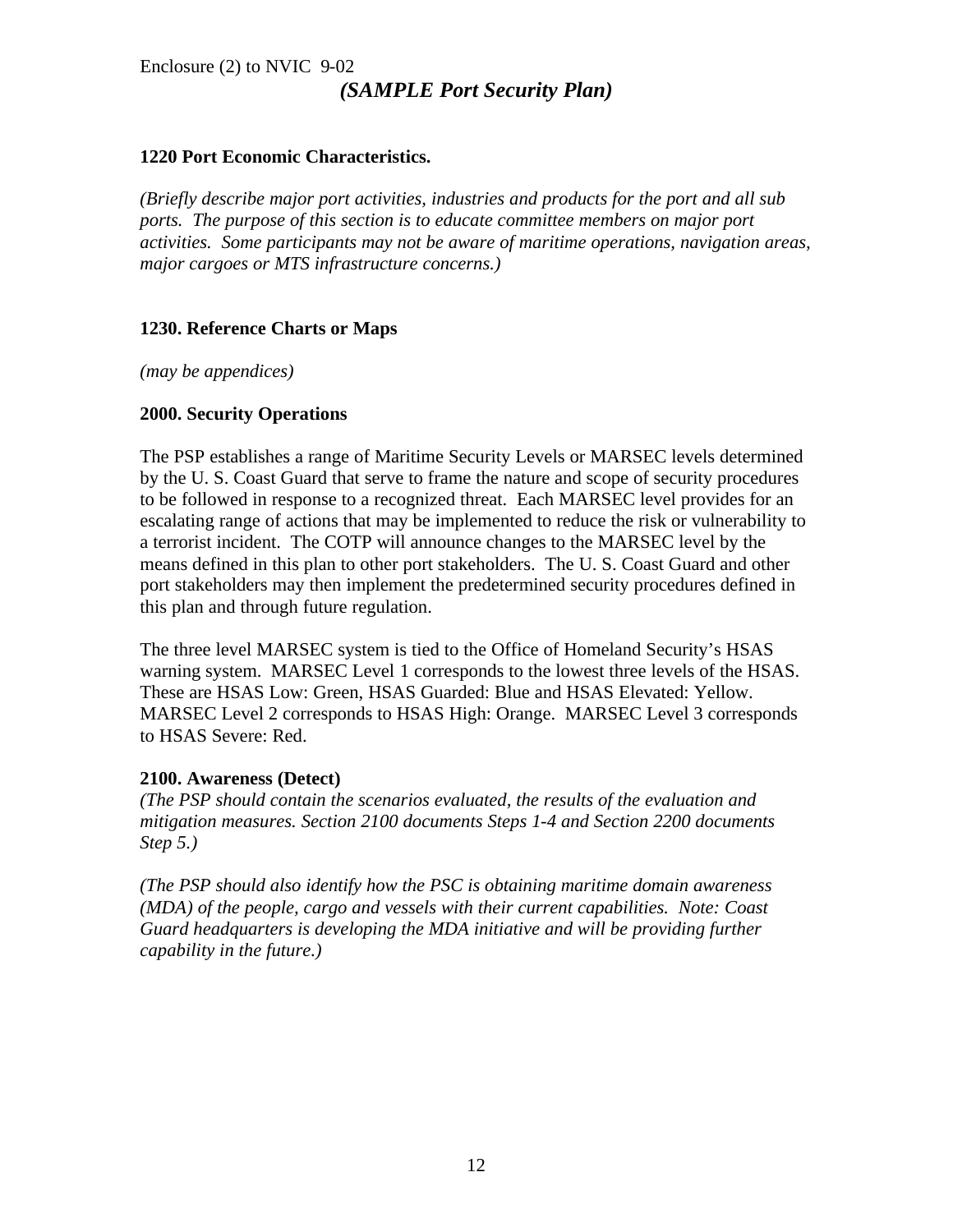# **2110. Port Security Assessment**

The Port Security Committee should conduct a risk-based analysis of their port. The process, as adopted by the U. S. Coast Guard consists of five steps which are explained in enclosure (3) to the "Guidelines for Port Security Committees, and Port Security Plans Required For U. S. Ports" NVIC. The steps are: (1) Identify critical operations and infrastructure; (2) Develop attack scenarios; (3) Conduct consequence and vulnerability assessment for each scenario; (4) Categorize and prioritize; (5) Develop mitigation strategies.

*(NOTE: The following sections may contain Classified and Sensitive Security Information (SSI). Note: Coast Guard headquarters is developing SSI and Classification guidance which will be provided under separate cover.)*

*(Documentation of the Security Assessment may be made in separate appendices.)* 

# **2111. Identify Activities and Critical Operations**

*(Document Targets. Identify those specific infrastructure (physical and cyber) that support critical operations of the port. All identified should be included. Those considered but dismissed for evaluation should be documented for future reference.)*

# **2112. Define Scenarios**

*(Document Scenarios. An attack scenario consists of a potential threat to a unique target or target class under specific circumstances. It is important that the developed scenario or scenarios are within the realm of possibility and, at a minimum, address known capabilities and intents as evidenced by past events and available intelligence.)* 

#### **2113. Conduct Consequence and Vulnerability Assessments**

*(Document Assessments. Evaluate each target/attack scenario combination in terms of the potential consequences of the attack and the vulnerability of the target to the attack.)*

#### **2114. Categorize and Prioritize Scenarios**

*(Document Prioritization. Determine which scenarios should have mitigation strategies, and also document why other scenarios did not need mitigation strategies, based on the consequence and vulnerability assessment.)*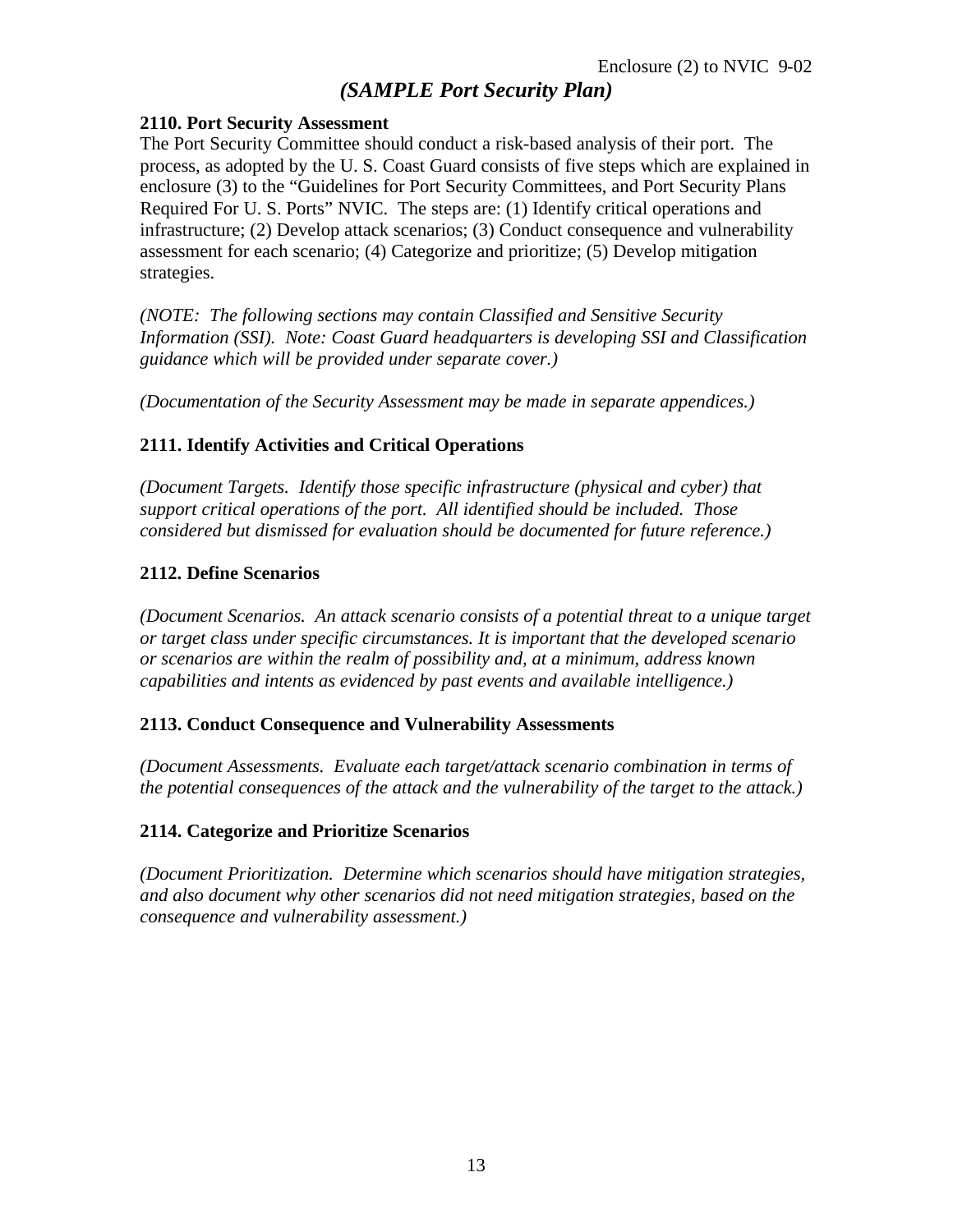#### **2200. Prevention (Deter) & Mitigation**

*(Completing the PSP is an important first step to prevention and mitigation. But, it will only be the beginning of the process of upgrading port security. The tiered and scalable security procedures developed by the PSC will likely be a combination of voluntary and mandatory procedures that will be the shared responsibility of the Coast Guard, State and municipal entities and vessels and facilities operating in the port, adjacent waterways or MTS infrastructure.*

*After the PSP has been completed and approved, the next step, if appropriate, will be to develop a comprehensive set of local and national regulations ( and perhaps, other agreements like MOAs with the state) to implement the security procedures set out in the PSP.*

*To be legally required and enforceable through civil or criminal penalties, those security procedures must be promulgated either in the Code of Federal Regulations (CFR), or Federal Register after appropriate notice and comment procedures.)*

# **2210. Maritime Security (MARSEC) Levels**

Maritime Security (MARSEC) levels were established to allow the Coast Guard to easily and clearly communicate the security measures to be taken in response to a HSAS threat. MARSEC levels also permit the COTP and the port community to plan and pre-designate appropriate postures for each level of threat.

#### **2211. Communicating MARSEC Levels**

The Coast Guard is responsible for communicating MARSEC levels to the affected port stakeholders. The responsibility for letting the affected port users and law enforcement community members know that there has been a change in MARSEC level (or particular procedures) resides with the COTP.Any change shall be broadcast as described in the PSP.

*(Describe the process for broadcasting changes to MARSEC levels. The plan should consider the best distribution system to reach as many people as possible by the most rapid means available.)*

*(Describe the notification process that MARSEC Level has been set.)*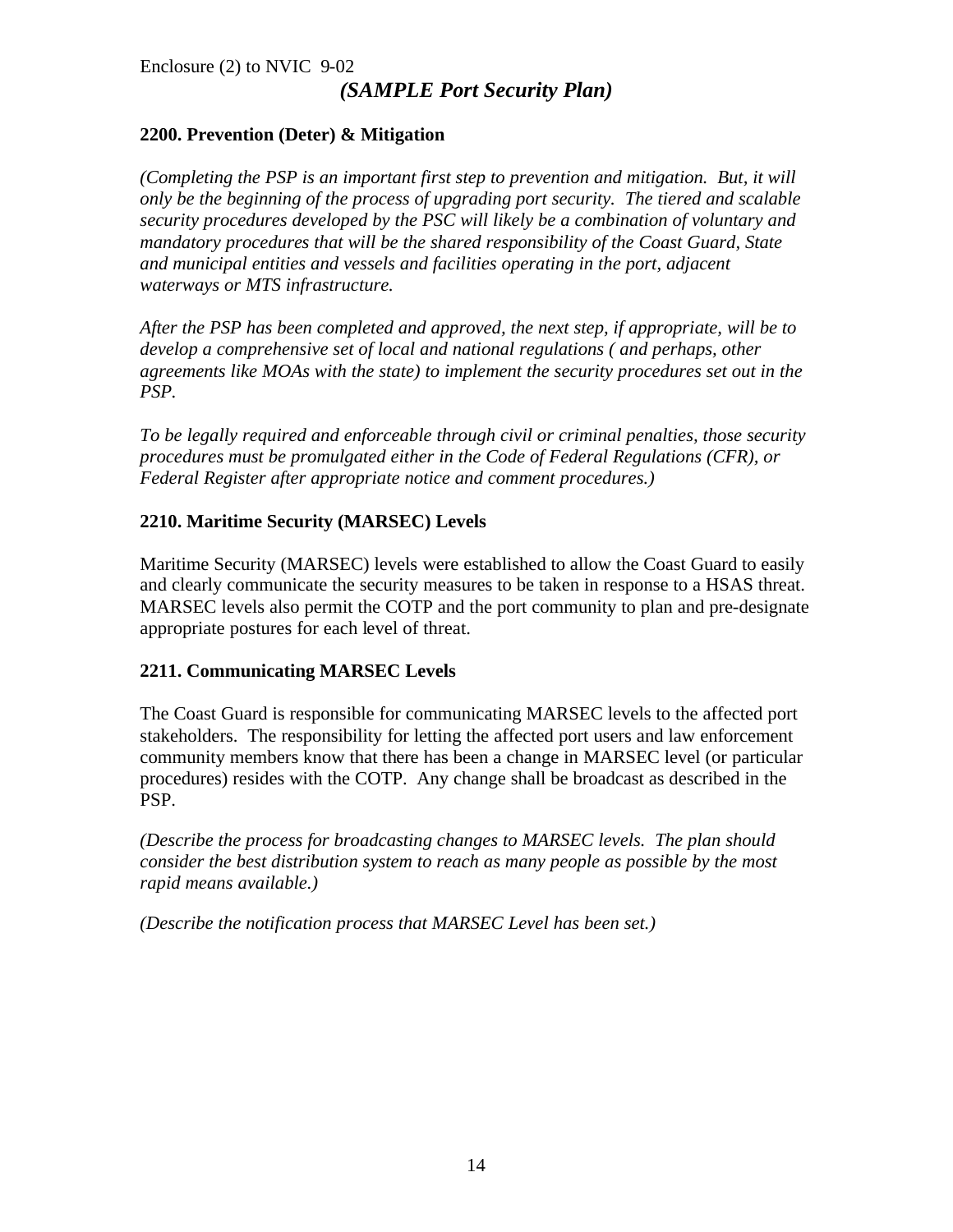# **2212. Coordinating MARSEC Levels**

The COTP will maintain flexibility in applying security procedures through the process described in the PSP. The COTP shall consider variances from or operational equivalences for security procedures in the PSP.

*(Describe procedure for requesting/approving variances from, or operational equivalencies for, the security procedures listed in the plan.)*

*(Describe procedures for vessels entering port at different security level. i.e. Ship is operating at MARSEC level 1 and port is operating at MARSEC level 2.)*

# **2220. MARSEC Level 1**

MARSEC Level 1 (Baseline level of effort, "new normalcy"). Corresponds to Homeland Security Advisory System (HSAS) Low: Green, Guarded: Blue, Elevated: Yellow. This level is the new maritime security normalcy. It is the operational frame of reference that defines the security level required to address the increased general threat level in our ports, harbor approaches, and waterways. This is the risk level for which protective measures must be maintained for an indefinite period of time; in other words, these are the normal, every day security measures.

# **2221. Security Procedures**

*(Security procedures developed in the Security Assessment can be discussed here or in appendices.)*

- 1. Establish procedures to share information to allow for more complete knowledge of cargo, people and vessels using port.
- 2. Plan for/Establish Security Zones and Restricted Zones and Regulated Navigation Areas and who is going to enforce them.
- 3. Incorporate security elements into duties and responsibilities of all port personnel.
	- *a. (Define security elements. Can include routine duties, such as observing and reporting malfunctioning security equipment and suspicious persons, objects.)*
- 4. Establish restricted areas to control access.
	- *a. (Define restricted areas. Can include cargo and ship stores transfer area; passenger and crew embarkation area; locations where ships receive port services.)*
- 5. Mark restricted areas.
- 6. Develop restricted area access control policy. (Consider physical means such as barriers and fences.)
- 7. Monitor restricted areas.
	- *a. (Can include locking or securing access points; using surveillance equipment or personnel; automatic intrusion detection devices and by issuing identification passes.*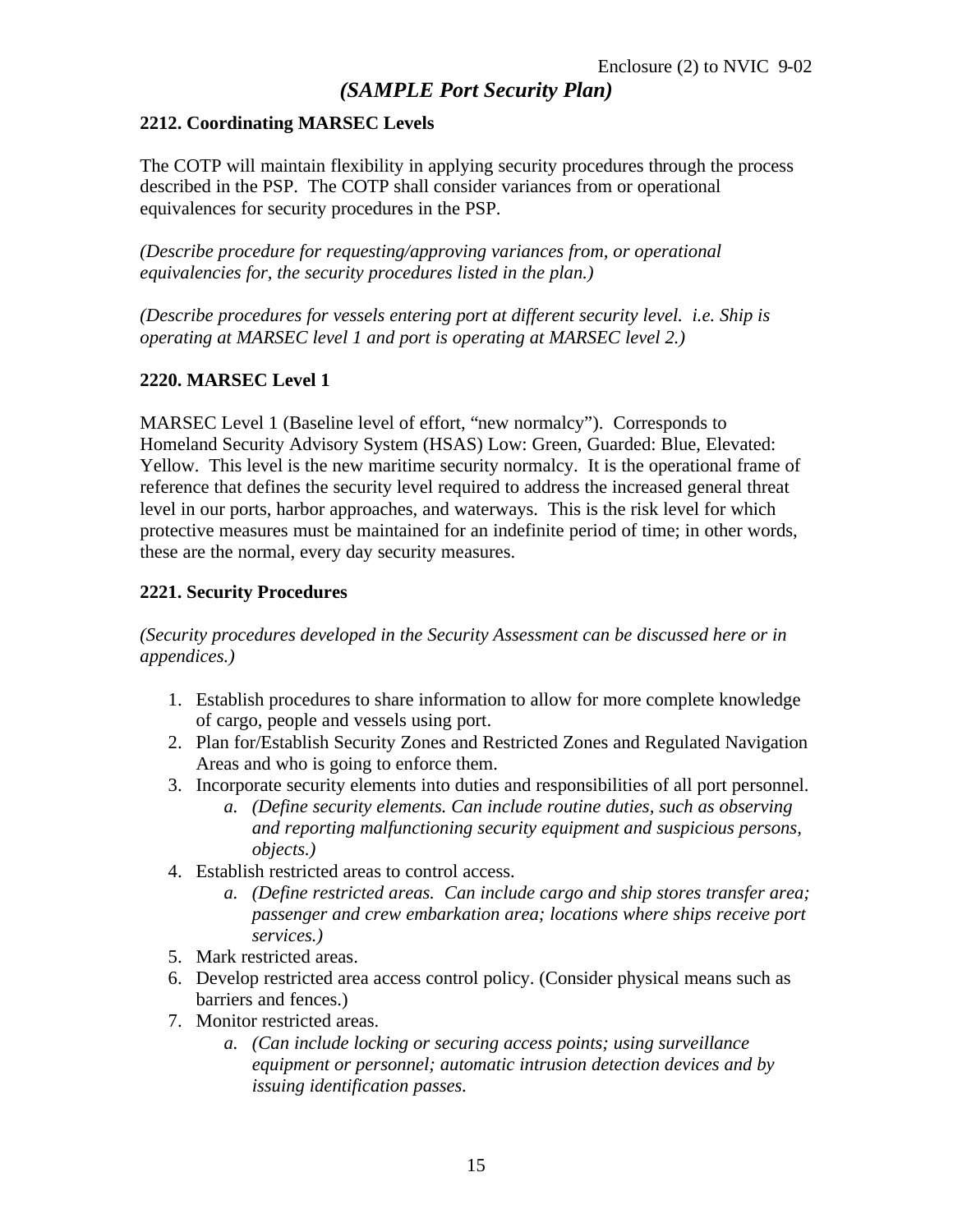- 8. Identify access points to port
	- *a. (Can include waterways; rail lines; roadways; walkways; electronic information systems; and adjacent structures)*
- 9. Develop control measures for access points, (including identification verification, and frequency of application)

*(The CG has recently published guidelines in the Federal Register (vol. 67, no.152, pgs. 51082-51083) which describe the requirements for maritime identification credentials. Every person (including foreign seafarers) entering a US port facility, or embarking on or disembarking from a vessel will be required to carry, at a minimum, a laminated (or otherwise secured from tampering)identification card that displays the holder's full name and current photograph and the name of issuing authority or company.)*

- 10. Designate areas to perform control measures
- 11. Deny access to anyone refusing to submit to security verification
- 12. Monitor port, including at night and in times of poor visibility
- 13. Establish procedures and means of communicating any threatening acts
- 14. Supervise handling of cargo and ship's stores
	- *a. (Can include cargo security procedures to prevent tampering; or inventory control procedures at access points.)*

# **2222. Roles, Resources, Authorities and Responsibilities**

*(Describe how, and by whom, security procedures will be implemented.)*

# **2223. Gaps & Actions to Mitigate**

*(Describe any gaps in attaining MARSEC level 1, and the steps being taken to mitigate them, which may include application for grants.)*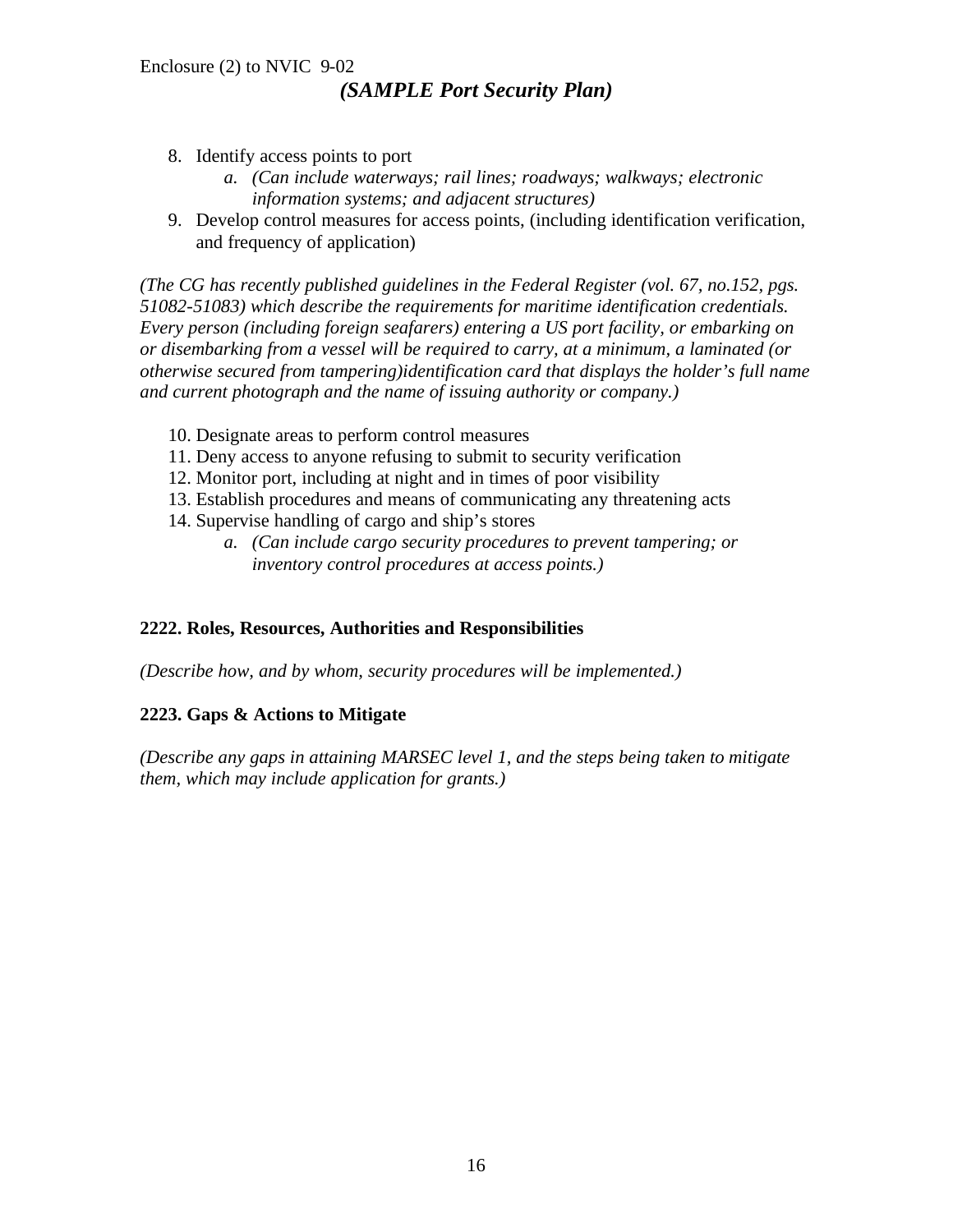# **2230. MARSEC Level 2**

MARSEC Level 2 ("heightened risk") Corresponds to HSAS High: Orange. There is a heightened threat of an unlawful act against a port, or vessel and intelligence indicates that terrorists are likely to be active within a specific area or against a specific class of target. The risk level indicates that a particular segment of the industry may be in jeopardy but that no specific target has been identified. Additional protective measures may be expected to be sustained for substantial periods of time.

# **2231. Security Procedures**

*(Security procedures developed in the Security Assessment can be discussed here or in appendices.)*

- 1. Continue and enhance security procedures identified for MARSEC Level 1.
- 2. Review security roles and responsibilities.
- 3. Control access to restricted areas to allow only authorized personnel.
- 4. Increase frequency and detail of monitoring restricted areas.
- 5. Limit the number of access points to port*. (Consider physical means such as barriers and fencing and personnel.)*
- 6. Increase control of access points to port or other identified areas. *(Consider assigning additional personnel.)*
- 7. Increase detail and frequency of monitoring of port or other identified areas, including inspection of people, personal effects and vehicles.
- 8. Increase frequency and detail of supervising handling of cargo and ship's stores.
- 9. Enhance means of communication to ensure immediate availability.

# **2232. Roles, Resources, Authorities and Responsibilities**

*(Describe how, and by whom, security procedures will be implemented.)*

# **2233. Gaps & Actions to Mitigate**

*(Describe any gaps in attaining MARSEC Level 2, and the steps being taken to mitigate, which may include application for grants.)*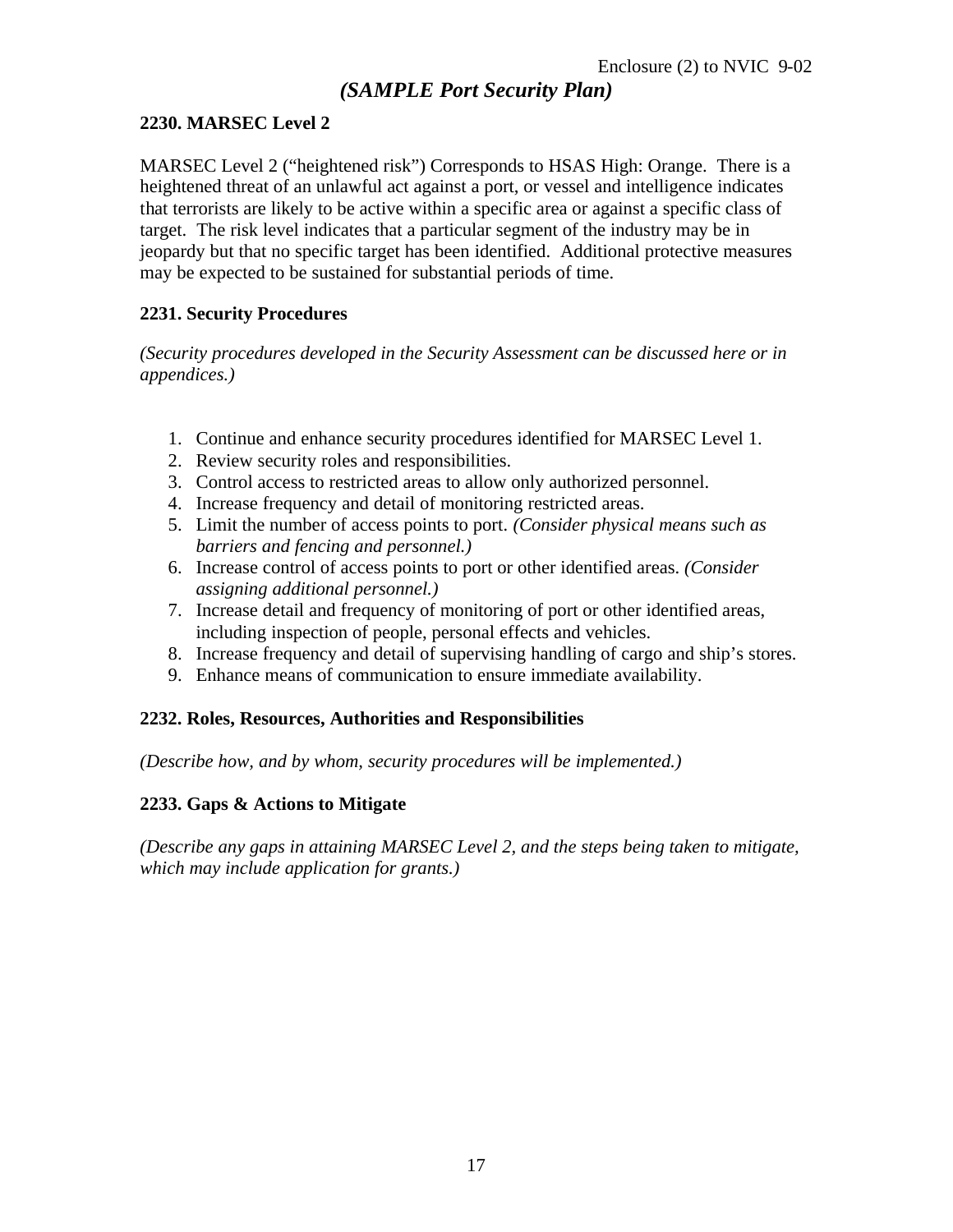#### Enclosure (2) to NVIC 9-02

# *(SAMPLE Port Security Plan)*

# **2240. MARSEC Level 3**

MARSEC Level 3 ("incident imminent") Corresponds to HSAS Severe: Red. The threat of an unlawful act against a port, facility or terminal is probable or imminent. Intelligence may indicate that terrorists have chosen specific targets, though it may not be possible to identify such targets. Additional protective measures are not intended to be sustained for substantial periods of time.

# **2241. Security Procedures**

*(Security procedures developed in the Security Assessment can be discussed here or in appendices.)*

- 1. Continue and enhance security procedures identified for MARSEC Levels 1 and 2.
- 2. Provide security information to all personnel entering port.
- 3. Communicate with ships and coordinate additional security measures.
- 4. Monitor restricted areas to protect against an imminent security incident.
	- *a. (Can include securing all access points, prohibiting storage of vehicles, cargo and ship's stores, continuous patrols.)*
- 5. Control access to port. *(Consider enhancing security presence at closed access points, providing escorts, and taking measures to secure locations that overlook port.)*
- 6. Monitor port to protect against an imminent security incident. *(Consider inspecting all people, personal effects and vehicles).*
- 7. *Protect electronic information systems.*

#### **2242. Roles, Resources, Authorities and Responsibilities**

*(Describe how, and by whom, security procedures will be implemented.)*

#### **2243. Gaps & Actions to Mitigate**

*(Describe any gaps in attaining MARSEC Level 3, and the steps being taken to mitigate, which may include application for grants.)*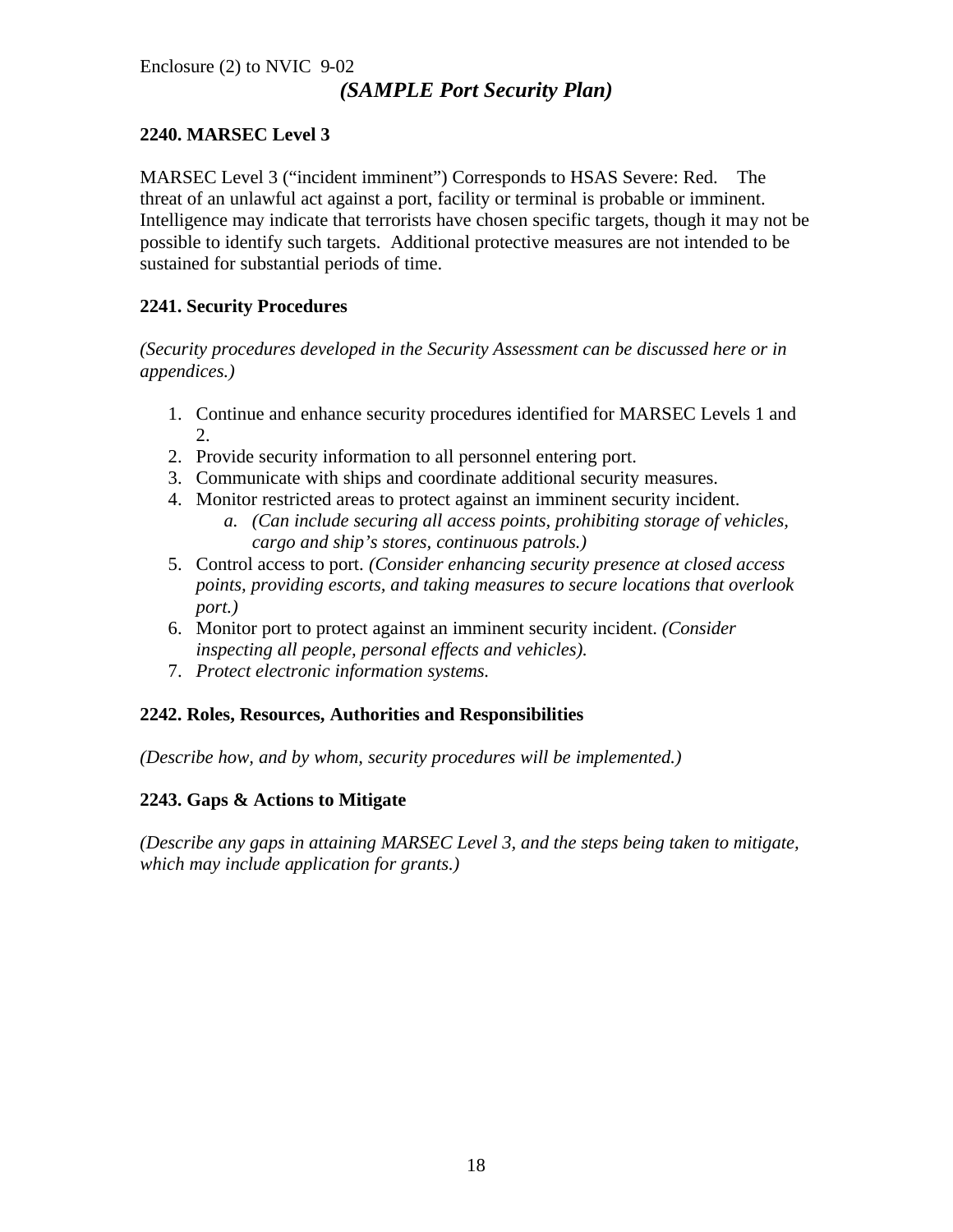# **2300. Relationship of Port Security Plan to Other Security Plans**

The Port Security Plan is part of a "family of plans." There are other security plans that are specific to facilities and vessels. The "family of plans" concept requires that all security plans be considered in developing the over all security posture for the port.

*(If applicable: Include a brief description of plans and relationship to PSP.)*

**2310. Facility Security Plans \* 2320. Vessel Security Plans \* 2330. Passenger Vessel Terminal Security Plans 2340. Passenger Vessel Security Plans 2350. Large Passenger Ferry Security Plans 2360. Adjoining Port Security Plans 23X0.** *(Add security plans as appropriate. This list does not include all security plans.)*

*\*(Although individual plans may not be available to the COTP or PSC, general plan requirements will be available in USCG NVICs.)*

# **2400. Response & Crisis Management**

PDD 39 divides the federal response to terrorism into two categories—crisis management and consequence management. Crisis management involves the causes of a terrorist attack; consequence management deals with the aftermath of an attack.

*(PDD 39 designates the Department of Justice (acting through the FBI) as lead agency in responding (crisis management) to terrorism in the U.S. An interagency agreement and Memorandum of Understanding were signed by the Coast Guard Commandant and Director of the FBI which describes a mutual support arrangement between the entities for maritime law enforcement activities to counteract terrorist activities. PPD 39 further designates FEMA as lead federal agency in the consequence management phase. The Federal Response Plan addresses further delegation of responsibility for specific types of incident.)*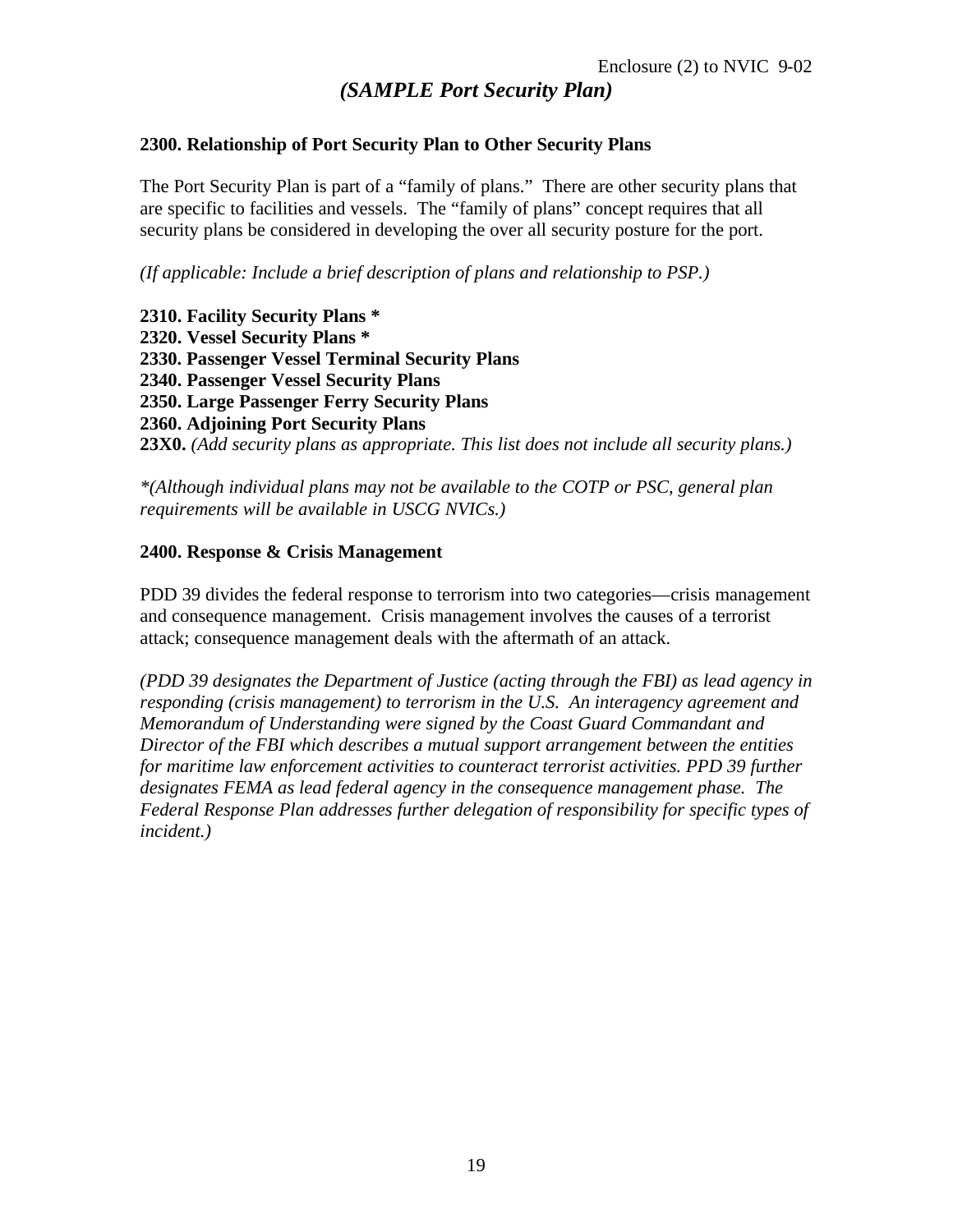# **2410. Relationship of Port Security Plan to Response Plans**

The Port Security Plan contains information that pertains to prevention of security incidents, such as procedures for communication and coordination to reduce the risk of, or vulnerability to terrorist acts. To be effective when terrorist acts result in security incidents, the procedures detailed in the PSP must be coordinated with incident response plans. Therefore, PSP developers should be mindful of the need to ensure relevant crisis management plans exist for contemplated security incidents, and such plans are referenced in the PSP.

# *(If applicable: Include a brief description of plans and relationship to PSP).*

*(PSP developers should consider updating response plans to account for responses under heightened security levels and for resource trade-offs between security and response.)*

**2411. National Oil and Hazardous Material Spill Response Plan 2412. Area Contingency Plan 2413. Maritime Counter Terrorism Contingency Plan 2414. United States Government Interagency Domestic Terrorism Concept of Operations Plan (CONOP) 2415. 9700/9800 series Plans and Appendices 241X.** *(Add response plans as appropriate. This list does not include all response plans.)*

#### **2500. Consequence Management**

#### **2510. Relationship of Port Security Plan to Consequence Management Plans**

The Port Security Plan contains information that pertains to prevention of security incidents, such as procedures for communication and coordination to reduce the risk of, or vulnerability to terrorist acts. When terrorist acts result in security incidents the procedures detailed in the PSP must be coordinated with consequence management plans.

 *(If applicable: Include a brief description of plans and relationship to PSP).*

# **2511. Federal Response Plan**

#### **2512. Natural Disaster Plans**

**251X.** *(Add consequence management plans as appropriate. This list does not include all Consequence management plans.)*

#### **3000. Plan Documentation**

Coast Guard approval of the Port Security Plan is at the Area level. The COTP will review the plan at the port level. After review by the COTP, the plan will be forwarded to Coast Guard Area Marine Safety divisions via the District Marine Safety Officer for further review and approval. Completed plans will be maintained by the COTP.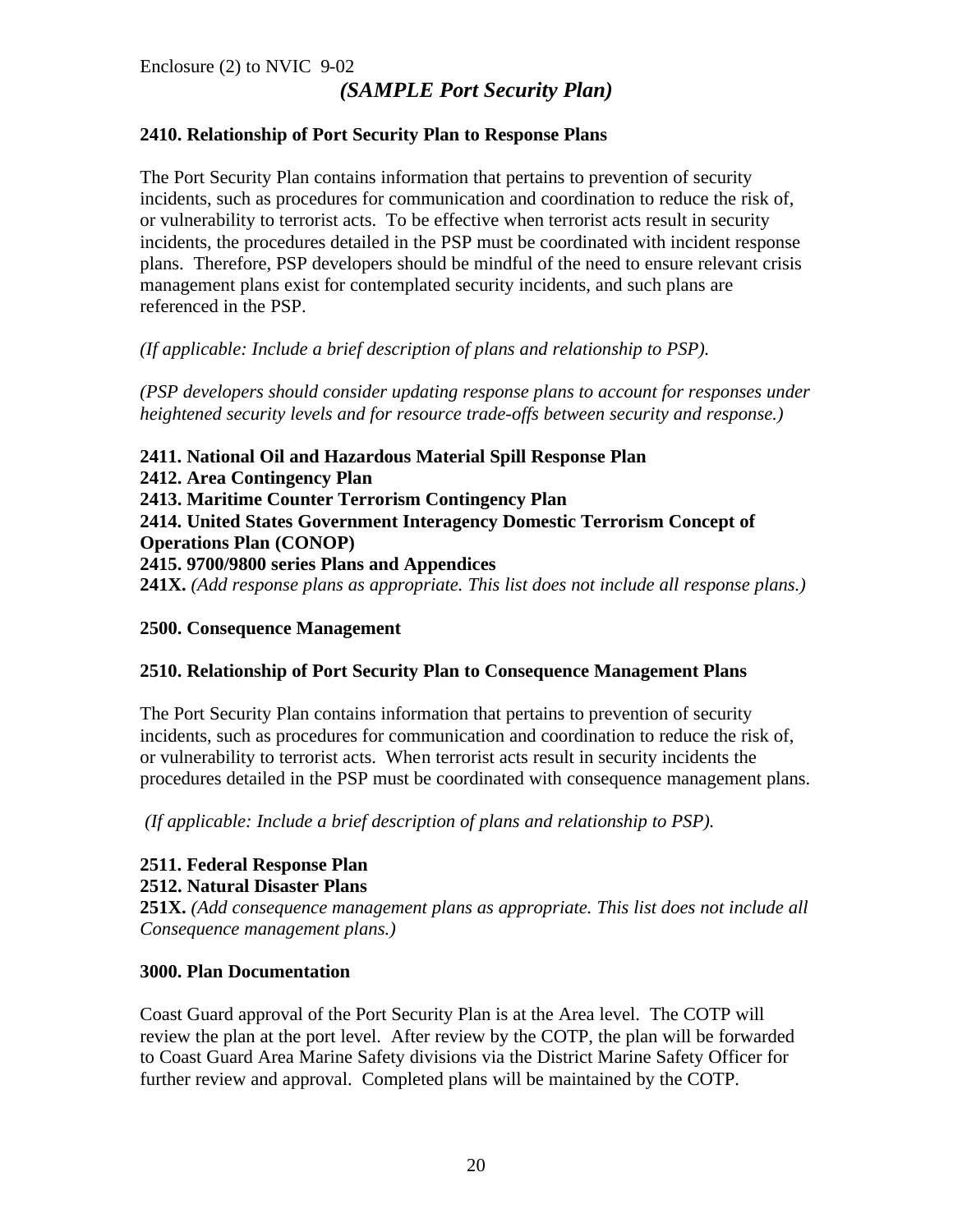# **3100. Plan Review and Maintenance**

Plan review is a continuous process. The plan should be reviewed by the PSC on a regular basis (at least annually) for adequacy, feasibility, consistency and completeness. The plan should be reviewed after each activation, exercise and drill. It should be reviewed as port conditions change. After each review the plan should be updated to include any lessons learned.

*[Insert procedures for review and updates adopted by PSC.]*

# **3200. Plan Security and Control**

To be effective, the PSP needs wide dissemination, but because of the nature of the information contained in the plan, it will also need to be protected. Efforts should be taken by the PSC to control the dissemination of security sensitive information.

*[Insert procedures for release of information contained in the plan.]*

# **4000. Port Security Training**

Each member of the PSC is responsible for ensuring those members of their organization directly affected by the execution of this plan are trained to an appropriate level to execute their roles in implementing the plan.

#### **5000. Port Security Exercise Program**

The Port Security Plan shall be exercised periodically to test the currency and efficiency of the plan's contents. Exercises should include notification, tabletop or full field exercises.

*(Exercises may be coordinated as part of other exercises. Objectives may be accomplished by coordination with existing exercise programs.)*

*[Insert schedule of exercises]*

#### **6000. Appendices**

*(Appendices may be used to segregate classified information. They may also be used to document specific geographic, infrastructure (physical or cyber), port or vessel services, or industry security procedures. Information in this section may be incorporated or referenced as a separate document as appropriate.)* 

*(The titles provided here are examples and may be modified to best fit the documentation decisions made by the PSC.)*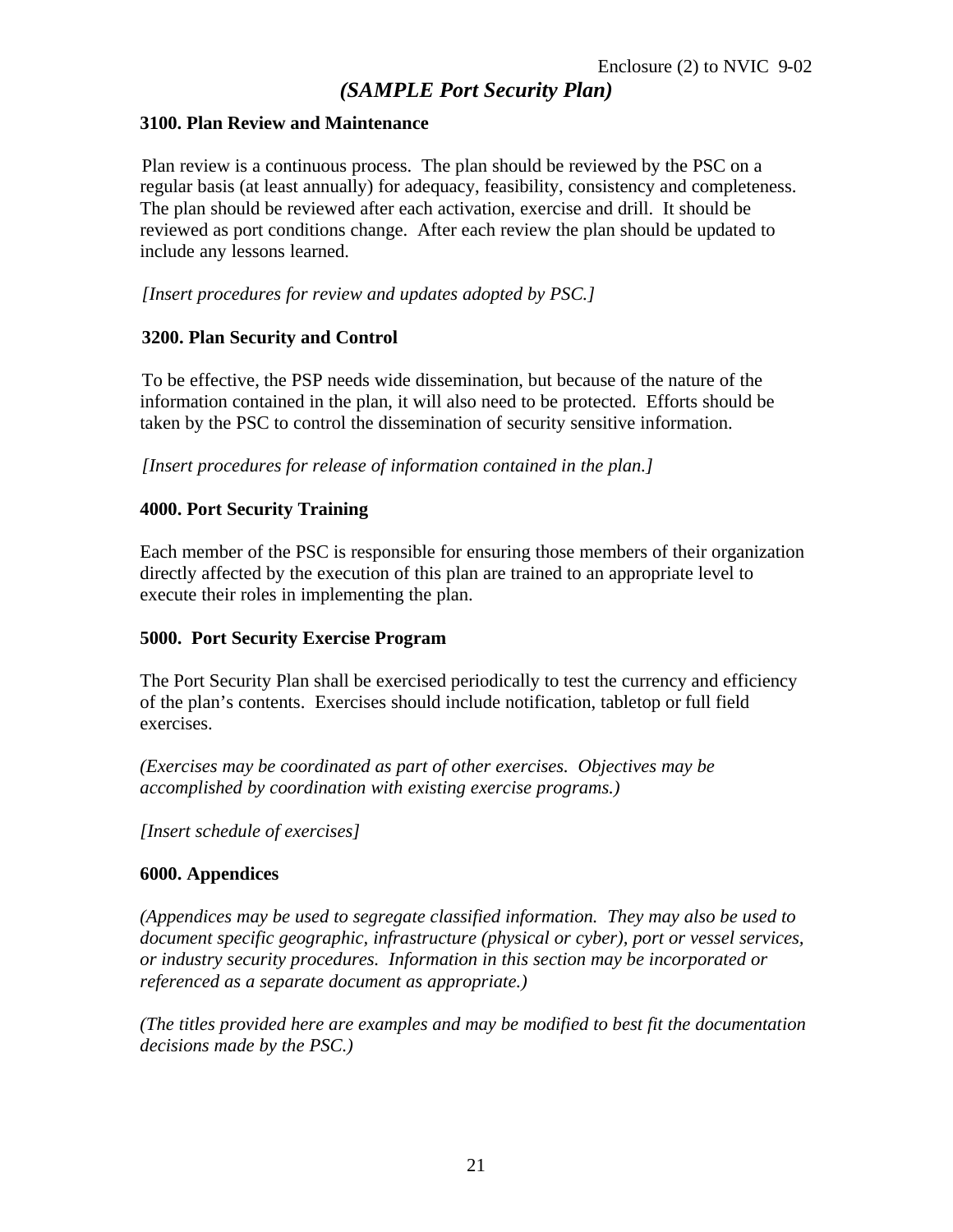- **6100. (Unclas) Port Security Committee Member Entities, Representatives & Contact Information**
- **6200. (Classified or SSI) Charts and Maps With ID of Port Tenants & Infrastructure**
- **6300. (Classified or SSI) Port Operations and Infrastructure**
- **6400. (Classified or SSI) Risk Based Scenarios**
- **6500. (Classified or SSI) Security Procedures**
- **6510. (Classified or SSI) Risk ranked infrastructure for consequence categories**
- **6520. Setting MARSEC conditions**
- **6530. Actions for MARSEC conditions**
- **6540. Utilization of security resources**
- **6550. Communications Plan**
- **6560. Procedures for Breach of Security**
- **6570. Types of Existing Valid Identification**
- **6600. (Classified or SSI) Dangerous Cargoes for Security Planning.**
- **6700. Agency/Organization Questionnaire**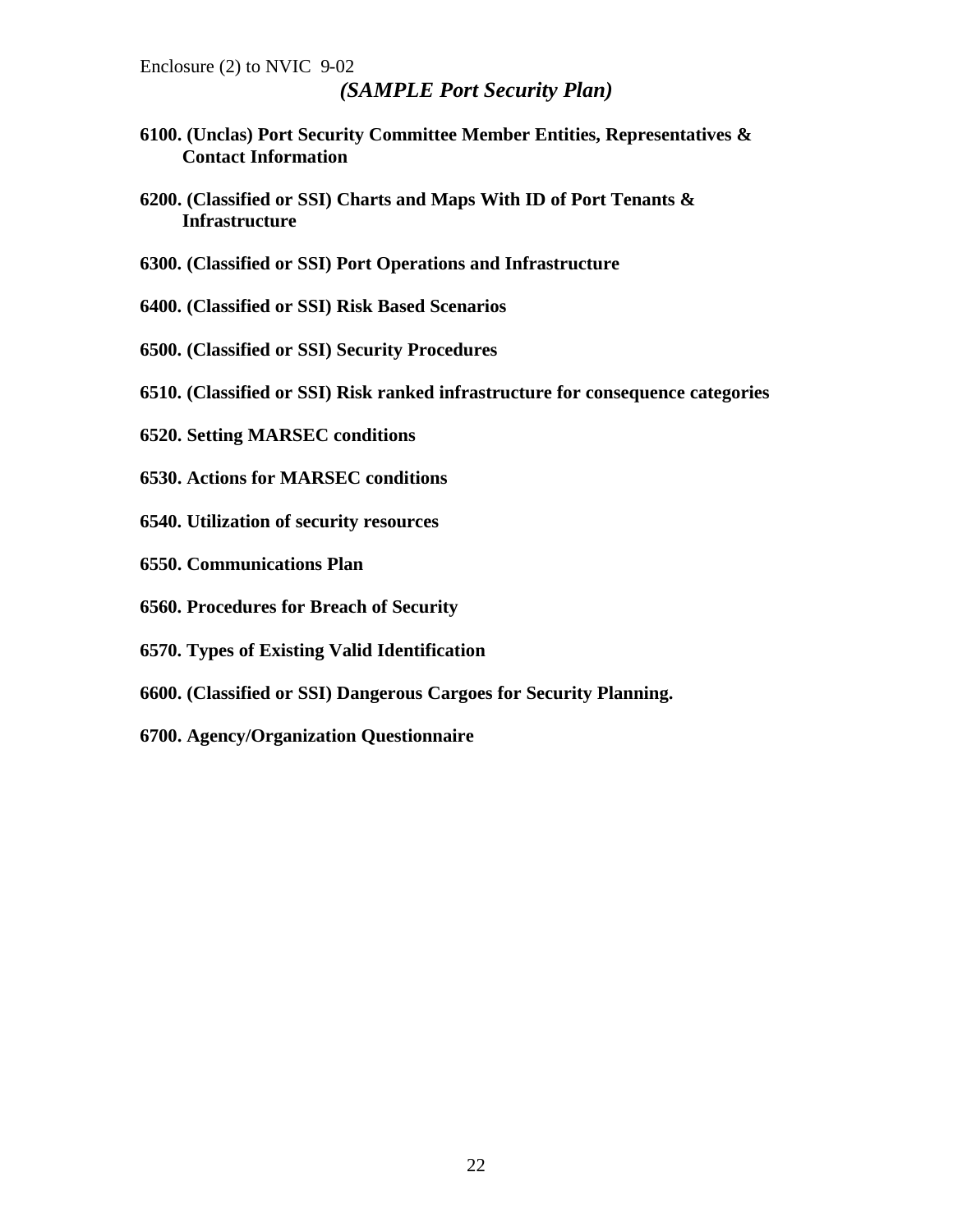# **6100. (Unclas) Port Security Committee Member Entities, Representatives & Contact Information**

| Name | Agency | Phone, bus. & 24 hour email |  |
|------|--------|-----------------------------|--|
|      |        |                             |  |
|      |        |                             |  |
|      |        |                             |  |
|      |        |                             |  |
|      |        |                             |  |
|      |        |                             |  |
|      |        |                             |  |
|      |        |                             |  |
|      |        |                             |  |
|      |        |                             |  |
|      |        |                             |  |
|      |        |                             |  |
|      |        |                             |  |
|      |        |                             |  |
|      |        |                             |  |
|      |        |                             |  |
|      |        |                             |  |
|      |        |                             |  |
|      |        |                             |  |
|      |        |                             |  |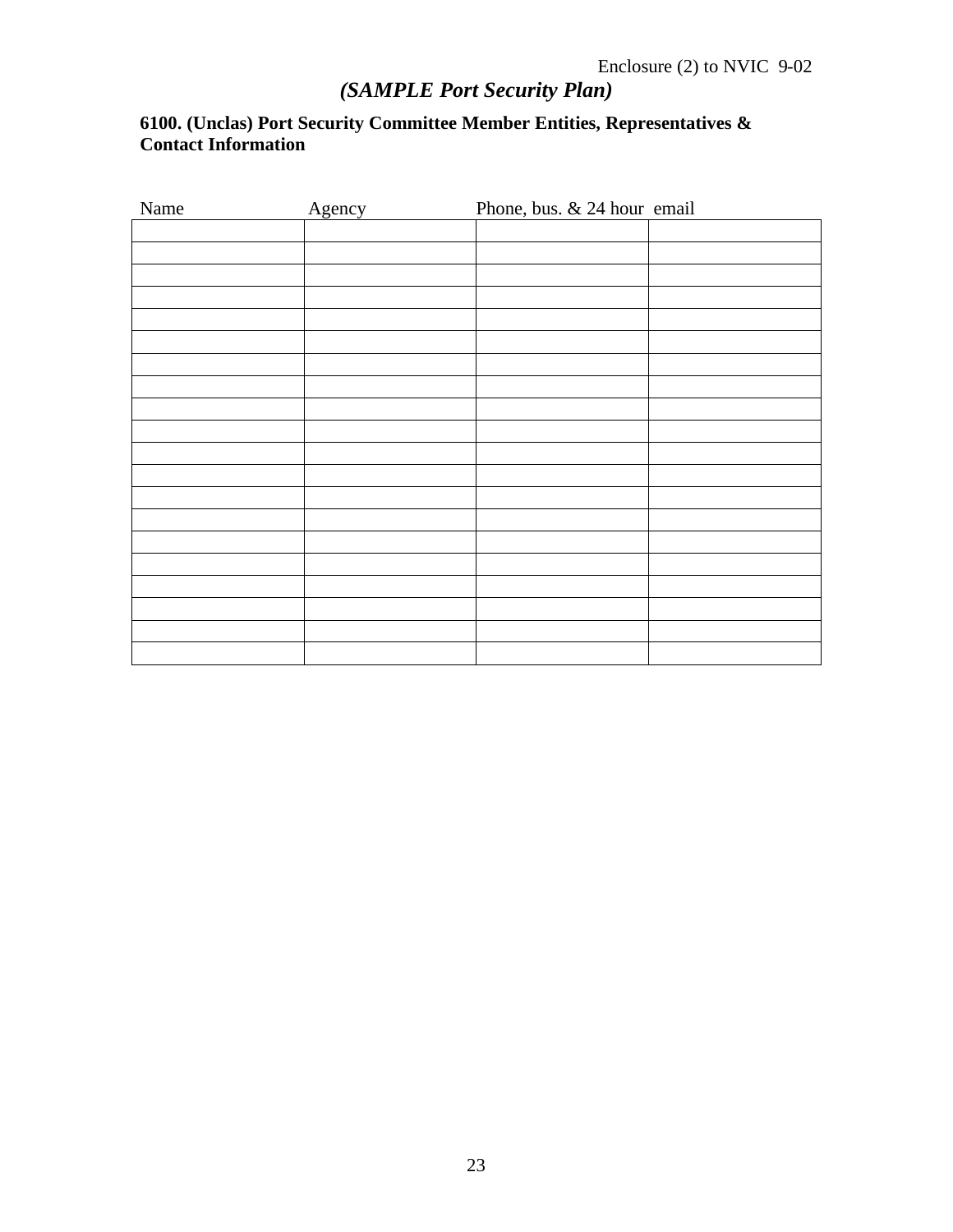# Enclosure (2) to NVIC 9-02

# *(SAMPLE Port Security Plan)*

# **6500. (Classified or SSI) Security Procedures**

*(A matrix format may be used to document Security Procedures. The following provides an example.)* 

# INITIAL SECURITY PROCEDURES *(EXAMPLE)*

| <b>SITUATION</b>            | Principle Agency & Contact | Secondary Agency & Contact |
|-----------------------------|----------------------------|----------------------------|
| <b>Suspicious Container</b> | U.S. Customs               | <b>FBI</b>                 |
|                             |                            | CG                         |
| <b>Bomb Threat</b>          | <b>FBI</b>                 | <b>State</b>               |
|                             |                            | Local                      |
|                             |                            | CG                         |
| <b>Unauthorized Entry</b>   | Local                      | <b>State</b>               |
| <b>Illegal Immigrants</b>   | <b>INS</b>                 | <b>State</b>               |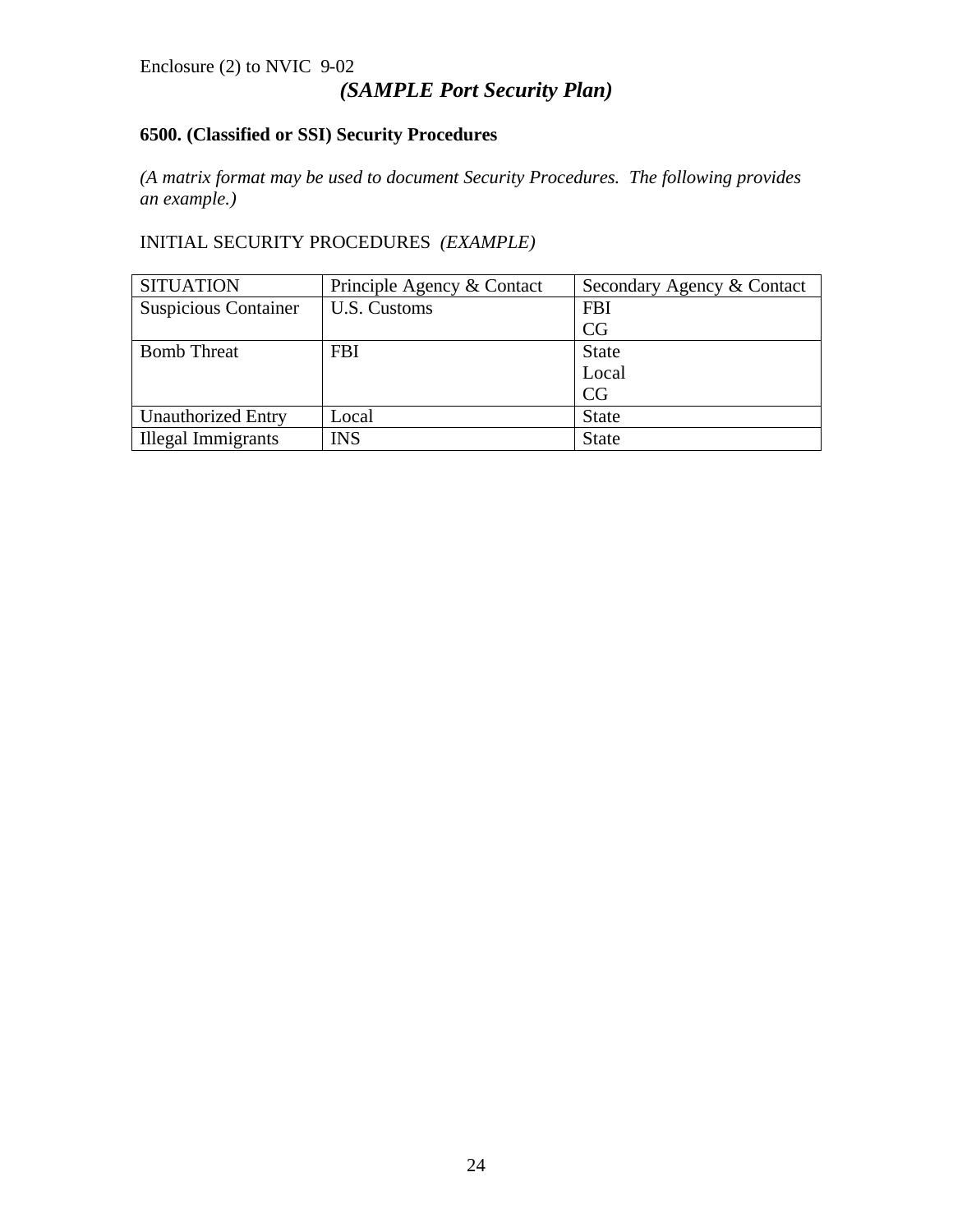#### **6700. Agency/Organization Questionnaire**

*[This form is designed to assist in generating information for assessment and plan development.]* 

# **Agency/Organizational Questionnaire.**

- 1. What is the name of the agency or organization?
- 2. What are the roles and responsibilities the agency or organization plays in the maritime or transportation community?
- 3. Does your agency have any related plans or procedures?
- 4. What is the jurisdiction or area of responsibility for the agency or organization?
- 5. Describe the capabilities and resources of the agency or organization.
- 6. What restrictions would limit the participation of your organization?
- 7. What method do you use to get participation from your agency in response or mitigation efforts? (E.g. Presidential/governor declaration of emergency).
- 8. What are the infrastructure requirements that are necessary to keep your agency or organization operating?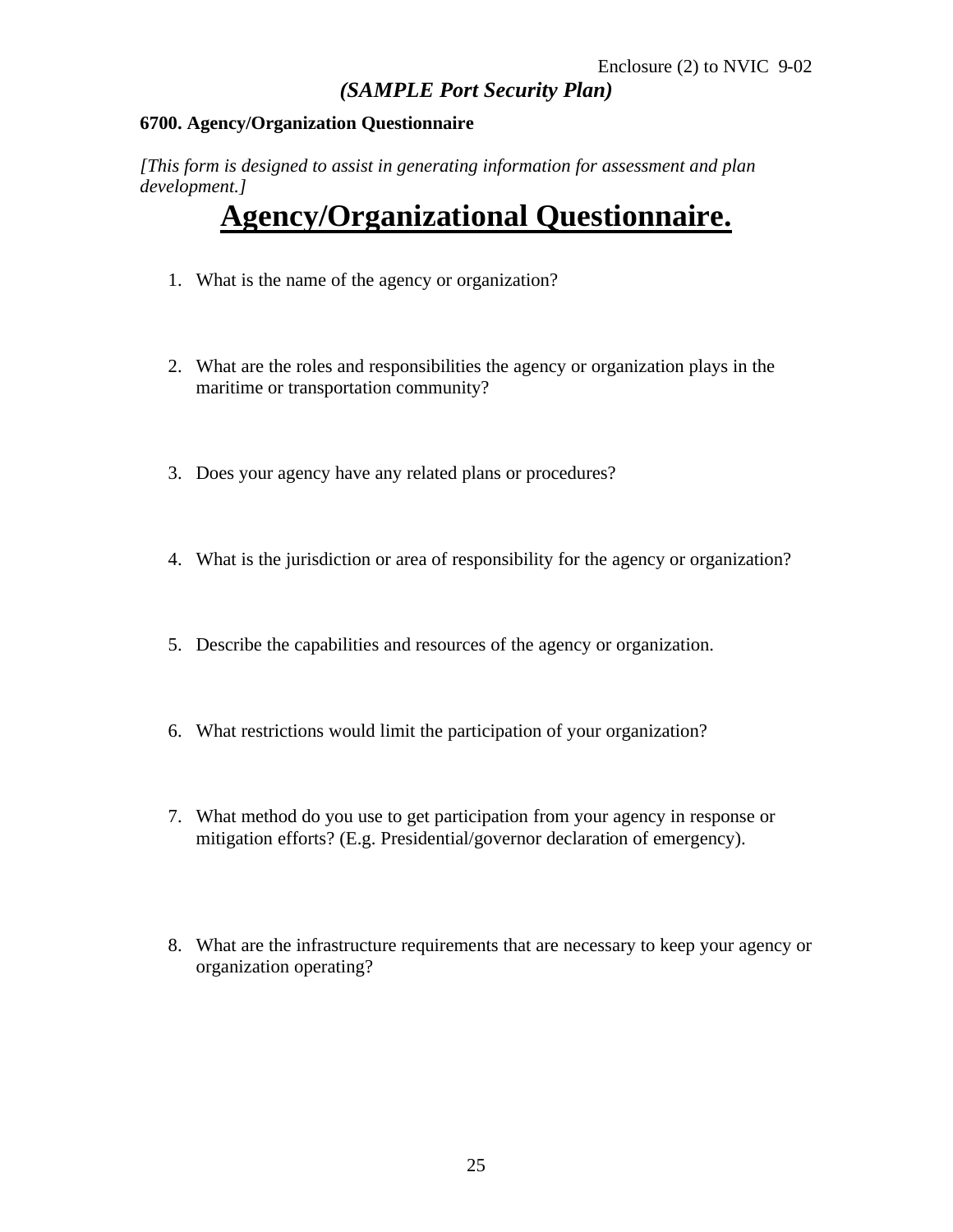#### Enclosure (2) to NVIC 9-02

# *(SAMPLE Port Security Plan)*

#### **Glossary/Definitions**

These definitions apply only for the purpose of this plan and do not amend existing legal definitions that may apply in other applications.

*(This is not an all inclusive list. Your PSC may decide to eliminate words from this list, to include other words, or modify definitions.)*

**Awareness** – knowledge of port operations, geography, infrastructure and of threats and vulnerability.

**Consequence Management** – the actions taken after an attack has occurred intended to save lives, reduce injuries, contain the damage, and exercise control over the targeted area.

**Infrastructure** - the physical and cyber-based systems essential to the minimum operations of the economy and government. They include, but are not limited to, telecommunications, energy, banking and finance, transportation, water systems and emergency services, both governmental and private.

**Port** –the port area and its adjacent waterways, including Marine Transportation System (MTS) infrastructure, especially the ship/port interface in each Captain of the Port Zone.

**Port Security Assessments (PSA)** – a process that includes threat, criticality and vulnerability assessments to identify a port's vulnerabilities that may be exploited by terrorists and suggests options to eliminate or mitigate.

**Port Security Committee (PSC)** – provides a framework for communication and coordination to identify threats and reduce vulnerabilities to terrorist actions in and near the Marine Transportation System. The Committee is composed of government agencies, commercial entities and other groups or individuals interested in preserving and improving the security of our shared waterfront areas and Marine Transportation System (MTS).

**Port Security Plan (PSP)** – a detailed outline of the processes to be put into place to reduce risk in U.S. Ports. It also outlines the process through which a Port Security Committee will assess the vulnerabilities of a port, and develop security procedures to reduce vulnerabilities.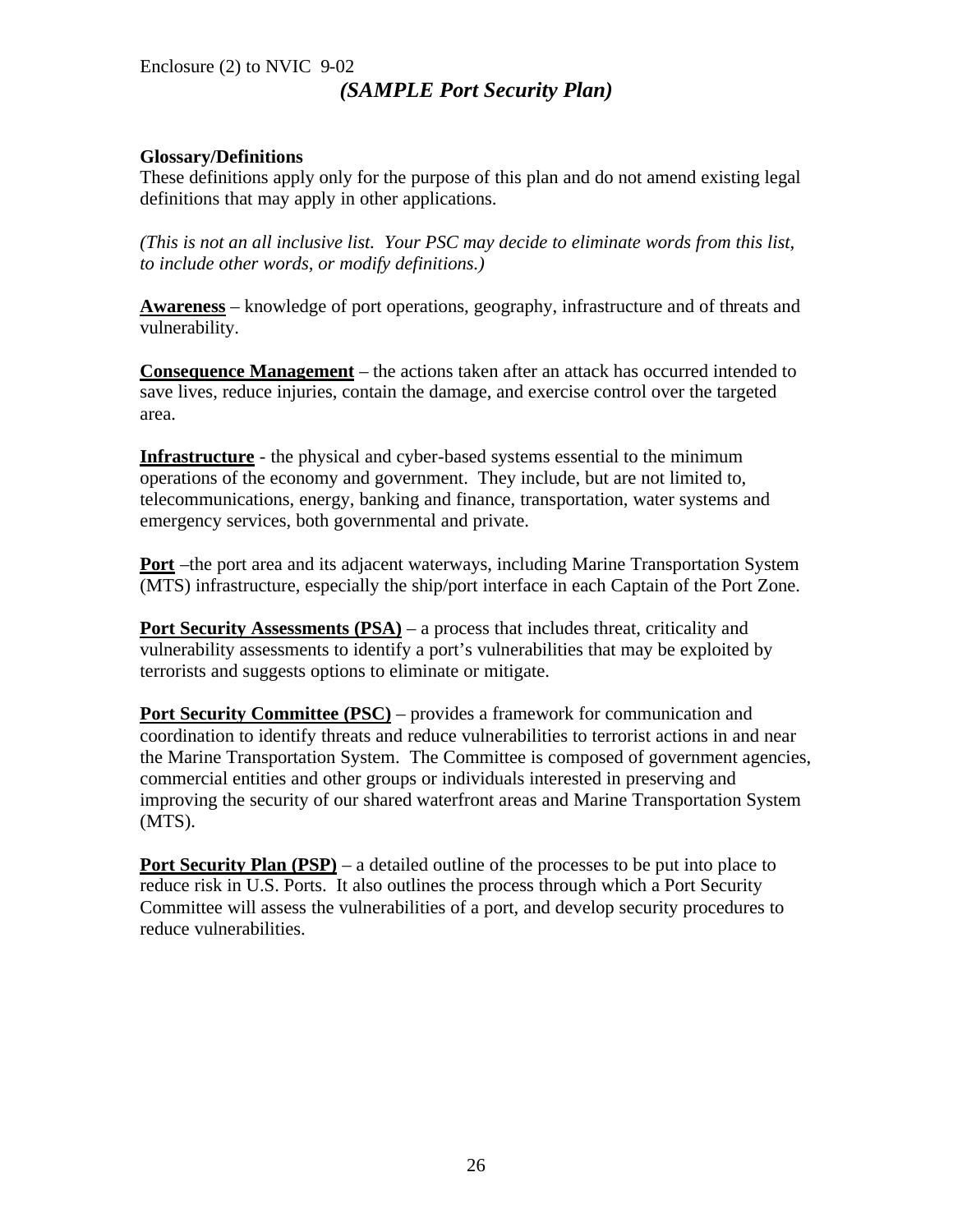**Prevention** – the processes and programs in a port that reduce vulnerability.

**Risk** – Conceptually, risk can be represented as the product of the probability and consequence of a given security breach. This is represented by:  $R = P * C$ where

 **= risk score for a given security breach** 

 $P =$  probability - probability of a security breach. The probability of a security breach can further be defined as the product of threat (T) and vulnerability (V).

 $C =$  consequence - the sum of possible consequences associated with a successful security breach. Consequences may be based on impacts to life, economic security, symbolic value, and national defense.

**Risk Management** – a systematic, analytical process to consider the likelihood that a threat will harm an asset or individuals and to identify actions to reduce the risk and mitigate the consequences on an attack. Risk management principles acknowledge that while risk generally cannot be eliminated, enhancing protection from known or potential threats can reduce it.

**Response** – any action taken due to a result of an incident.

**Threat Assessment** – a decision support tool that helps to establish and prioritize security-program requirements, planning, and resource allocations; an assessment that identifies and evaluates each threat on the basis of various factors, including capability, intention, and lethality of an attack.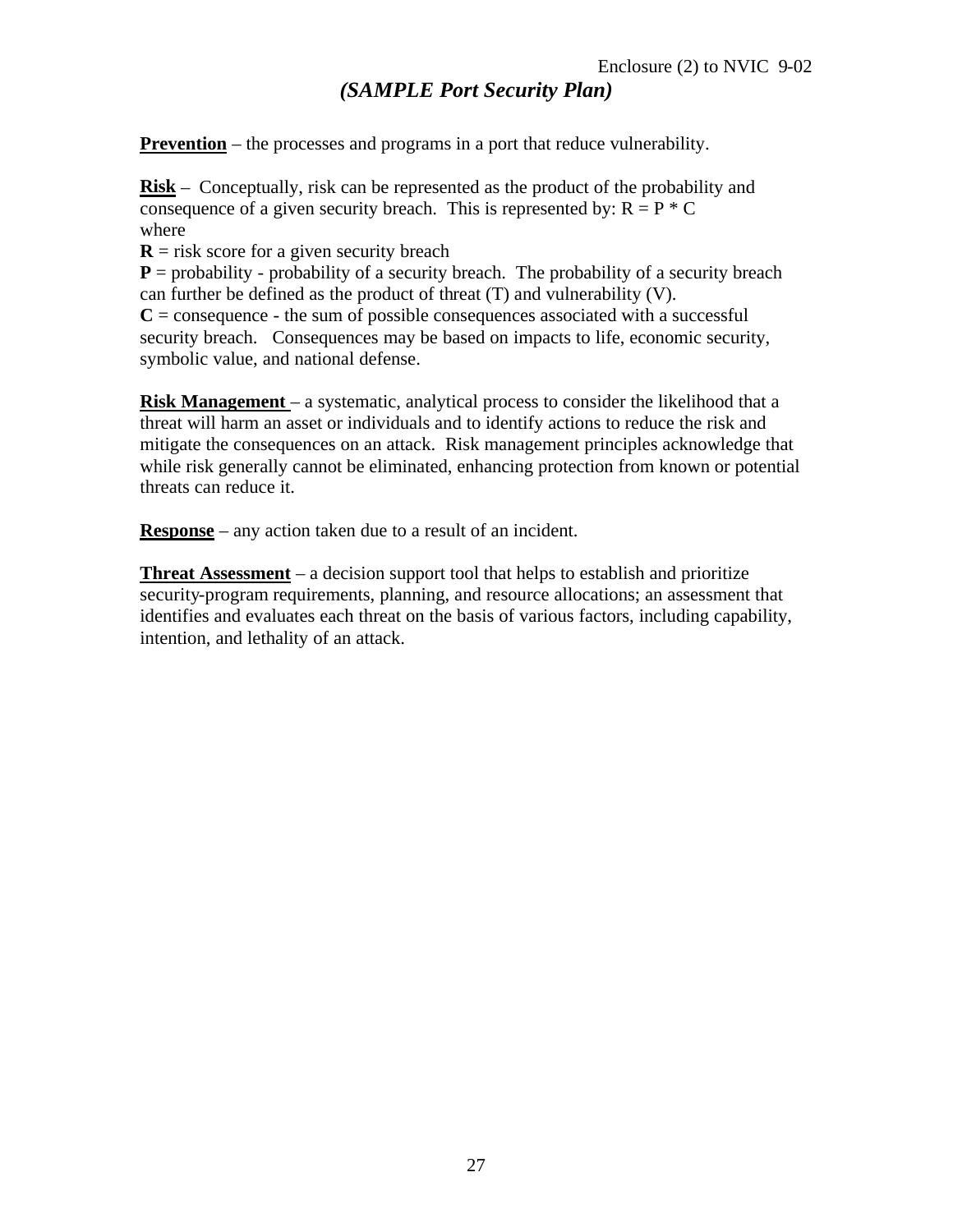$\label{eq:2.1} \frac{1}{\sqrt{2}}\int_{\mathbb{R}^3}\frac{1}{\sqrt{2}}\left(\frac{1}{\sqrt{2}}\right)^2\frac{1}{\sqrt{2}}\left(\frac{1}{\sqrt{2}}\right)^2\frac{1}{\sqrt{2}}\left(\frac{1}{\sqrt{2}}\right)^2.$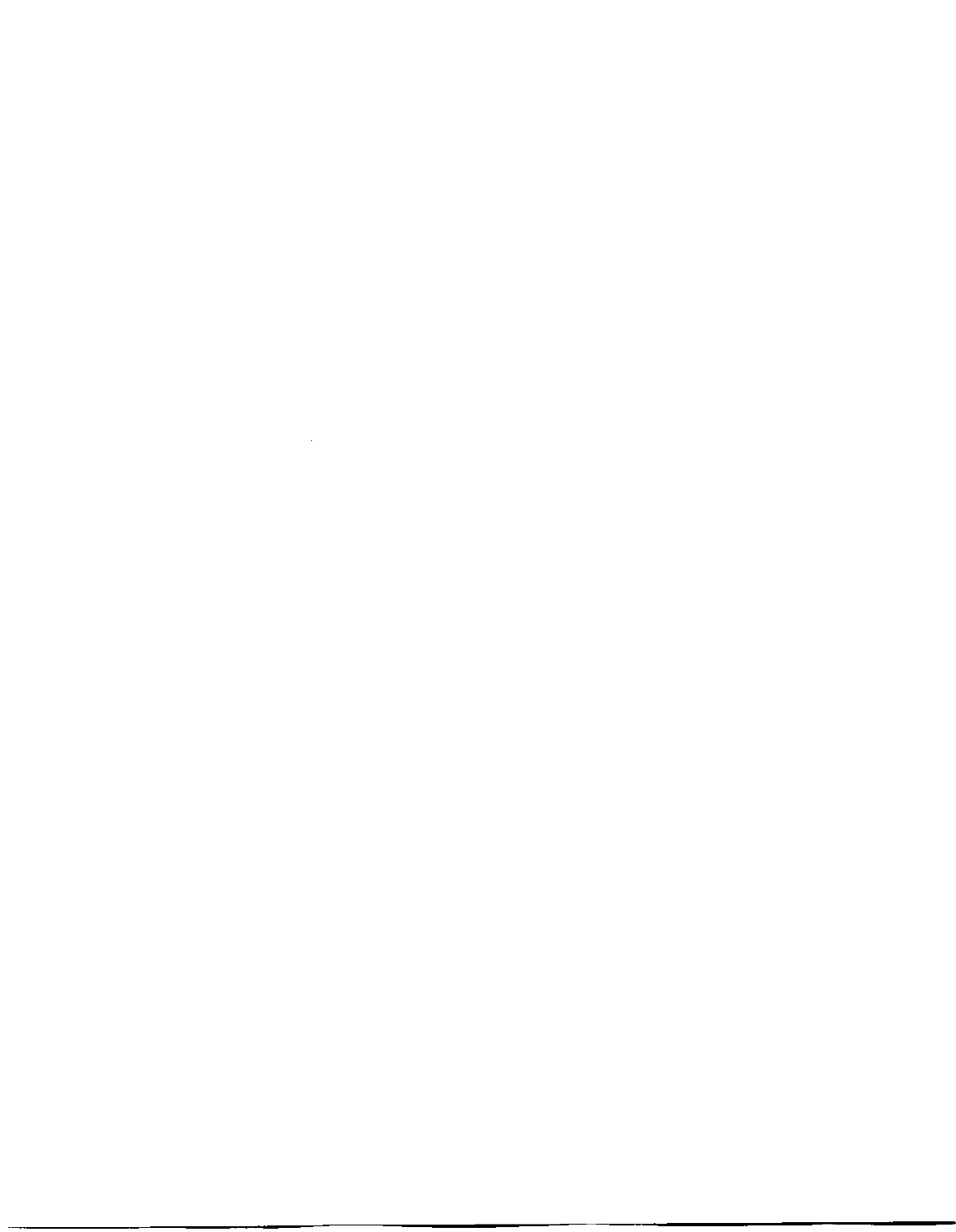# **PORT SECURITY ASSESSMENT**

# BACKGROUND.

It is generally agreed that risk-based decision making is one of the best tools to complete a security assessment and to determine appropriate security measures at a port. Risk-based decision making is a systematic and analytical process to consider the likelihood that a security breach will endanger an asset, individual, or function and to identify actions to reduce the vulnerability and mitigate the consequences of a security breach.

Conceptually, risk can be represented as the product of the probability and consequence of a given security breach. This is represented by:

# *R = P \* C*

where

- $R =$  risk score for a given security breach
- $P =$  probability probability of a security breach. The probability of a security breach can further be defined as the product of threat (T) and vulnerability (V).
- $C =$  consequence the sum of possible consequences associated with a successful security breach. Consequences may be based on impacts to life, economic security, symbolic value, and national defense.

Risk management principles acknowledge that while risk generally cannot be eliminated, it can be reduced by adjusting operations to reduce consequence  $(C?)$ , threat  $(T?)$ , or vulnerability (V?). Generally it is easier to reduce vulnerabilities than to reduce consequences or threats. The final goal of risk management is to achieve an adequately low and consistent level of risk. The goal for maritime security is to ensure that if the level of threat increases (T?), either the consequences (C?) or vulnerabilities (V?) decrease to offset that increase. For example, a port may decide to increase security checks (V?) after receiving a bomb threat (T?). In another case, a vessel may be required to shift to a berth further away from buildings (C?) during a shortage of security personnel (V?).

# DISCUSSION.

The key to risk-based decision making is to correctly assess the value of risk. This requires four separate assessments: a criticality assessment, a threat assessment, a consequence assessment, and a vulnerability assessment.

A criticality assessment is a process designed to systematically identify and evaluate important assets and infrastructure in terms of various factors, such as the mission and significance of a target. For example, nuclear power plants, key bridges, and major computer networks might be identified as "critical" in terms of their importance to public safety, national security, and economic activity. In addition, facilities might be critical at certain times, but not others. For example, large sports stadiums, shopping malls, or office towers may represent an important target only when in use by large numbers of people. Criticality assessments are important because they provide a basis for focusing the mitigation strategies and implementation methods on the most important items by identifying which assets and structures are more crucial to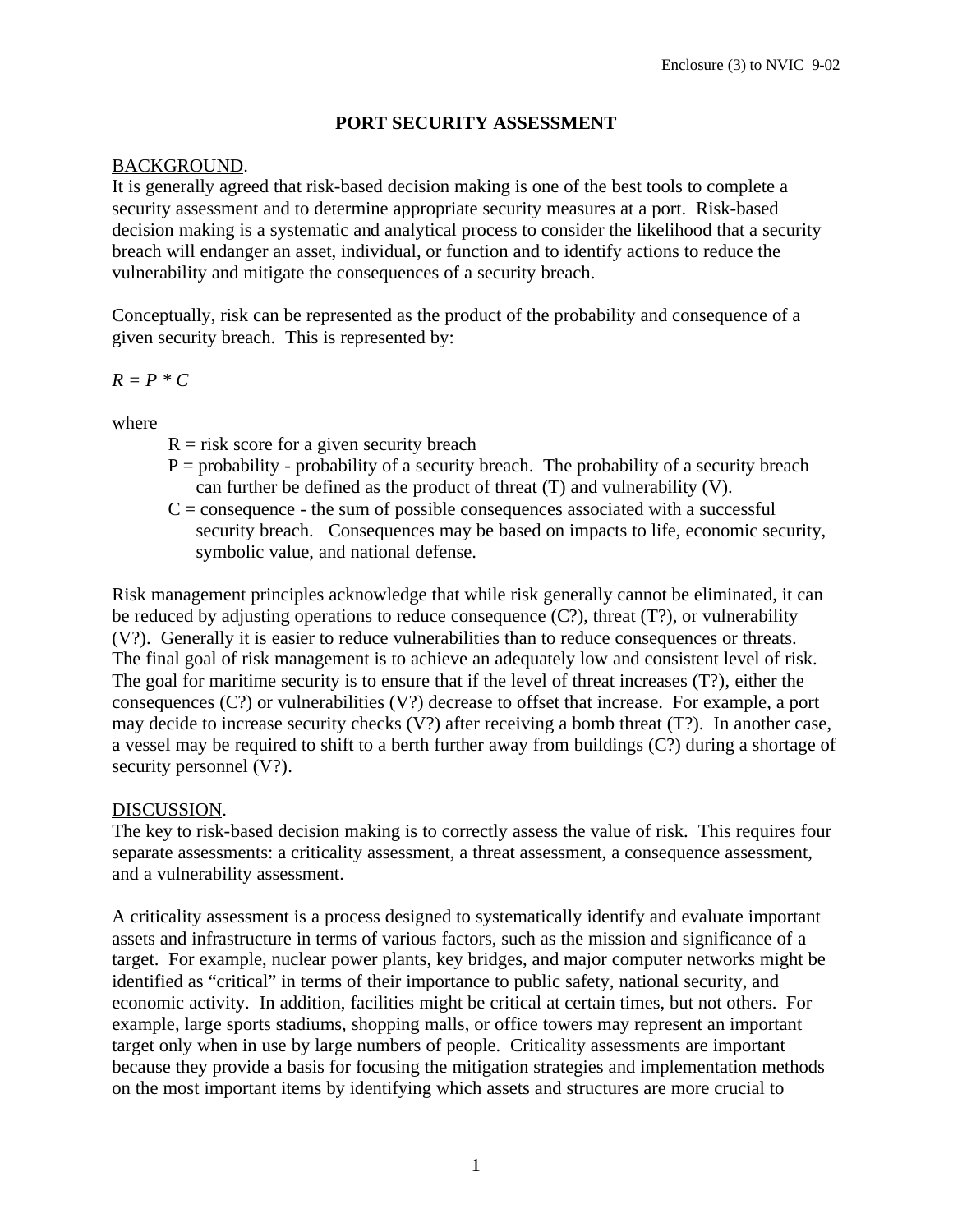protect from an attack. Criticality assessments consider such factors as the importance of a structure to the missions of the port, the ability to reconstitute this capability, and the potential cost to repair or replace the asset. Criticality assessments should also give information on impacts to life, economic security, symbolic value and national defense. Criticality assessments provide information to prioritize assets and determine which potential targets merit further evaluation.

A threat assessment is used to evaluate the likelihood of attack against a given asset or location. It is a decision support tool that helps to establish and prioritize security-program requirements, planning, and resource allocations. A threat assessment identifies and evaluates each threat on the basis of various factors, including capability and intention. By identifying and assessing threats, organizations do not have to rely on worst-case scenarios to guide planning and resource allocations. Worst-case scenarios tend to focus on extreme consequences and typically require inordinate resources to address.

While threat assessments are a key decision support tool, it should be recognized that they are dependent on intelligence data. Even if updated often, threat assessments might not adequately capture emerging threats. No matter how much we know about potential threats, we will never know that we have identified every threat or that we have complete information even about the threats of which we are aware. Threat assessments alone are insufficient to support key judgments and decisions that must be made.

A consequence assessment evaluates the negative impact of a successful attack. It is a method to evaluate the likely outcomes of a scenario. The consequence analysis promotes the consideration of an attack's impacts including Deaths & Injuries, Economic, Public Safety/National Defense, Environmental, and Symbolic Effect. This assessment evaluates the consequence term of the risk equation.

A vulnerability assessment is a process that identifies weaknesses in physical structures, personnel protection systems, processes, or other areas that may lead to a security breach, and may suggest options to eliminate or mitigate those weaknesses. For example, a vulnerability assessment might reveal weaknesses in an organization's security systems or unprotected key infrastructure, such as water supplies, bridges, and tunnels. In general, teams of subject matter experts should conduct vulnerability assessments. For example, at many passenger terminals, experts have identified security concerns including the distance from parking lots to important staging areas and buildings as being so close that a car bomb detonation would damage or destroy the buildings and kill people in them. To mitigate this threat, experts have advised to increase the distance between parking lots and buildings. Another security enhancement might be to reinforce the windows in buildings to prevent glass from flying into the building if an explosion occurs. Such assessments can identify vulnerabilities in port operations, personnel security, and physical and technical security.

After criticality, threat, consequence, and vulnerability assessments have been completed and evaluated in this risk-based decision process, key actions can be taken to better prepare against potential terrorist attacks.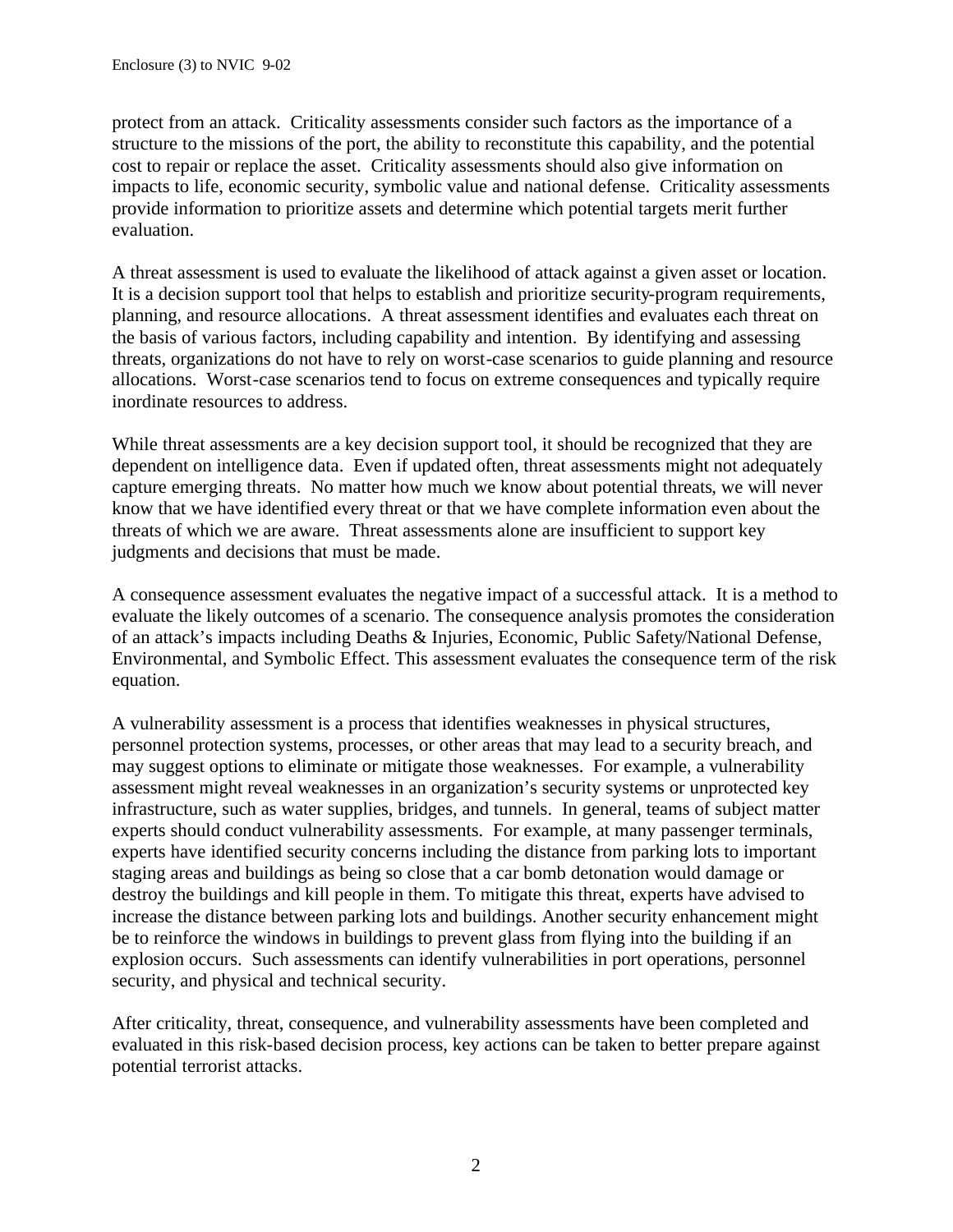The following is a simplified risk-based security assessment that can be further refined and tailored to specific port facilities.

The overall steps of this security assessment are -

- 1. Perform a criticality assessment to identify critical activities or operations. This will lead to the identification of critical targets with the port. Table 1 provides an example for performing a criticality assessment of the targets. A blank worksheet is provided at the end of this enclosure.
- 2. Conduct a threat assessment to define scenarios by combining threats with credible attack scenarios. Table 2 lists some possible scenarios.
- 3. Conduct consequence and vulnerability assessments for each target/scenario combination using a high, medium, low score based on descriptors of specific elements in Tables 3 and 4. Table 3 lists several consequence elements to consider and Table 4 lists several vulnerability elements to consider. Note that consensus should be reached on a single overall consequence score and a single overall vulnerability score for each target/scenario combination.
- 4. Categorize the target/scenario combinations using Table 5. Table 5 prioritizes scenarios by organizing them into three categories: those for which mitigation strategies should be developed; those that should be considered on a case-by-case basis; and those that do not need mitigation strategies and need only to be documented.
- 5. Determine mitigation strategies and implementation methods using Tables 6 and 7. Strategies and methods need to consider the varying degrees of security threat (i.e., MARSEC levels).

An expanded explanation of the steps follows:

# **STEP 1: CRITICALITY ASSESSMENT**

A Criticality Assessment will help identify activities and operations critical to a port. This will assist in target selection. Examples may include supporting a cruise line industry, ensuring throughput of needed precursors for a petrochemical industry, or providing waterway access for commuter ferries.

Identify those specific infrastructure targets that support critical operations of the port. All identified targets should be included in the evaluation. Targets considered, but dismissed for evaluation should be documented for future reference. While not all encompassing, the following table lists general classes of targets that should be considered. In addition, it is important to consider the role or mission of the target in the operation of the port. Broadly, we consider five mission or operation areas to be of interest. These are Public Health, Commerce, Safety/Defense, Transportation and Communications. The effect of destruction considers which consequence factors are affected by the loss of the target. The next consideration in determining criticality is the ability to recover from destruction of the target. If an individual bridge is considered, but it is one of four parallel bridges crossing the same waterway, the ability of the port to recover from its destruction is likely to be better than if it is the only means. Finally,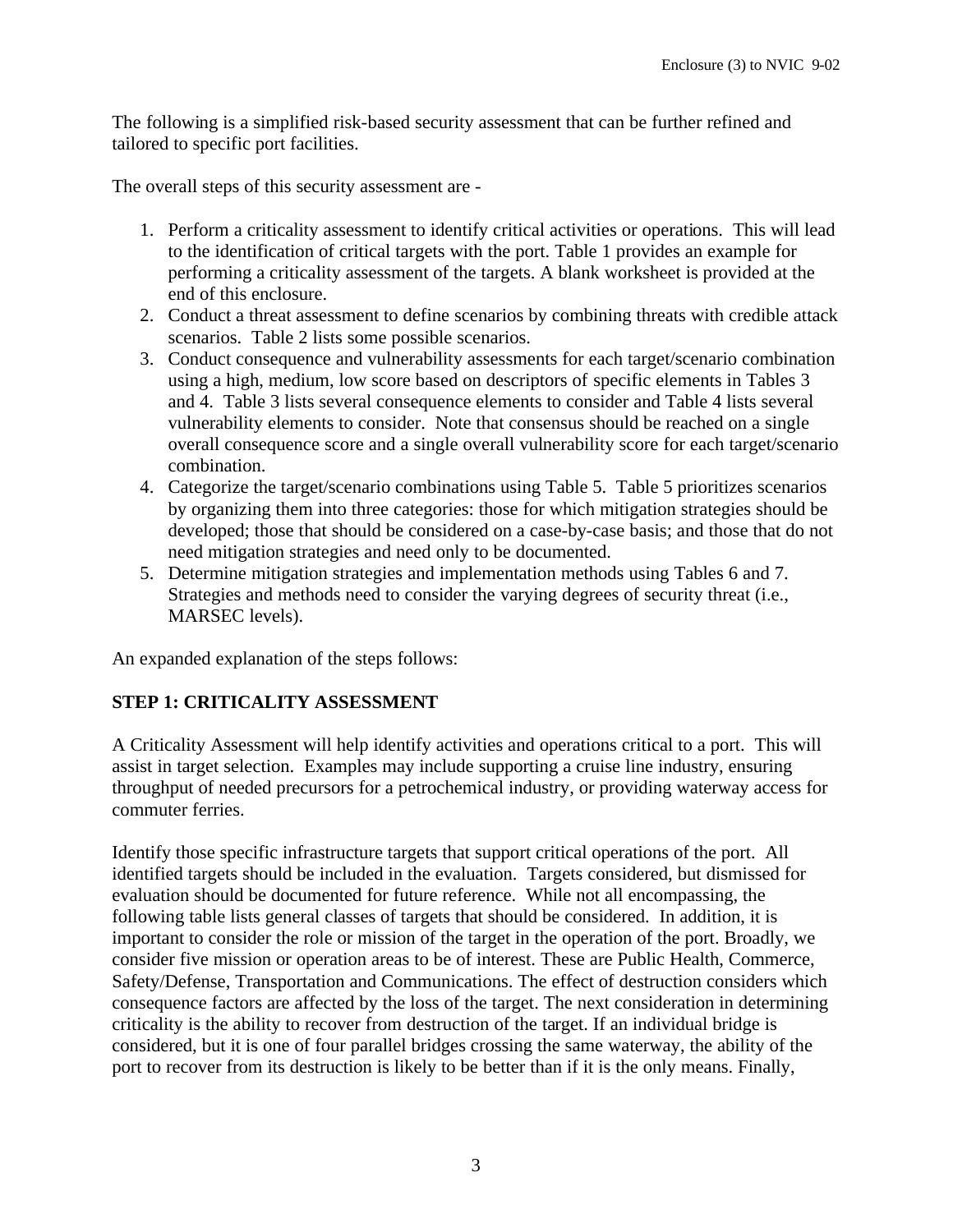consider the number of mission areas affected, the degree of the effects and the ability to recover and make an overall assessment of the criticality.

Criticality should be rated according to the following scale: Critical/Moderate/Marginal. Critical items support multiple mission areas, have several consequence effects, and are difficult or impossible to recover from in a timely manner. Moderate criticality targets may support one or two missions areas, affect one or two consequence areas or have a reasonable ability to recover in a timely manner. Marginal criticality targets may not support any mission areas, may have limited to minimal effects of destruction and may have back-up or redundant systems in place that minimize recovery time.

# **Table 1: Criticality Assessment**

| <b>Target</b>                                                 | <b>Mission</b>                                                                                    | <b>Effect of Target</b><br><b>Destruction</b>                                                                             | <b>Ability</b><br>to:<br><b>Recover</b>       | <b>Criticality</b>                   |
|---------------------------------------------------------------|---------------------------------------------------------------------------------------------------|---------------------------------------------------------------------------------------------------------------------------|-----------------------------------------------|--------------------------------------|
| <b>Bridge Utility</b><br>Pier Tunnel<br><b>Waterway Other</b> | <b>Public Health</b><br>Commerce<br>Safety / Defense<br>Transportation<br>Communications<br>Other | Loss of Life<br>Economic Impact<br><b>Environmental Impact</b><br><b>Public Safety / Defense</b><br>Symbolic Significance | Excellent<br>Good<br><b>Fair Poor</b><br>None | <b>Critical Moderate</b><br>Marginal |
|                                                               |                                                                                                   |                                                                                                                           |                                               |                                      |

When feasible it is preferable to group identical targets at the specific target level. However, some targets may need to be considered individually. For example, a unique bridge should be considered individually given differences in communication cables, pipelines, and traffic. The purpose of considering targets individually is to be specific enough to differentiate which targets need mitigation.

Large facilities such as Port Authorities may be considered as one target or subdivided into individual targets as appropriate based on the attack scenario. For example, an entire Port Authority may be the target in one attack scenario, but individual parts of it may be targets in other attack scenarios.

# **STEP 2: THREAT ASSESSMENT AND SCENARIO SELECTION**

An attack scenario consists of a potential threat to a unique target or target class under specific circumstances. It is important that the developed scenario or scenarios are within the realm of possibility and, at a minimum, address known capabilities and intents as evidenced by past events and available intelligence. For example, a boat containing explosives (a specific class of scenario) ramming a tanker (target) that is outbound through a choke point (specific circumstance) is one credible scenario. It is much less credible that a U. S. Navy ship will be commandeered and used to ram a bridge unless specific intelligence reports indicate otherwise. Table 2 provides a notional list of scenarios that may be combined with specific critical targets to develop the scenarios to be evaluated in the Port Security Assessment.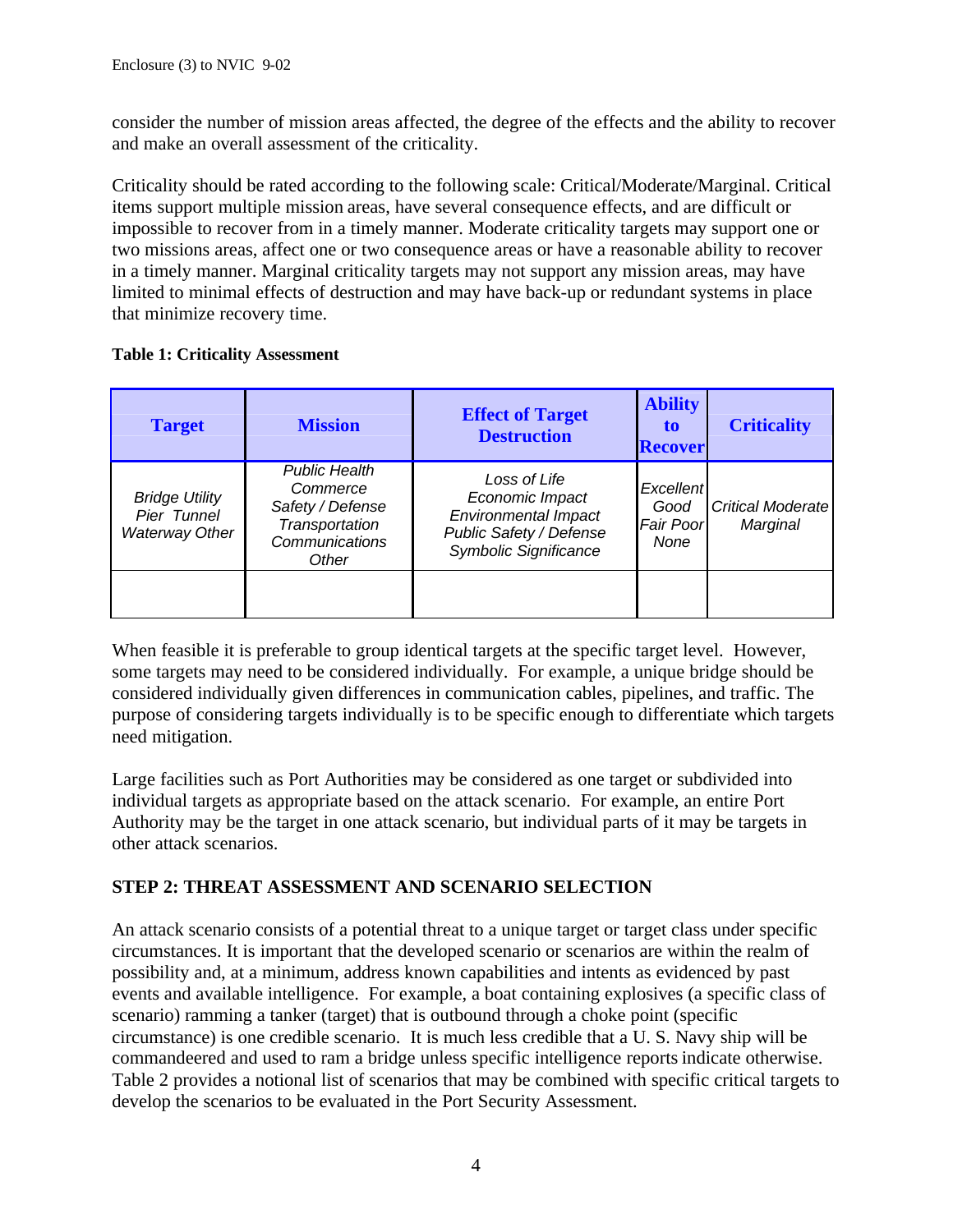#### **Table 2: Notional List of Scenarios**

|                                                    | <b>Typical Types of Scenarios</b>                                                                                                        | <b>Application Example</b>                                                                                                                                                                                                                                                             |
|----------------------------------------------------|------------------------------------------------------------------------------------------------------------------------------------------|----------------------------------------------------------------------------------------------------------------------------------------------------------------------------------------------------------------------------------------------------------------------------------------|
| 1. Intrude                                         | 1.a Damage/destroy the                                                                                                                   | Intruder plants explosives.                                                                                                                                                                                                                                                            |
| and/or take<br>control of the                      | target with explosives                                                                                                                   |                                                                                                                                                                                                                                                                                        |
| target and                                         | 1.b Damage/destroy the<br>target through<br>malicious<br>operations/acts                                                                 | Intruder takes control of a vessel and runs it aground or<br>collides with something intentionally.<br>Intruder intentionally opens valves to release hazmat,<br>etc.                                                                                                                  |
|                                                    | 1.c Create a hazardous or<br>pollution incident<br>without destroying the<br>target                                                      | Intruder opens valves/vents to release toxic materials or<br>releases toxic material brought along.<br>Intruder overrides interlocks leading to<br>damage/destruction.                                                                                                                 |
|                                                    | 1.d Take hostages/kill<br>people                                                                                                         | Goal of the intruder is to kill people.                                                                                                                                                                                                                                                |
| 2. Externally<br>attack the<br>target by           | 2.a Moving explosives<br>adjacent to target<br>From the waterside<br>On the shore side<br>$\blacksquare$<br>Subsurface<br>$\blacksquare$ | USS Cole style attack.<br>Car/truck bomb.                                                                                                                                                                                                                                              |
|                                                    | 2.b Ramming a stationary<br>target:<br>With a vessel<br>With a land-based<br>vehicle                                                     | Intentional allision meant to damage/destroy the target<br>(i.e., waterway choke point). NOTE: Evaluate overall<br>consequences from the allision, but only evaluate the<br>vulnerabilities of the target and not the vulnerabilities<br>of the vessel/vehicle used to ram the target. |
|                                                    | 2.c Launching or shooting<br>weapons from a<br>distance                                                                                  | Shooting at a target using a rifle, missile, etc.                                                                                                                                                                                                                                      |
| 3. Use the target<br>as a means of<br>transferring | 3.a Materials, contraband,<br>and/or cash into/out of<br>the country                                                                     |                                                                                                                                                                                                                                                                                        |
|                                                    | 3.b People into/out of the<br>country                                                                                                    |                                                                                                                                                                                                                                                                                        |

A target may prompt a few or many scenarios. The number of scenarios is left to the judgment of the Port Security Committee (PSC). A thorough initial evaluation should be possible with less than 100 target-scenario combinations. Care should be taken to avoid unnecessarily evaluating excessive numbers of similar scenarios or those that result in low consequences. That is why a criticality assessment should be performed initially to focus efforts on critical targets. Minor variations of the same scenario also do not need to be evaluated separately unless there are measurable differences in consequences or vulnerabilities. A worksheet at the end of this enclosure provides a suggested method for capturing the Port Security Assessment information.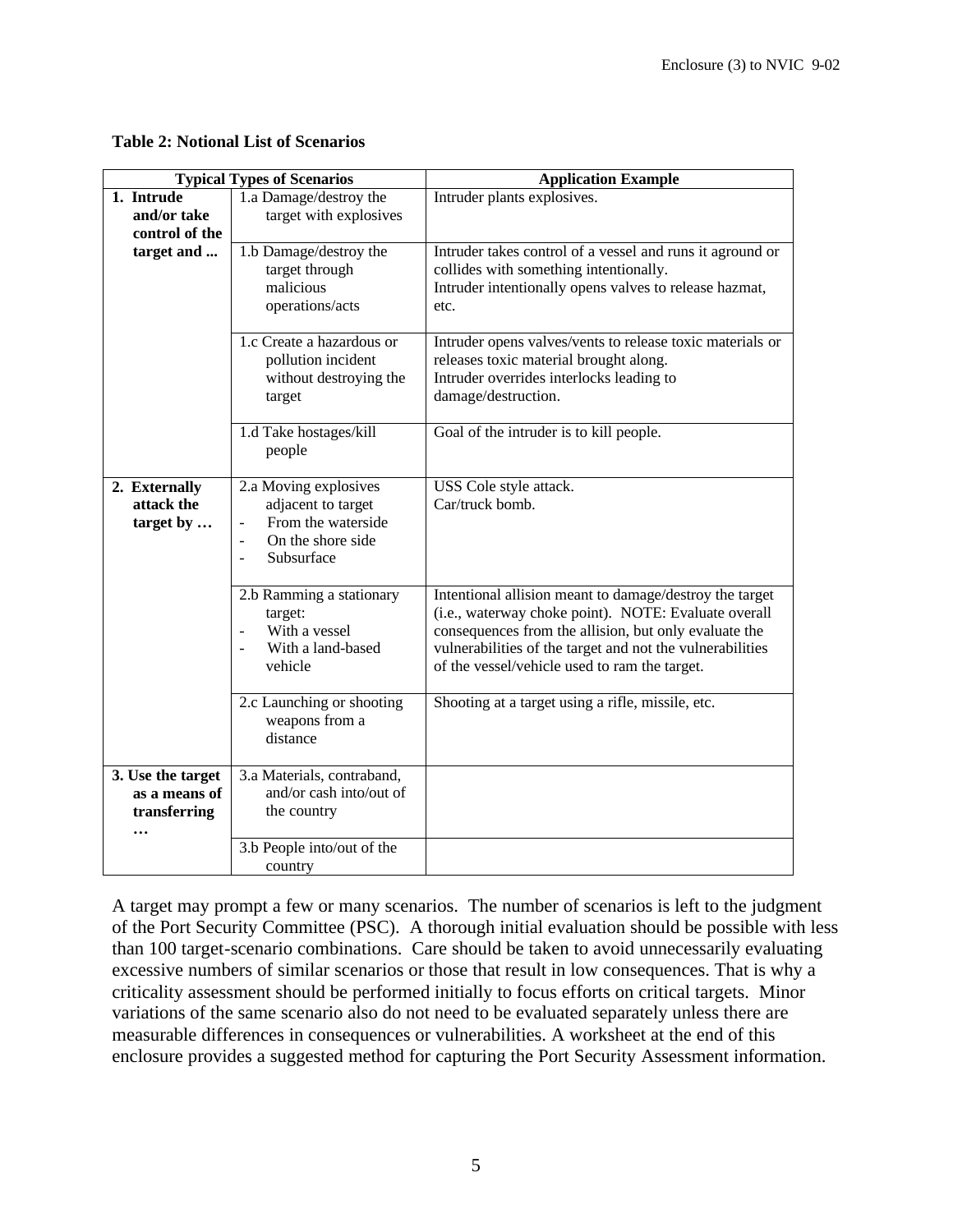# **STEP 3: CONDUCTING A CONSEQUENCE AND VULNERABILITY ASSESSMENT**

In this step each target/attack scenario combination will be evaluated in terms of the potential consequences of the attack and the vulnerability (or invulnerability) of the target to the attack.

Five elements are included in the consequence assessment: death and injury, economic impact, environmental impact, national defense impact, and symbolic effect. A descriptor of the consequence components follows in Table 3.

#### **Table 3: Consequence Categories**

| <b>DEATH AND INJURY</b> | The prospective number of lives lost and injuries occurring as a result |
|-------------------------|-------------------------------------------------------------------------|
|                         | of an attack scenario.                                                  |
| <b>ECONOMIC IMPACT</b>  | The potential economic impact of an attack scenario.                    |
| <b>ENVIRONMENTAL</b>    | The potential environmental impact of an attack scenario.               |
| <b>IMPACT</b>           |                                                                         |
| <b>PUBLIC SAFETY/</b>   | The potential effect on public safety/ defense resulting from an attack |
| <b>DEFENSE IMPACT</b>   | scenario on different targets, including Department of Defense          |
|                         | (DOD) targets.                                                          |
| <b>SYMBOLIC EFFECT</b>  | The potential that the target is closely linked as a symbol with the    |
|                         | American economy, political system, military, or public welfare.        |

Individual consequence elements for a given scenario need to be addressed but should be summarized into a single score for each target/scenario combination: high, medium or low.

Consequence categories and criteria with benchmark examples are provided in Table 4. The committee can alter the scoring criteria in Table 4 to accurately reflect the physical characteristics and activity in the area being assessed (e.g.  $> 100$  deaths or serious injury vice >1000 for a rating of high), but any changes and their rationale should be clearly documented.

#### **Table 4: Consequence Score**

|               | Death/<br>Injury                                 | <b>Economic</b><br>Impact      | <b>Environmental</b><br>Impact                                                           | <b>National Defense</b>                                                        | <b>Symbolic Effect</b>                                                                    |
|---------------|--------------------------------------------------|--------------------------------|------------------------------------------------------------------------------------------|--------------------------------------------------------------------------------|-------------------------------------------------------------------------------------------|
| High          | $>1,000$ deaths<br>or serious<br>injuries        | $>\$US$ 100 million            | Complete<br>destruction of<br>multiple aspects<br>of the eco-system<br>over a large area | Creates critical long-<br>term vulnerabilities<br>in public safety/<br>defense | Major damage of<br>nationally important<br>symbols that are<br>internationally recognized |
| <b>Medium</b> | 1,000 to 100<br>deaths or<br>serious<br>injuries | From \$US 10 to<br>100 million | Long-term<br>damage to a<br>portion of the eco-<br>system                                | Short-term<br>disruptions in public<br>safety/defense                          | Major damage or<br>destruction of regionally<br>or locally important<br>symbols           |
| Low           | 0 to 100<br>deaths or<br>serious<br>injuries     | $<$ \$US 10 million            | Small spills with<br>minimal, localized<br>impact on the eco-<br>system                  | No serious<br>safety/defense<br>impact                                         | Minor/no damage to an<br>important symbol                                                 |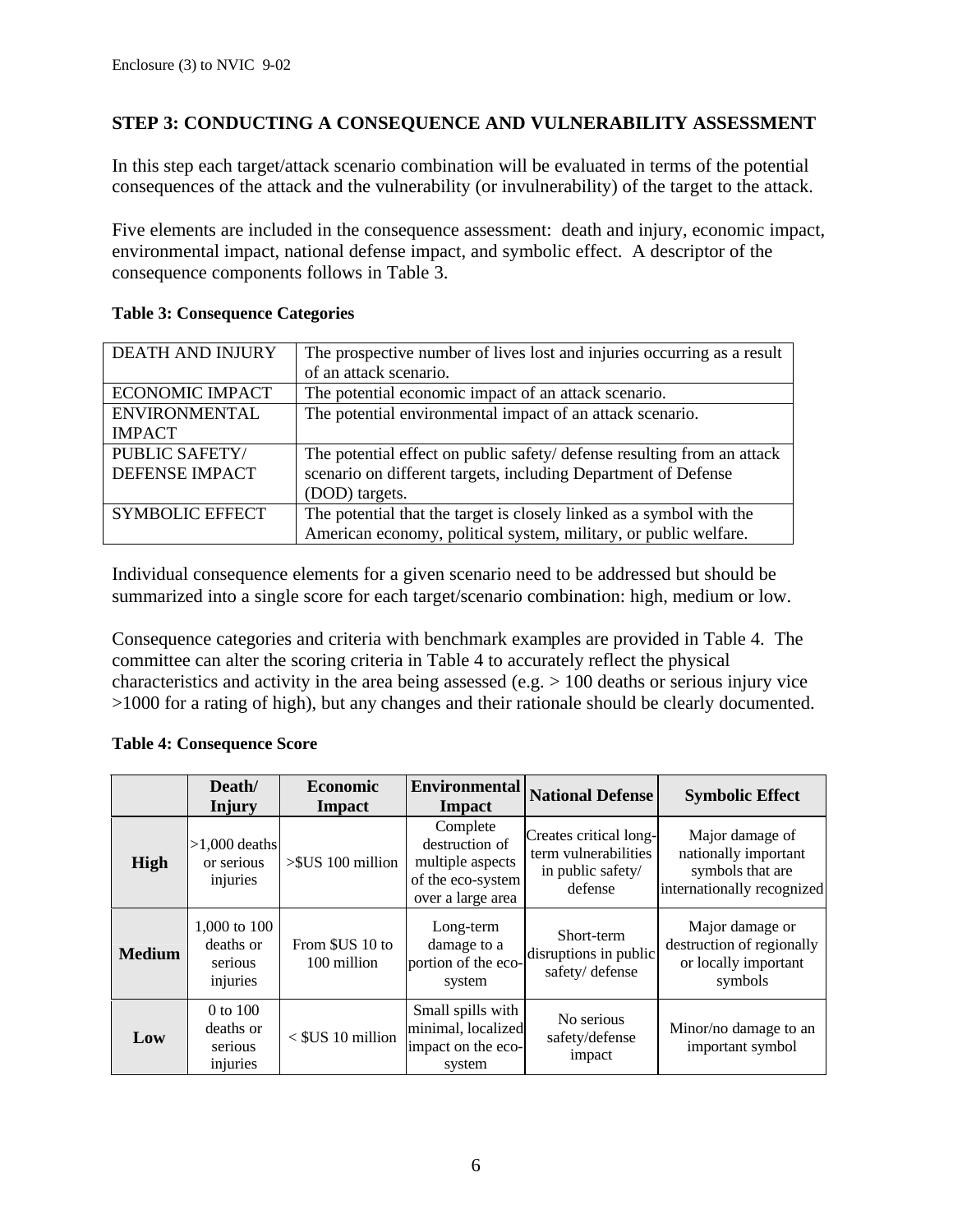Four elements of vulnerability are included in the computation of the vulnerability score: availability, accessibility, organic security, and target hardness. A descriptor of the vulnerability components follows in Table 5.

#### **Table 5: Vulnerability Categories**

| <b>AVAILABILITY</b>    | The target's presence and predictability as it relates to the ability to plan an<br>attack.                                                                                                                                     |
|------------------------|---------------------------------------------------------------------------------------------------------------------------------------------------------------------------------------------------------------------------------|
| <b>ACCESSIBILITY</b>   | Accessibility of the target to the attack scenario. This relates to physical and<br>geographic barriers that deter the threat without organic security.                                                                         |
| ORGANIC SECURITY       | The ability of security personnel to deter the attack. It includes security<br>plans, communication capabilities, guard force, intrusion detection systems,<br>and timeliness of outside law enforcement to prevent the attack. |
| <b>TARGET HARDNESS</b> | The ability of the target to withstand the specific attack based on the<br>complexity of target design and material construction characteristics.                                                                               |

The committee should discuss each vulnerability element for a given scenario but should summarize the discussion into a single score for each target/scenario combination; high, medium or low. The initial evaluation of vulnerability should be viewed *without* new strategies meant to lessen vulnerabilities, even if there are strategies already in place. For future reference, the organic security components already being used should be noted. Assessing the vulnerability without strategies will provide a more accurate baseline score of the overall risk associated with the scenario. After the initial evaluation has been performed, a comparison evaluation can be made *with* new strategies considered. Vulnerability categories and criteria are provided in Table 6.

| Category      |                                                                                                                                                                                                              |                                                                                                                                                       |                                                                                                                                                                                                                                            | <b>Target</b>                                                                                                                                      |
|---------------|--------------------------------------------------------------------------------------------------------------------------------------------------------------------------------------------------------------|-------------------------------------------------------------------------------------------------------------------------------------------------------|--------------------------------------------------------------------------------------------------------------------------------------------------------------------------------------------------------------------------------------------|----------------------------------------------------------------------------------------------------------------------------------------------------|
|               | <b>Availability</b>                                                                                                                                                                                          | <b>Accessibility</b>                                                                                                                                  | <b>Organic Security</b>                                                                                                                                                                                                                    | <b>Hardness</b>                                                                                                                                    |
| High          | Always available (e.g.,<br>continually present or<br>present daily on a set<br>schedule)                                                                                                                     | No deterrence (e.g.,<br>unrestricted access to target<br>and unrestricted internal<br>movement)                                                       | No deterrence capability (e.g.,<br>no plan, no guard force, no<br>emergency communication,<br>outside L. E. [law enforcement])<br>not available for timely<br>prevention, no detection<br>capability                                       | Intent of attack<br>easily<br>accomplished<br>(e.g., readily<br>damaged or<br>destroyed)                                                           |
| <b>Medium</b> | Often available (e.g.,<br>present several times a<br>month; arrival times<br>predictable 1 week to 2<br>months in advance;<br>predictable departure<br>times)                                                | Good deterrence (e.g.,<br>single substantial barrier;<br>unrestricted access to<br>within 100 yd of target)                                           | Good deterrence capability<br>(e.g., minimal security plan,<br>some communications, armed<br>guard force of limited size<br>relative to the target; outside L.<br>E. not available for timely<br>prevention, limited detection<br>systems) | Good ability to<br>withstand attack<br>(e.g., simple)<br>design but<br>relatively strong<br>construction)                                          |
| Low           | Rarely available (e.g.,<br>no set schedule and on<br>any given day presence<br>highly unlikely and<br>unpredictable; arrives<br>once a year or less for a<br>few hours and arrival is<br>not publicly known) | Excellent deterrence<br>(expected to deter attack;<br>access restricted to within<br>500 yd of target; multiple<br>physical/geographical<br>barriers) | Excellent deterrence capability<br>expected to deter attack; covert<br>security elements that represent<br>additional elements not visible<br>or apparent)                                                                                 | Target expected to<br>withstand attack<br>(e.g., complex<br>design and<br>substantial<br>construction of<br>target minimizes<br>success of attack) |

#### **Table 6 Vulnerability Score**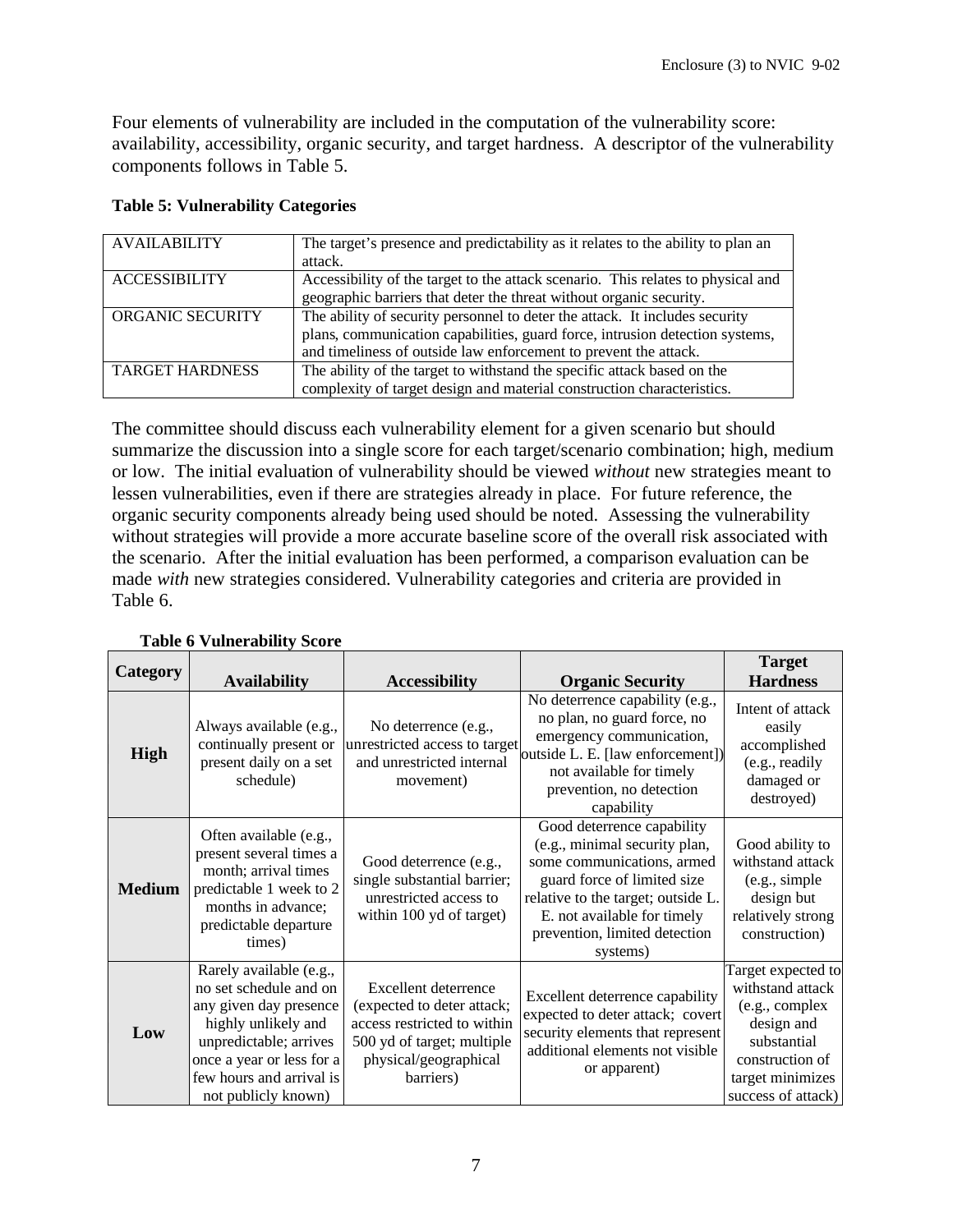# **STEP 4: CATEGORIZING THE TARGET/SCENARIO COMBINATIONS**

The team should next determine which scenarios should have mitigation strategies identified by determining where the target/scenario combination falls in Table 7 based on the consequence and vulnerability assessment scores.

#### **Table 7. Vulnerability & Consequence Matrix**

|                             |               | <b>Vulnerability Score</b> |                 |                 |  |  |
|-----------------------------|---------------|----------------------------|-----------------|-----------------|--|--|
|                             |               | Low                        | <b>Medium</b>   | <b>High</b>     |  |  |
|                             | High          | Consider                   | <b>Mitigate</b> | <b>Mitigate</b> |  |  |
| $\rm Consequently$<br>Score | <b>Medium</b> | <b>Document</b>            | Consider        | <b>Mitigate</b> |  |  |
|                             | Low           | <b>Document</b>            | <b>Document</b> | <b>Document</b> |  |  |

"Mitigate" means that mitigation strategies should be developed to reduce risk for that target/scenario combination. A security plan should contain the scenario evaluated, the results of the evaluation and the mitigation measures.

"Consider" means that the target/scenario combination should be considered and mitigation strategies should be developed on a case-by-case basis. The port security plan should contain the scenario evaluated, the results of the evaluation, and the reason mitigation measures were or were not chosen.

"Document" means that the target/scenario combination does not need a mitigation measure at this time and therefore need only to be documented. The security plan should contain the scenario evaluated and the results of the evaluation. This will be beneficial in further revisions of the security plan, in order to know if the underlying assumptions have changed since the last edition of the security assessment.

# **STEP 5: DETERMINING MITIGATION STRATEGIES AND IMPLEMENTATION METHODS**

The true value of these assessments is realized when mitigation strategies are implemented to reduce consequences and vulnerabilities. The desire is to reduce the overall risk associated with the identified target/scenario combinations. Note that, generally, it is often easier to reduce vulnerabilities than to reduce consequences or threats when considering mitigation strategies.

As an example of a possible vulnerability mitigation measure, a company may contract for a stand-by tug to provide "sentry duty" to prevent ramming of a cruise ship. This measure would improve organic security and may reduce the overall vulnerability score from a "high" to a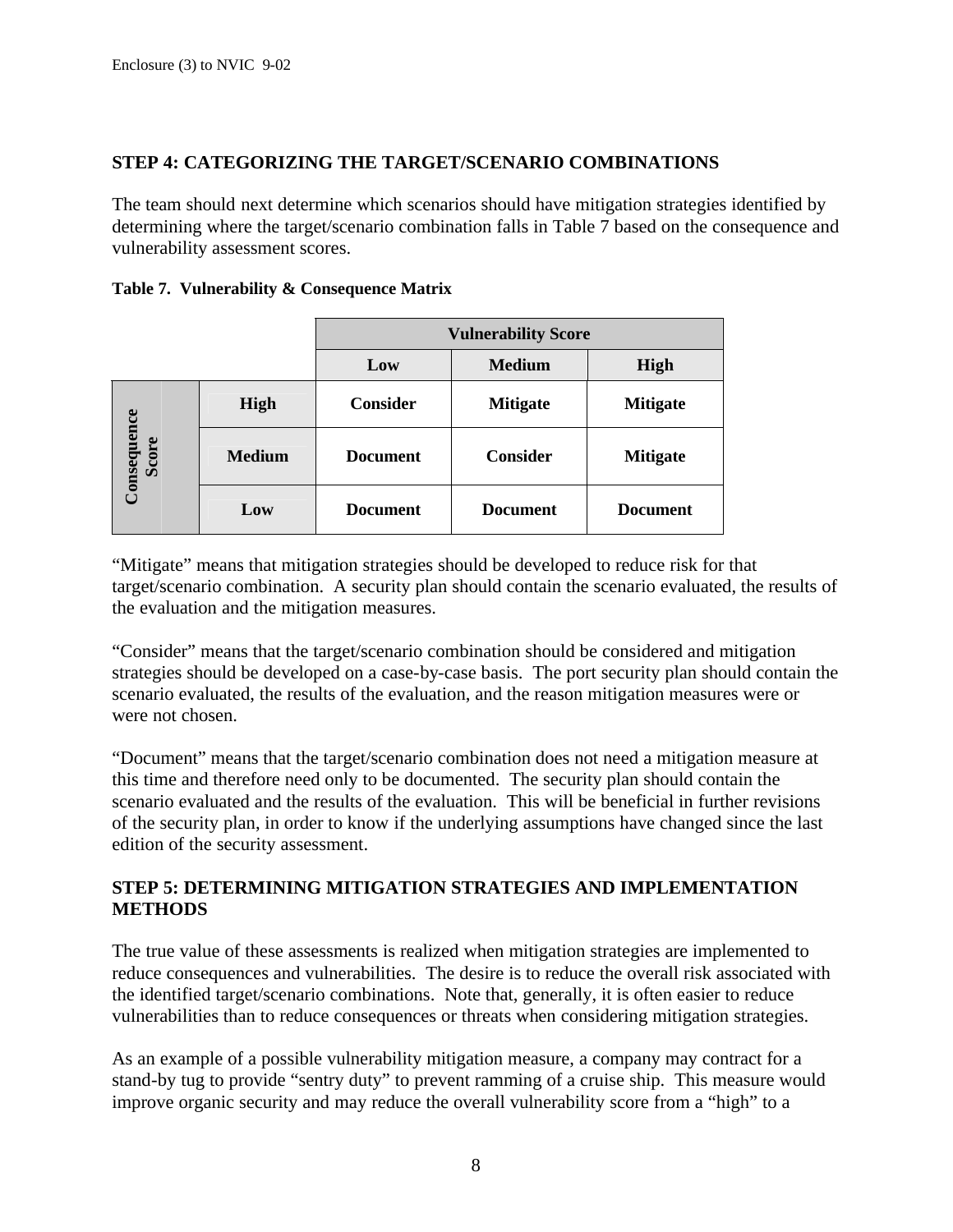"medium." However this option is specific for this scenario and also carries a certain cost. Another option might be to dock the cruise ship in a more protected berth. This may reduce the accessibility score from "high" to "medium". This option may not require additional assets, but reduces the risk of this scenario, and may even provide mitigation for additional scenarios. Similarly, other scenarios can be tested to determine the most effective strategies.

The PSC should develop a process through which it continually evaluates the overall security by considering consequences and vulnerabilities, how they may change over time, and what additional mitigation strategies can be applied. The committee should organize strategies according to general categories. For example, Table 8 provides a notional list of general categories along with the goal those strategies should meet.

| Category                                                   | Goal                                                                                                                                                                                                                                                     |
|------------------------------------------------------------|----------------------------------------------------------------------------------------------------------------------------------------------------------------------------------------------------------------------------------------------------------|
| Maritime Domain<br>Awareness (MDA)                         | Knowledge from origin to final destination of all activities, forces, and<br>elements that influence safety, security, economy, or environment of the<br>port. MDA is based on a foundation of information collection, analysis,<br>fusion, and sharing. |
| Command, Control,<br>Communication, &<br>Coordination (C4) | Effective vessel/port/facility stakeholder, appropriate government<br>agencies, emergency service providers. C4 maintains awareness,<br>sustained operations, and the security and safety of the port.                                                   |
| <b>Access Control</b>                                      | Processes and physical means that ensure security for access to and within<br>the port and vessels.                                                                                                                                                      |
| Plans, Policies, and<br>Procedures                         | Risk assessments and processes that reduce risk by deterring security<br>breaches and eliminate or minimize consequences or threats.                                                                                                                     |
| Critical Infrastructure                                    | Protection of critical infrastructure to include national security interests.                                                                                                                                                                            |
| Cargo Control                                              | Processes and physical means that ensure the security of<br>imported/exported cargo.                                                                                                                                                                     |
| Passenger / Crew and<br><b>MISC Vessel Control</b>         | Processes and physical means that ensure passenger/employee safety and<br>security.                                                                                                                                                                      |
| Crisis / Consequence<br>Management                         | Response to security breach and management of the consequences (e.g.,<br>injury, death, port damage, or destruction, etc.).                                                                                                                              |

#### **Table 8: General Strategies and Goals for Risk Reduction**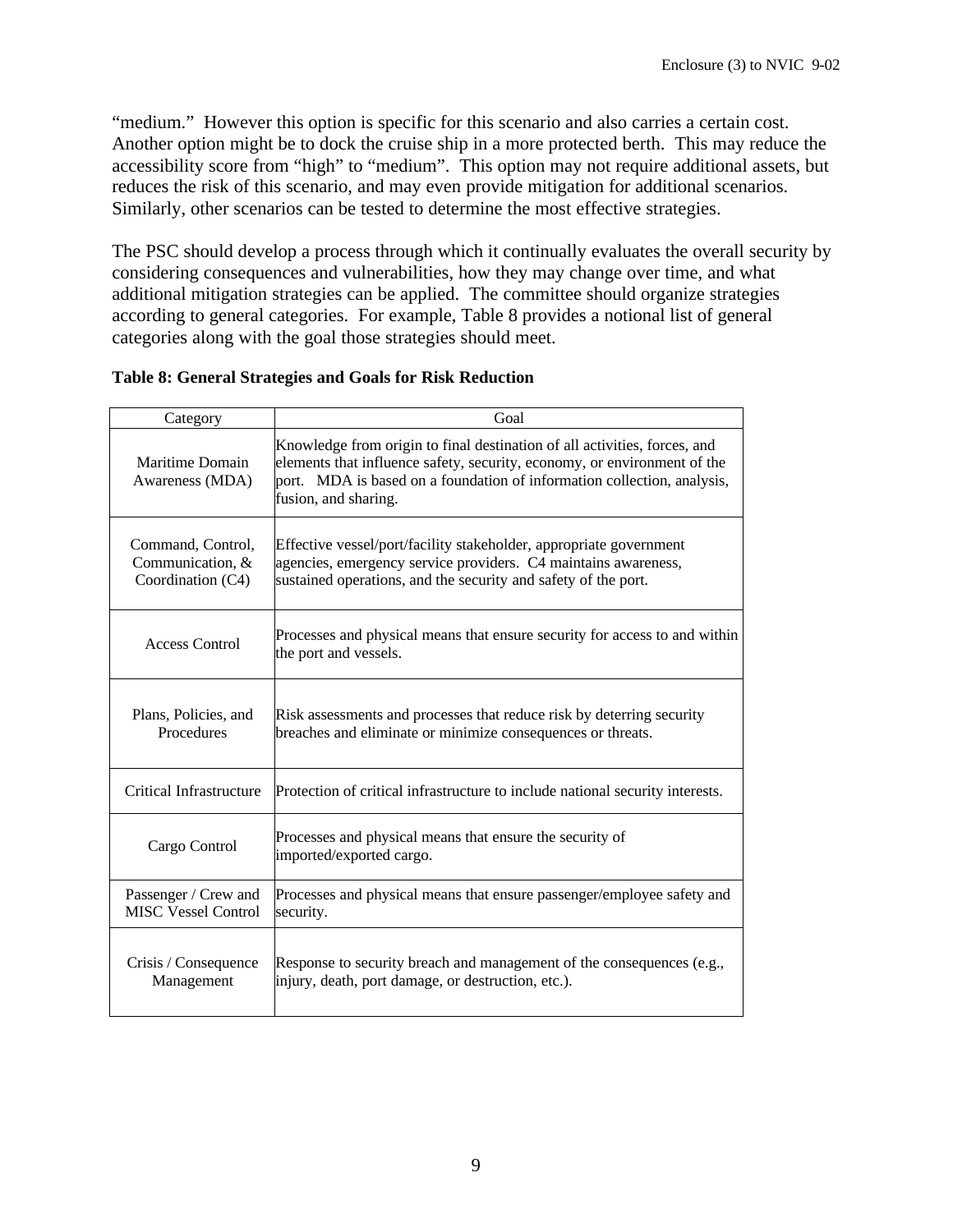Tables 9 and 10 are intended to assist the PSC in developing and selecting mitigation strategies and are categorized by the previously mentioned categories. They offer examples in developing mitigation strategies. Note that there may be more than one strategy under each category.

The PSC should brainstorm strategies and record all strategies in a table such as Table 9. Strategies must then be ranked in terms of effectiveness and feasibility. Using a table similar to Table 10 will assist the committee in ranking strategies.

A strategy may be thought of as effective if its implementation lowers the overall consequence or vulnerability score. A strategy may be thought of as partially effective if the strategy will lower an overall score when implemented along with one or more other strategies. A strategy may be thought of as having no effect if its implementation does not lower a score.

A strategy may be thought of as feasible if it can be implemented with little trouble or funding within current budgetary constraints. A strategy may be thought of as partially feasible if its implementation requires significant changes or additional funding. A strategy may be thought of as not feasible if its implementation is problematic or is cost prohibitive except under extreme threat conditions.

The committee should keep in mind that strategies must be deployed commensurate with various security threat levels established and set by the appropriate government agency. Effective strategies that are feasible should be considered for implementation at the lowest security threat level. Effective but partially feasible strategies may be implemented during higher security threat levels. Strategies must ultimately maintain, to the utmost, an equivalent level of security despite changes in security threat levels.

After the selection of the mitigation strategies and implementation methods, the PSC should check the results to ensure that critical operations are maintained and the risk is reduced to the port. Some mitigation strategies might include shutting down non-critical operations during higher threats.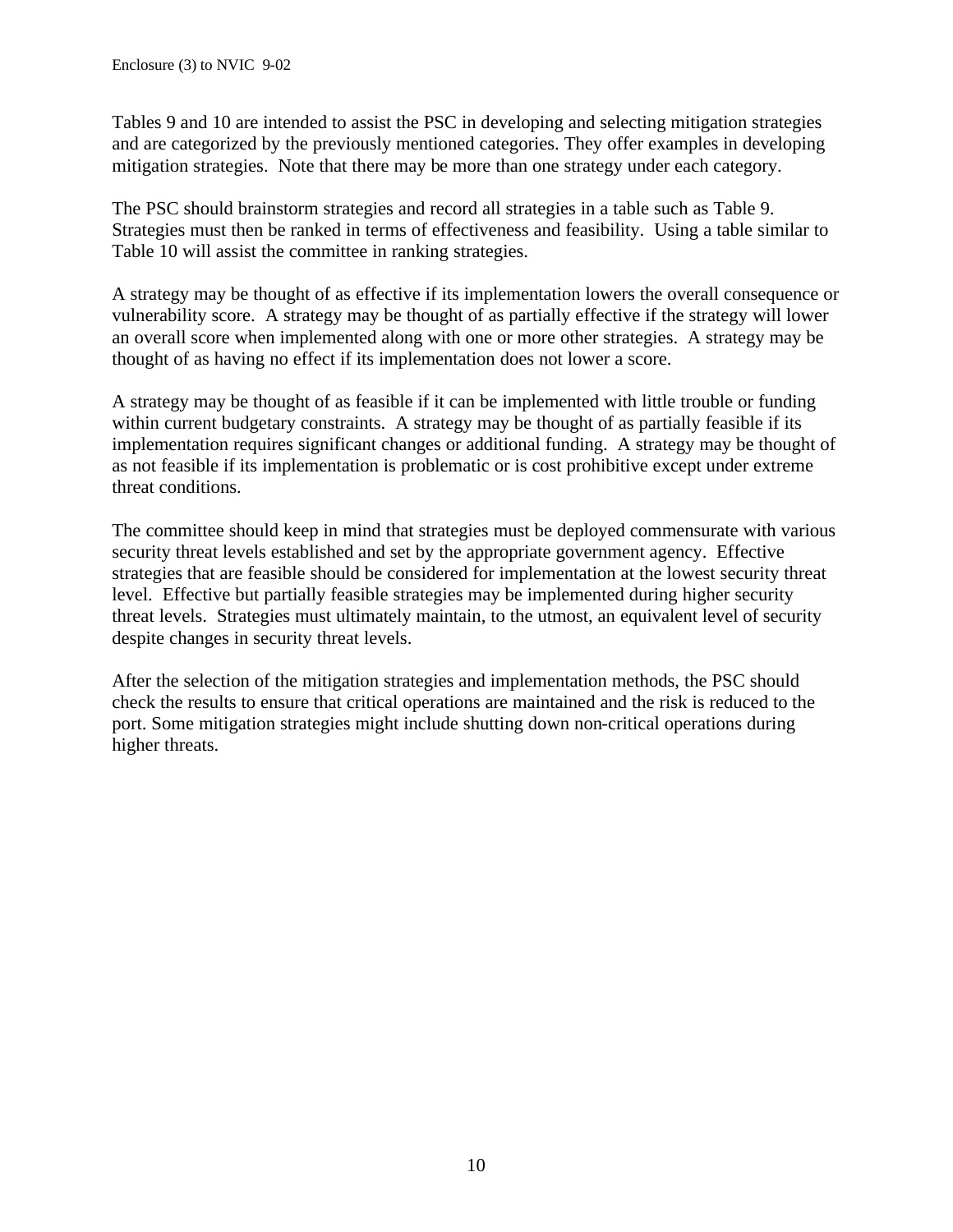| Target:                                                     | <b>Mitigation Strategy</b>                           |                                                                |                                                  |                                                                                                          |                            |               |                                                                                               |                           |                |
|-------------------------------------------------------------|------------------------------------------------------|----------------------------------------------------------------|--------------------------------------------------|----------------------------------------------------------------------------------------------------------|----------------------------|---------------|-----------------------------------------------------------------------------------------------|---------------------------|----------------|
| Scenario                                                    | <b>Maritime Domain</b><br>Awareness                  | Coordination (C4)<br>Communication, &<br>Command, Control,     | <b>Access Control</b>                            | and Procedures<br>Plans, Policies,                                                                       | Infrastructure<br>Critical | Cargo Control | Passenger/Crew and<br>MISC Vessel Control                                                     | Vulnerability             | Consequence    |
| Intentional sinking<br>of cruise vessel while<br>embarking/ | Requires vessel<br>to post lookouts<br>while moored. |                                                                |                                                  |                                                                                                          |                            |               |                                                                                               | $\overline{X}$            |                |
| disembarking<br>passengers                                  |                                                      | Receives and<br>communicates<br>emergent threat<br>information |                                                  |                                                                                                          |                            |               |                                                                                               | $\overline{X}$            | $\overline{X}$ |
|                                                             |                                                      |                                                                | Requires<br>small boat<br>patrol on<br>waterside |                                                                                                          |                            |               |                                                                                               | $\boldsymbol{\mathrm{X}}$ |                |
|                                                             |                                                      |                                                                |                                                  | Has identified<br>adequate<br>medical & law<br>enforcement<br>response<br>personnel in<br>case of attack |                            |               |                                                                                               |                           | $\mathbf X$    |
|                                                             |                                                      |                                                                |                                                  |                                                                                                          |                            |               | Restricts<br>non-<br>essential<br>personnel<br>from area<br>close to<br>passenger<br>terminal | $\overline{X}$            |                |

# **Table 9: Mitigation Strategy Development Worksheet – EXAMPLE**

# **Table 10: Mitigation Strategy Benefit Analysis – EXAMPLE**

| <b>Scenario:</b> Intentional Sinking<br>Target: Cruise Liner |            |                  |     |          |                  |                |                         |   |          |             |           |     |
|--------------------------------------------------------------|------------|------------------|-----|----------|------------------|----------------|-------------------------|---|----------|-------------|-----------|-----|
|                                                              | Effective  |                  |     | Feasible |                  |                | Apply in threat level : |   |          |             | Resources |     |
| <b>Strategy</b>                                              | <b>Yes</b> | <b>Partially</b> | No. | Yes      | <b>Partially</b> | N <sub>0</sub> | Low                     |   | Med High | <b>None</b> | Available | Gap |
| Armed lookouts                                               |            | X                |     |          | X                |                |                         | X | X        |             |           |     |
| Emergent threat                                              |            | X                |     |          | X                |                |                         | X | X        |             |           |     |
| information                                                  |            |                  |     |          |                  |                |                         |   |          |             |           |     |
| Small boat patrol                                            | X          |                  |     |          |                  | X              |                         |   | X        |             |           |     |
| Adequate response                                            | X          |                  |     |          | X                |                | X                       | X | X        |             |           |     |
| personnel                                                    |            |                  |     |          |                  |                |                         |   |          |             |           |     |
| Restrict non-essential                                       | X          |                  |     | X        |                  |                | X                       | X | X        |             |           |     |
| personnel                                                    |            |                  |     |          |                  |                |                         |   |          |             |           |     |